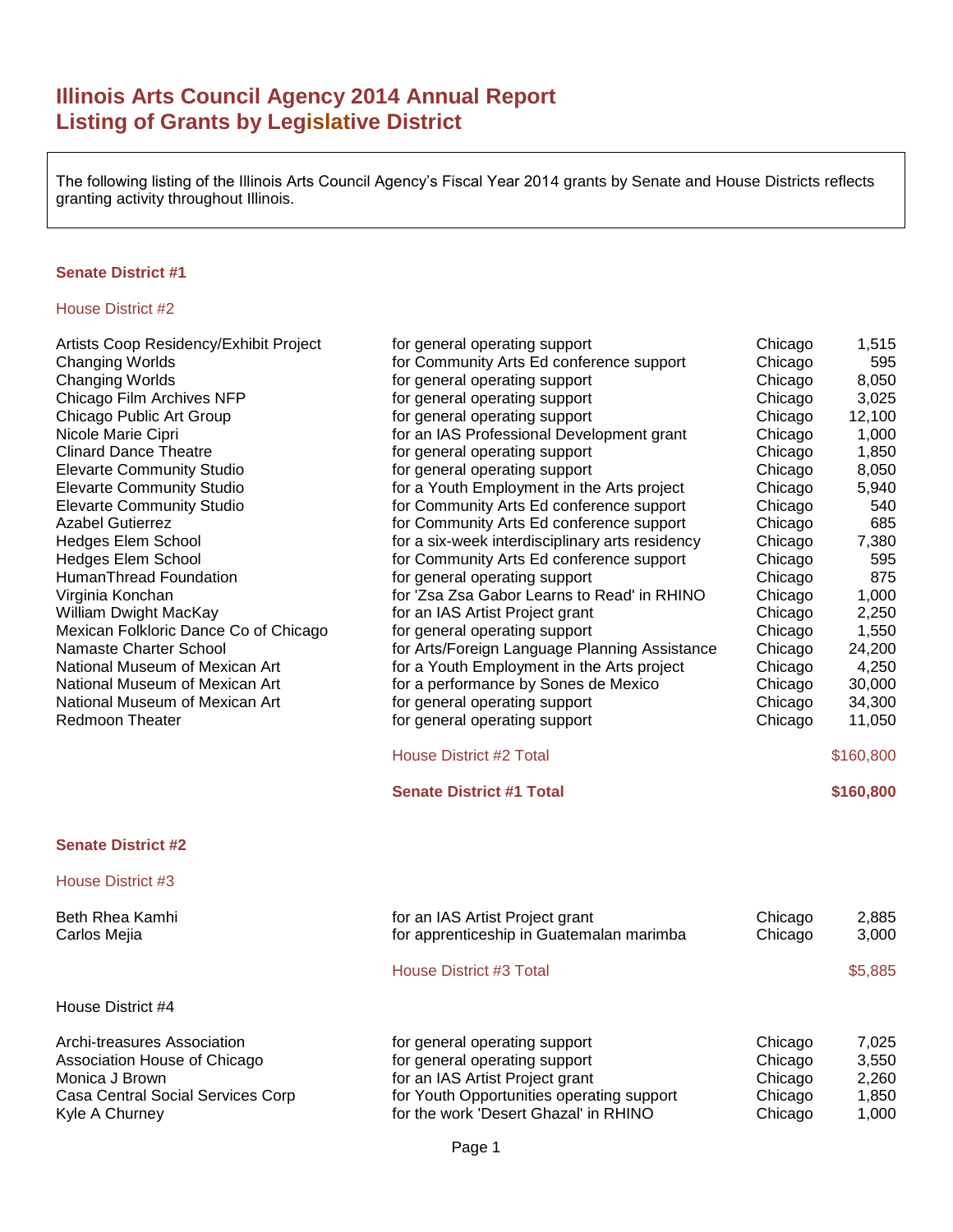| for an IAS Artist Project grant | Chicago                                                                                                                                                                                                                                                                                                                                                                                                                                                                                                                                                                                                                                                                                                                                                                                                                                                      | 3,000    |
|---------------------------------|--------------------------------------------------------------------------------------------------------------------------------------------------------------------------------------------------------------------------------------------------------------------------------------------------------------------------------------------------------------------------------------------------------------------------------------------------------------------------------------------------------------------------------------------------------------------------------------------------------------------------------------------------------------------------------------------------------------------------------------------------------------------------------------------------------------------------------------------------------------|----------|
|                                 | Chicago                                                                                                                                                                                                                                                                                                                                                                                                                                                                                                                                                                                                                                                                                                                                                                                                                                                      | 8,050    |
|                                 | Chicago                                                                                                                                                                                                                                                                                                                                                                                                                                                                                                                                                                                                                                                                                                                                                                                                                                                      | 3,000    |
|                                 | Chicago                                                                                                                                                                                                                                                                                                                                                                                                                                                                                                                                                                                                                                                                                                                                                                                                                                                      | 1,550    |
|                                 | Chicago                                                                                                                                                                                                                                                                                                                                                                                                                                                                                                                                                                                                                                                                                                                                                                                                                                                      | 2,550    |
|                                 | Chicago                                                                                                                                                                                                                                                                                                                                                                                                                                                                                                                                                                                                                                                                                                                                                                                                                                                      | 3,000    |
|                                 | Chicago                                                                                                                                                                                                                                                                                                                                                                                                                                                                                                                                                                                                                                                                                                                                                                                                                                                      | 3,025    |
|                                 | Chicago                                                                                                                                                                                                                                                                                                                                                                                                                                                                                                                                                                                                                                                                                                                                                                                                                                                      | 595      |
|                                 | Chicago                                                                                                                                                                                                                                                                                                                                                                                                                                                                                                                                                                                                                                                                                                                                                                                                                                                      | 3,000    |
|                                 | Chicago                                                                                                                                                                                                                                                                                                                                                                                                                                                                                                                                                                                                                                                                                                                                                                                                                                                      | 15,000   |
|                                 | Chicago                                                                                                                                                                                                                                                                                                                                                                                                                                                                                                                                                                                                                                                                                                                                                                                                                                                      | 3,025    |
|                                 | Chicago                                                                                                                                                                                                                                                                                                                                                                                                                                                                                                                                                                                                                                                                                                                                                                                                                                                      | 1,515    |
|                                 | Chicago                                                                                                                                                                                                                                                                                                                                                                                                                                                                                                                                                                                                                                                                                                                                                                                                                                                      | 620      |
|                                 | Chicago                                                                                                                                                                                                                                                                                                                                                                                                                                                                                                                                                                                                                                                                                                                                                                                                                                                      | 10,025   |
|                                 | Chicago                                                                                                                                                                                                                                                                                                                                                                                                                                                                                                                                                                                                                                                                                                                                                                                                                                                      | 3,000    |
|                                 | Chicago                                                                                                                                                                                                                                                                                                                                                                                                                                                                                                                                                                                                                                                                                                                                                                                                                                                      | 3,000    |
|                                 | Chicago                                                                                                                                                                                                                                                                                                                                                                                                                                                                                                                                                                                                                                                                                                                                                                                                                                                      | 1,150    |
|                                 | Chicago                                                                                                                                                                                                                                                                                                                                                                                                                                                                                                                                                                                                                                                                                                                                                                                                                                                      | 4,515    |
|                                 | Chicago                                                                                                                                                                                                                                                                                                                                                                                                                                                                                                                                                                                                                                                                                                                                                                                                                                                      | 900      |
|                                 | Chicago                                                                                                                                                                                                                                                                                                                                                                                                                                                                                                                                                                                                                                                                                                                                                                                                                                                      | 1,500    |
|                                 | Chicago                                                                                                                                                                                                                                                                                                                                                                                                                                                                                                                                                                                                                                                                                                                                                                                                                                                      | 635      |
|                                 | Chicago                                                                                                                                                                                                                                                                                                                                                                                                                                                                                                                                                                                                                                                                                                                                                                                                                                                      | 8,050    |
|                                 | Chicago                                                                                                                                                                                                                                                                                                                                                                                                                                                                                                                                                                                                                                                                                                                                                                                                                                                      | 675      |
|                                 |                                                                                                                                                                                                                                                                                                                                                                                                                                                                                                                                                                                                                                                                                                                                                                                                                                                              | \$97,065 |
|                                 | for general operating support<br>for an IAS Artist Project grant<br>for general operating support<br>for general operating support<br>for an IAS Artist Project grant<br>for general operating support<br>for Community Arts Ed conference support<br>for an IAS Artist Project grant<br>for an Artist Fellowship in Visual-based Arts<br>for general operating support<br>for general operating support<br>for Community Arts Ed conference support<br>for Adventure Stage operating support<br>for an IAS Artist Project grant<br>for an IAS Artist Project grant<br>for general operating support<br>for general operating support<br>for a music residency<br>for an IAS Artist Project grant<br>for Community Arts Ed conference support<br>for general operating support<br>for Community Arts Ed conference support<br><b>House District #4 Total</b> |          |

### House District #5

| Access Living of Metro Chicago              |
|---------------------------------------------|
| American Blues Theater                      |
| The Art Institute of Chicago                |
| Arts & Business Council of Chicago          |
| <b>Audience Architects NFP</b>              |
| <b>Audience Architects NFP</b>              |
| Auditorium Theatre of Roosevelt Univ        |
| <b>Auditorium Theatre of Roosevelt Univ</b> |
| <b>Ballet Chicago Company</b>               |
| Baroque Band                                |
| Catholic Charities Archdiocese of Chicago   |
| Chicago Architecture Fndn                   |
| Chicago Arts Partnerships in Ed             |
| Chicago Arts Partnerships in Ed             |
| The Chicago Children's Choir                |
| Chicago Composers Orchestra                 |
| Chicago Cultural Alliance                   |
| Chicago Dept of Cultural Aff/Spec Events    |
| Chicago Dept of Cultural Aff/Spec Events    |
| Chicago Human Rhythm Project                |
| Chicago Human Rhythm Project                |
| <b>Chicago Humanities Festival</b>          |
| <b>Chicago Humanities Festival</b>          |
| Chicago Opera Theater                       |
| Chicago Opera Theater                       |
|                                             |

| Access Living of Metro Chicago            | for Arts & Culture Program project support      | Chicago | 5,050   |
|-------------------------------------------|-------------------------------------------------|---------|---------|
| American Blues Theater                    | for general operating support                   | Chicago | 4,275   |
| The Art Institute of Chicago              | for general operating support                   | Chicago | 60,000  |
| Arts & Business Council of Chicago        | for general operating support                   | Chicago | 12,100  |
| Audience Architects NFP                   | for general operating support                   | Chicago | 4,100   |
| Audience Architects NFP                   | for APASO convention participation support      | Chicago | 425     |
| Auditorium Theatre of Roosevelt Univ      | for Hands Together Heart To Art support         | Chicago | 20,000  |
| Auditorium Theatre of Roosevelt Univ      | for general operating support                   | Chicago | 11,050  |
| <b>Ballet Chicago Company</b>             | for general operating support                   | Chicago | 11,050  |
| Baroque Band                              | for general operating support                   | Chicago | 5,050   |
| Catholic Charities Archdiocese of Chicago | for Visions Of My Life project support          | Chicago | 1,850   |
| Chicago Architecture Fndn                 | for Youth Education Programs project support    | Chicago | 8,015   |
| Chicago Arts Partnerships in Ed           | for general operating support                   | Chicago | 12,100  |
| Chicago Arts Partnerships in Ed           | for Community Arts Ed conference support        | Chicago | 660     |
| The Chicago Children's Choir              | for general operating support                   | Chicago | 12,100  |
| Chicago Composers Orchestra               | for general operating support                   | Chicago | 650     |
| Chicago Cultural Alliance                 | for general operating support                   | Chicago | 8,050   |
| Chicago Dept of Cultural Aff/Spec Events  | for general operating support                   | Chicago | 43,800  |
| Chicago Dept of Cultural Aff/Spec Events  | for Community Arts Access Program               | Chicago | 145,500 |
| Chicago Human Rhythm Project              | for a Youth Employment in the Arts project      | Chicago | 6,000   |
| Chicago Human Rhythm Project              | for general operating support                   | Chicago | 11,050  |
| Chicago Humanities Festival               | for Arts Ed creative writing pedagogy support   | Chicago | 25,000  |
| Chicago Humanities Festival               | for general operating support                   | Chicago | 10,025  |
| Chicago Opera Theater                     | for a collaboration with Chicago Jazz Orchestra | Chicago | 21,900  |
| Chicago Opera Theater                     | for general operating support                   | Chicago | 11,050  |

**Senate District #2 Total \$102,950**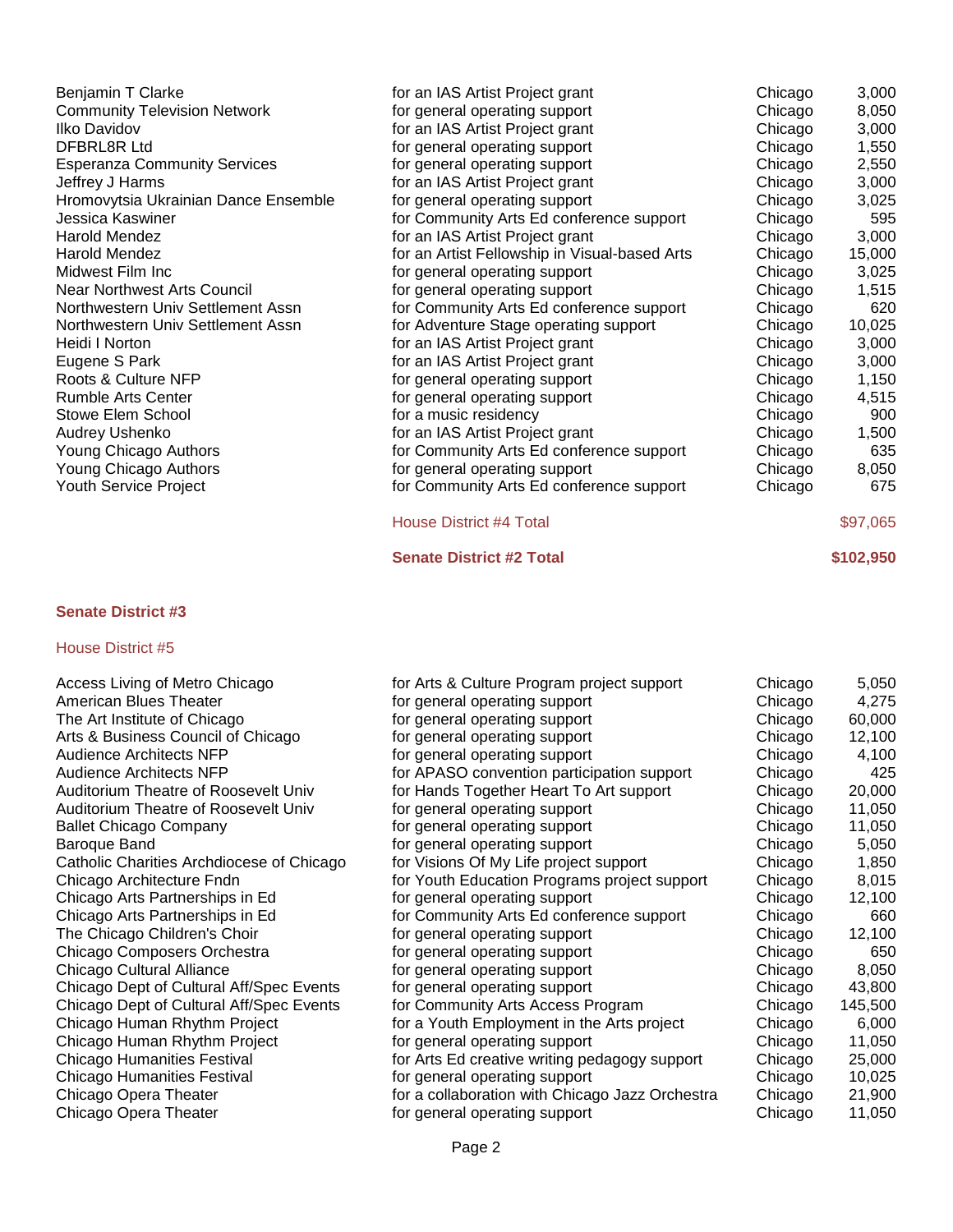Chicago Opera Theater for a collaboration with Chicago Sinfonietta Chicago 30,000 Chicago Opera Theater **for a collaboration with Apollo Chorus** Chicago 1,500 Chicago Sinfonietta for general operating support Chicago 12,100 Chicago Symphony Orchestra **for general operating support** Chicago 60,000 Chicago Symphony Orchestra **for a collaboration with Lookingglass Theatre** Chicago 10,450 Chicago Symphony Orchestra **for Civic Orchestra project support** Chicago 12,100 Chicago Youth Symphony Orchestras for general operating support Chicago 12,100 Cinema/Chicago for general operating support Chicago 11,050<br>The Classical Symphony Orchestra for general operating support Chicago 5,050 The Classical Symphony Orchestra for general operating support **Formula** Chicago 5,0500 Chicago Columbia College Chicago **for Community Arts Ed conference support** Chicago 700 Columbia College Chicago **for Dance Center operating support** Chicago 11,050 Columbia College Chicago **for Photography Museum operating support** Chicago 12,100 Columbia College Chicago **for Belic Institute operating support** Chicago 8,050 Columbia College Chicago **for Anchor Graphics operating support** Chicago 6,550 Columbia College Chicago for Center Book/Paper Art operating support Chicago 7,025 Columbia College Chicago for Sherwood Music School operating support Chicago 11,050 Columbia College Chicago **for Community Art Partnership support** Chicago 12,100 Columbia College Chicago **for A+D Gallery operating support** Chicago 5,050 Columbia College Chicago **for Community Arts Ed conference support** Chicago 595 Columbia College Chicago **for Story Week Fest project support** Chicago 5,850 Concert Dance Inc for a performance by Christina Kaloyanides Chicago 4,860 Timothy A Corpus **Formulate and AS Professional Development grant** Chicago 1,000 Dance COLEctive **for general operating support** Chicago 1,515 DanceWorks Chicago Inc NFP for general operating support Chicago 9,100 The Edutainment Project **for a set of the Example 2018** for general operating support **Chicago** 850 ETA Creative Arts Foundation for general operating support Chicago 16,200 Fifth House Ensemble **Figure 1** Fifth House Ensemble **for general operating support** Chicago 5,050 Gilloury Institute for sensor of the contract operating support for general operating support chicago 12,100 Gus Giordano's Jazz Dance Chicago for a collaboration with Bella Voce Chicago 7,200 Gus Giordano's Jazz Dance Chicago for general operating support Chicago 11,050 Illinois Arts Alliance **Formula** and the second operating support **Formula** Chicago 12,100 Illinois Arts Alliance **for Chicago 23,600** for One State conference planning support Chicago 23,600 Illinois Arts Alliance **for APASO convention participation support** Chicago 425<br>The Illinois Humanities Council Inc **for humanities programs operating expense** Chicago 417.000 for humanities programs operating expense Chicago 417,000 Instituto Cervantes Of Chicago Inc for general operating support Chicago 10,025 International Latino Cultural Center for general operating support Chicago 11,050 International Music Foundation **for general operating support** Chicago 6,015 Jazz Institute of Chicago for a performance by Sun Sounds Chicago 825 Jazz Institute of Chicago for general operating support Chicago 11,050 Jazz Institute of Chicago for a performance by Chinchano Chicago 825 Jazz Institute of Chicago for a performance by Proyecto Libre Chicago 990 Jazz Institute of Chicago for a performance by Afro Libre Orchestra Chicago 1,650 The Joffrey Ballet **Formulate and The Strutter and Strutter** for general operating support **Chicago** 24,900 Kalapriya Fndn Ctr Indian Perf Arts **Frank Strategier For a Youth Employment in the Arts project** Chicago 5,940 League of Chicago Theatres Fndn for general operating support Chicago 12,100 Mordine & Company Dance Theatre for general operating support **For a Chicago** 3,025 Mostly Music Chicago Inc **Form in the formulate increase in the formulate Chicago** 1,015 Music of the Baroque Concerts for general operating support chicago 12,100 Natya Dance Theatre **For a Youth Employment in the Arts project** Chicago 3,600 Natya Dance Theatre **For a set of the contract of general operating support** chicago 9,100 Ruth Page Foundation **Form in the Chicago** 11,050 Palette & Chisel Acad/Fine Art for general operating support chicago 7,025 PianoForte Foundation NFP for general operating support Chicago 3,025<br>Reading In Motion for general operating support Chicago 11,050 Reading In Motion **For a contract in the set of general operating support** Chicago 11,0500 Chicago Rembrandt Chamber Players **for a sexual operational support** chicago 2,515 River North Dance Company **for general operating support** Chicago 12,100 Rush Hour Concerts at St James Cathedral for general operating support Chicago 9,100 School of the Art Institute for Siskel Film Center operating support Chicago 11,050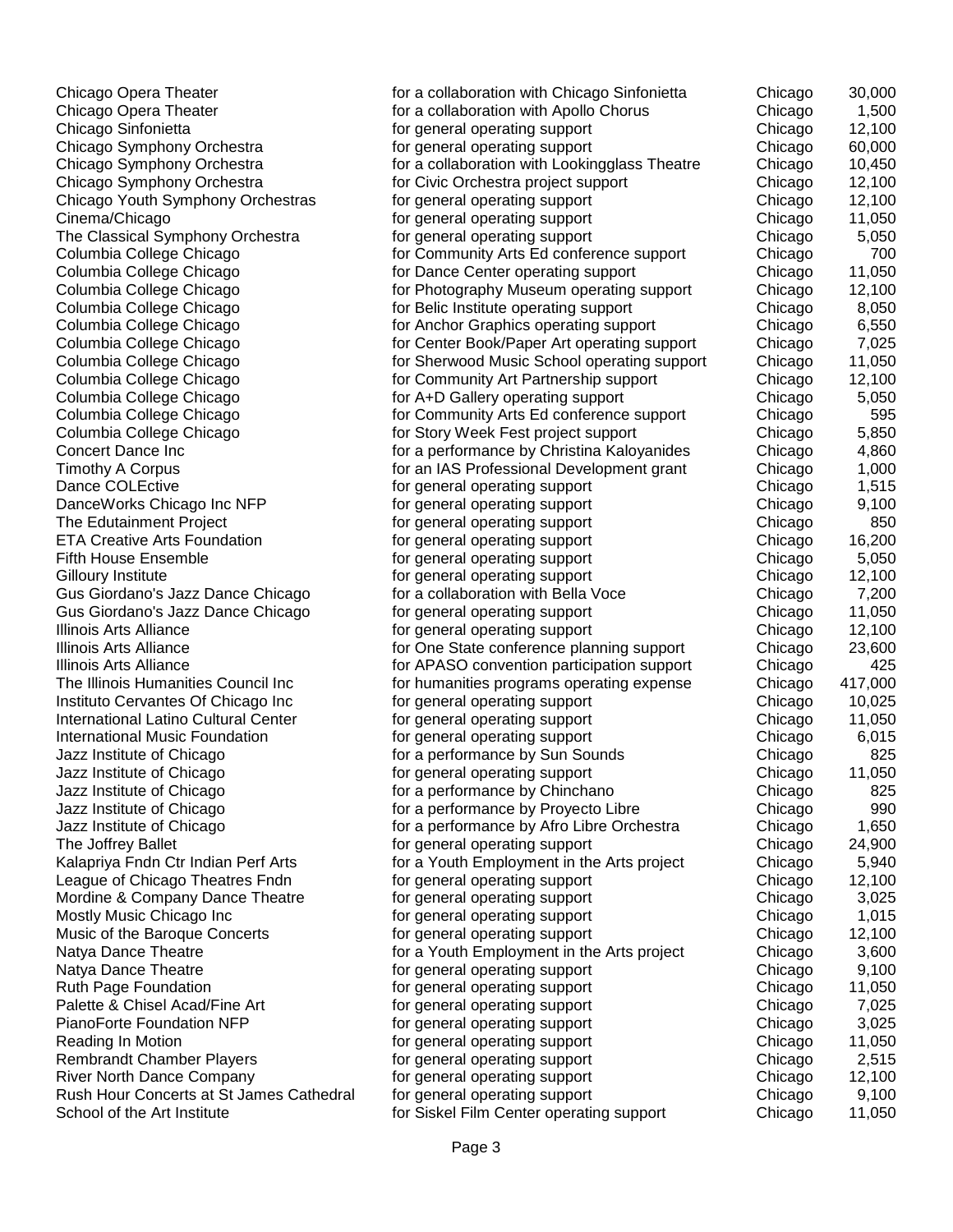| School of the Art Institute<br>School of the Art Institute<br>School of the Art Institute<br>School of the Art Institute<br>Shakespeare Project of Chicago<br>ShawChicago Theater Co<br>South Shore Drill Team/Perf Art Ensemble<br>South Shore Drill Team/Perf Art Ensemble<br>Southside Community Art Center<br>Spertus College of Judaica<br>United States Veterans Art Program<br>Windows of Opportunity Inc                                                                                                                                                                                                                                                                                                                                            | for Arts & Disability Conference support<br>for Exhibition Dept operating support<br>for Video Data Bank operating support<br>for Visiting Artist Program operating support<br>for general operating support<br>for general operating support<br>for general operating support<br>for a Youth Employment in the Arts project<br>for general operating support<br>for a performance by Susan Stone, storyteller<br>for Artistic Tools project support<br>for a residency with Storycatchers Theatre<br><b>House District #5 Total</b>                                                                                                                                                                                                                                                                                                                                                                                                                                                                        | Chicago<br>Chicago<br>Chicago<br>Chicago<br>Chicago<br>Chicago<br>Chicago<br>Chicago<br>Chicago<br>Chicago<br>Chicago<br>Chicago                                                                                                                                     | 310<br>11,050<br>10,025<br>4,275<br>1,000<br>3,515<br>11,050<br>5,940<br>7,025<br>500<br>1,000<br>18,000<br>\$1,462,185                                                                                                                                 |
|-------------------------------------------------------------------------------------------------------------------------------------------------------------------------------------------------------------------------------------------------------------------------------------------------------------------------------------------------------------------------------------------------------------------------------------------------------------------------------------------------------------------------------------------------------------------------------------------------------------------------------------------------------------------------------------------------------------------------------------------------------------|-------------------------------------------------------------------------------------------------------------------------------------------------------------------------------------------------------------------------------------------------------------------------------------------------------------------------------------------------------------------------------------------------------------------------------------------------------------------------------------------------------------------------------------------------------------------------------------------------------------------------------------------------------------------------------------------------------------------------------------------------------------------------------------------------------------------------------------------------------------------------------------------------------------------------------------------------------------------------------------------------------------|----------------------------------------------------------------------------------------------------------------------------------------------------------------------------------------------------------------------------------------------------------------------|---------------------------------------------------------------------------------------------------------------------------------------------------------------------------------------------------------------------------------------------------------|
| <b>House District #6</b>                                                                                                                                                                                                                                                                                                                                                                                                                                                                                                                                                                                                                                                                                                                                    |                                                                                                                                                                                                                                                                                                                                                                                                                                                                                                                                                                                                                                                                                                                                                                                                                                                                                                                                                                                                             |                                                                                                                                                                                                                                                                      |                                                                                                                                                                                                                                                         |
| 137 Films NFP<br>Artemisia A Chicago Theatre NFP<br><b>Big Shoulders Fund</b><br>Chicago Philharmonic Society<br>Chicago Theatre Group-Goodman<br>Chicago Theatre Group-Goodman<br>City Colleges of Chicago<br>Michael C Costello<br><b>Fulcrum Point New Music Project</b><br><b>Groundswell Educational Films NFP</b><br><b>Inner-City Muslim Action Network</b><br>Lyric Opera of Chicago<br>Ryan Opera Center<br>Seanachai Theatre Company<br><b>Blair Thomas &amp; Company</b><br><b>Blair Thomas &amp; Company</b><br><b>Urban Gateways</b><br><b>Urban Gateways</b><br>F L Wright Preservation Trust<br>F L Wright Preservation Trust<br>F L Wright Preservation Trust<br><b>WYCC Television</b><br><b>WYCC Television</b><br><b>WYCC Television</b> | for general operating support<br>for general operating support<br>for summer dance project support<br>for general operating support<br>for general operating support<br>for production by Albany Park Theater<br>for WYCC Television operating support<br>for an IAS Professional Development grant<br>for general operating support<br>for general operating support<br>for general operating support<br>for general operating support<br>for general operating support<br>for general operating support<br>for a collaboration with Eighth Blackbird<br>for general operating support<br>for a Youth Employment in the Arts project<br>for general operating support<br>for a performance by Chicago Philharmonic<br>for general operating support<br>for a music performance by Margaret Carlson<br>for Public Radio & Television Operating Grant<br>for Public Radio & Television Basic Grant<br>for Blues Kids production support<br><b>House District #6 Total</b><br><b>Senate District #3 Total</b> | Chicago<br>Chicago<br>Chicago<br>Chicago<br>Chicago<br>Chicago<br>Chicago<br>Chicago<br>Chicago<br>Chicago<br>Chicago<br>Chicago<br>Chicago<br>Chicago<br>Chicago<br>Chicago<br>Chicago<br>Chicago<br>Chicago<br>Chicago<br>Chicago<br>Chicago<br>Chicago<br>Chicago | 2,025<br>650<br>12,000<br>7,025<br>39,300<br>7,500<br>11,050<br>1,000<br>8,050<br>3,515<br>7,025<br>60,000<br>12,100<br>2,025<br>10,000<br>3,515<br>2,640<br>26,300<br>2,970<br>8,015<br>825<br>115,725<br>50,300<br>30,000<br>\$423,555<br>\$1,885,740 |

#### House District #7

Angela L Dieffenbach for an IAS Professional Development grant Forest Park 1,000 Dominican University **Formulation Communists of Performing Art Center operating support** River Forest 10,025<br>Forest Park Public Library **Forest Park** 605 Forest Park Public Library **for a performance by musicians Wendy & DB** Forest Park 605<br>Illinois Storytelling Inc **for a performance by musicians Wendy & DB** Forest Park 605 Maywood Fine Arts Assn **Fine Arts Assn** for general operating support Maywood 11,050<br>David Anton Mrazek **Maywood Fine Access of Artist Project** grant Figure 2,000 Symphony of Oak Park/Riv Forest

for general operating support McHenry 1,000

for an IAS Artist Project grant LaGrange Pk 3,000<br>
for general operating support River Forest 3,025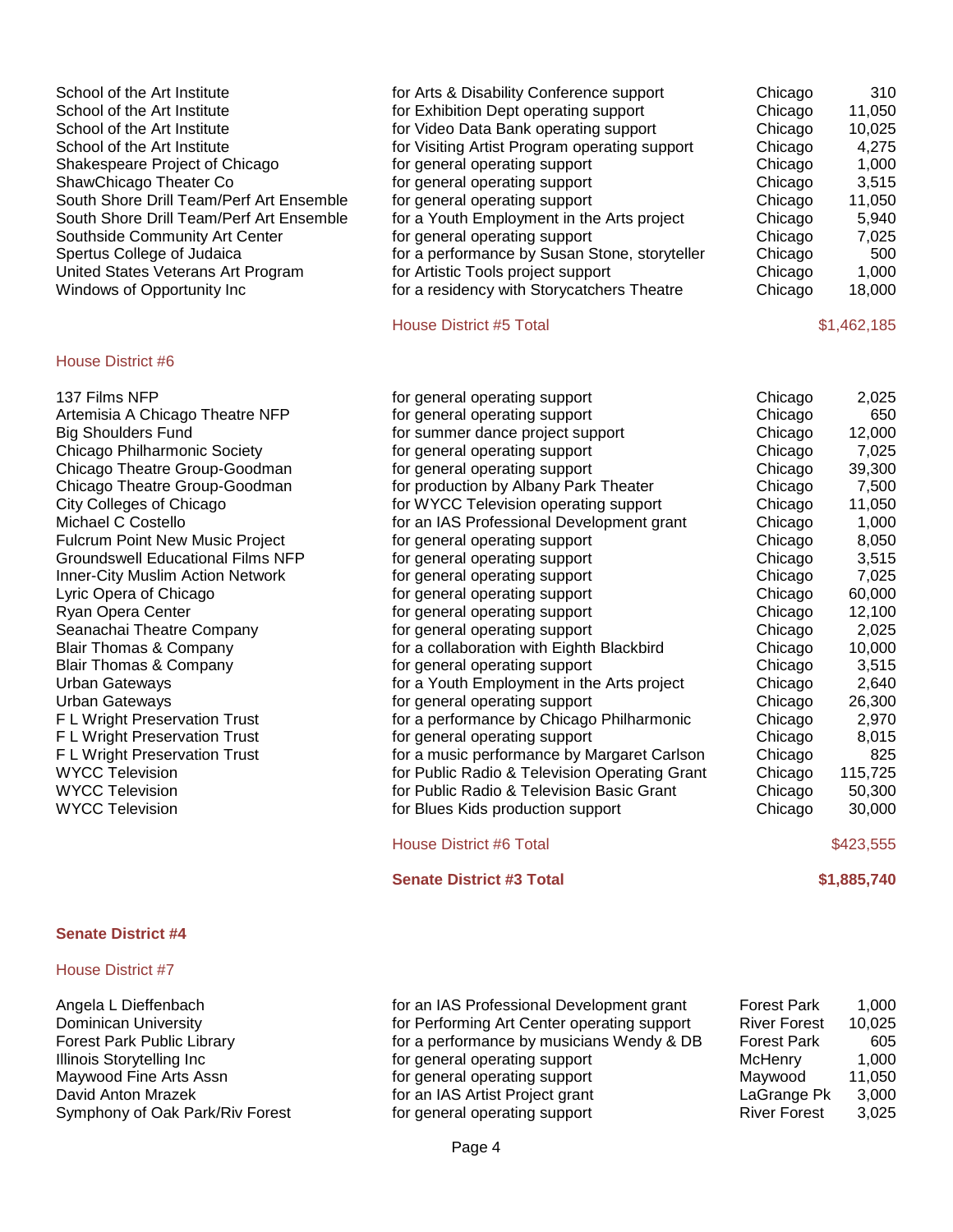| Etta L Worthington                                                                                   | for an IAS Professional Development grant                                                                                                                    | <b>Forest Park</b>                           | 1.000                          |
|------------------------------------------------------------------------------------------------------|--------------------------------------------------------------------------------------------------------------------------------------------------------------|----------------------------------------------|--------------------------------|
|                                                                                                      | House District #7 Total                                                                                                                                      |                                              | \$30,705                       |
| House District #8                                                                                    |                                                                                                                                                              |                                              |                                |
| Tatsuyuki Aoki<br>DePriest Elem School<br>North Riverside Public Library<br>Steckman Studio of Music | for apprenticeship in Japanese lute music<br>for a one-week music residency<br>for a performance by Peter Oprisko, vocalist<br>for general operating support | Oak Park<br>Chicago<br>Riverside<br>Oak Park | 3.000<br>1.000<br>300<br>3.515 |
|                                                                                                      | House District #8 Total                                                                                                                                      |                                              | \$7,815                        |
|                                                                                                      | <b>Senate District #4 Total</b>                                                                                                                              |                                              | \$38,520                       |

# House District #9

| Apollo Chorus of Chicago            | for general operating support                | Chicago | 8,050  |
|-------------------------------------|----------------------------------------------|---------|--------|
| Bella Voce                          | for general operating support                | Chicago | 3,025  |
| Marita D Bolles                     | for an IAS Professional Development grant    | Chicago | 1,000  |
| <b>Chicago Access Corporation</b>   | for general operating support                | Chicago | 11,050 |
| Chicago Artists' Coalition          | for general operating support                | Chicago | 9,100  |
| Chicago Artists' Coalition          | for APASO convention participation support   | Chicago | 425    |
| Chicago Jazz Philharmonic           | for Community Arts Ed conference support     | Chicago | 610    |
| Chicago Jazz Philharmonic           | for general operating support                | Chicago | 7,025  |
| Comm Renewal Chorus/All God's Child | for general operating support                | Chicago | 2,150  |
| Easter Seals Metropolitan Chicago   | for a performance by Oba William King        | Chicago | 750    |
| Free Spirit Media NFP               | for general operating support                | Chicago | 12,100 |
| Hope E Goldman                      | for an IAS Artist Project grant              | Chicago | 3,000  |
| Hubbard Street Dance Chicago        | for general operating support                | Chicago | 22,800 |
| Hubbard Street Dance Chicago        | for Arts & Disability Conference support     | Chicago | 220    |
| Hubbard Street Dance Chicago        | for Community Arts Ed conference support     | Chicago | 400    |
| Hubbard Street Dance Chicago        | for a performance by The Second City         | Chicago | 30,000 |
| <b>Illinois Migrant Council</b>     | for Project ARTE project support             | Chicago | 650    |
| International Contemp Ensemble Fndn | for general operating support                | Chicago | 11,050 |
| Lawyers for the Creative Arts       | for general operating support                | Chicago | 8,050  |
| <b>Marwen Foundation</b>            | for Community Arts Ed conference support     | Chicago | 600    |
| Marwen Foundation                   | for general operating support                | Chicago | 12,100 |
| Merit School of Music               | for a Youth Employment in the Arts project   | Chicago | 5,940  |
| Merit School of Music               | for general operating support                | Chicago | 12,100 |
| Najwa Dance Corps                   | for general operating support                | Chicago | 2,025  |
| National Hellenic Museum            | for general operating support                | Chicago | 8,015  |
| Snow City Arts Foundation           | for Community Arts Ed conference support     | Chicago | 815    |
| Snow City Arts Foundation           | for Arts & Disability Conference support     | Chicago | 495    |
| Snow City Arts Foundation           | for general operating support                | Chicago | 11,050 |
| <b>Steppenwolf Theatre Company</b>  | for general operating support                | Chicago | 31,900 |
| <b>Storycatchers Theatre</b>        | for a Youth Employment in the Arts project   | Chicago | 4,620  |
| <b>Storycatchers Theatre</b>        | for Gender-Specific Programs project support | Chicago | 12,100 |
| Threewalls NFP                      | for general operating support                | Chicago | 9,100  |
| University of Illinois/Chicago      | for Gallery 400 operating support            | Chicago | 7,600  |
|                                     |                                              |         |        |

House District #9 Total \$249,915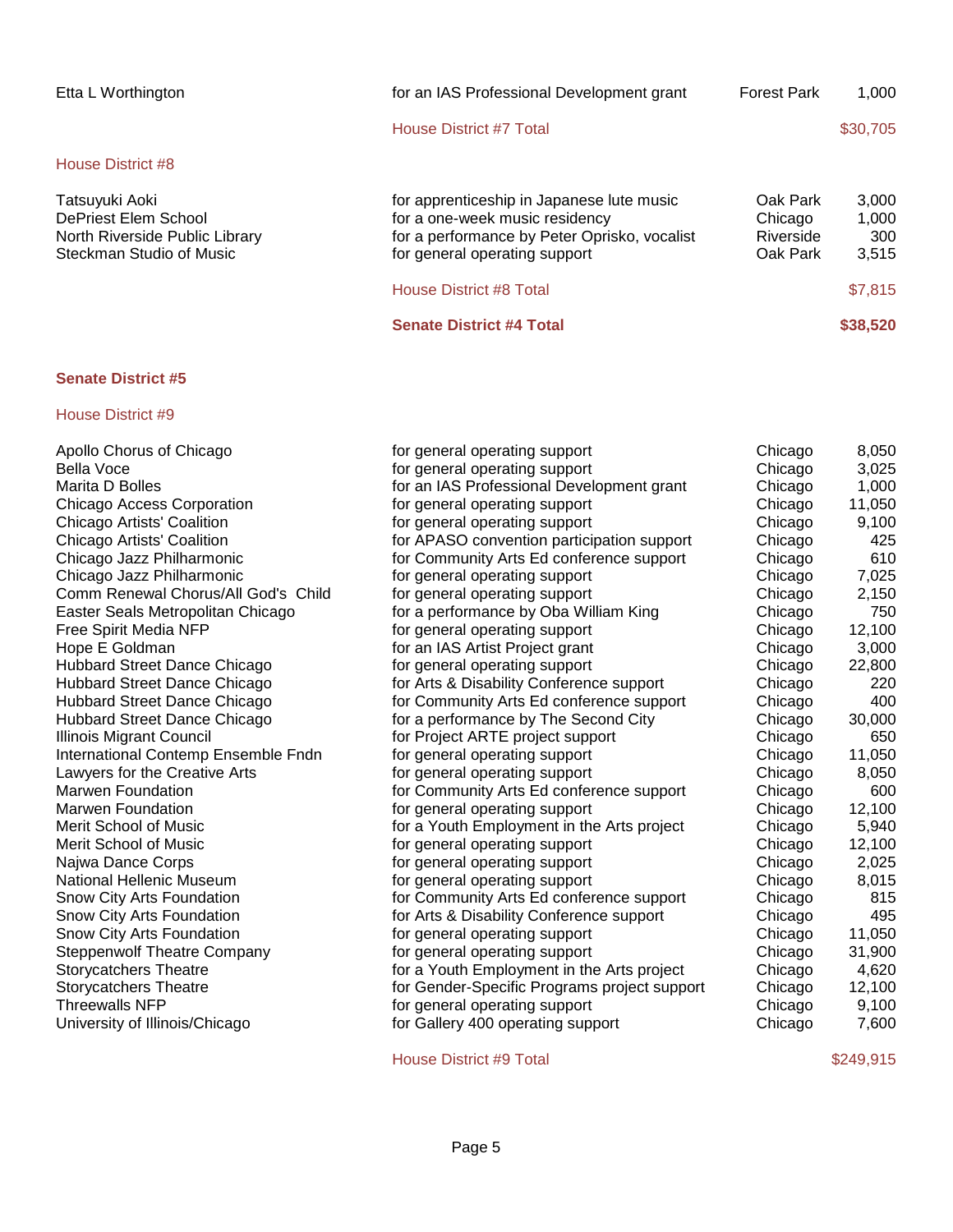#### **Senate District #6**

House District #11

| The Arts of Life Inc                       | for Arts & Disability Conference support   | Chicago | 580       |
|--------------------------------------------|--------------------------------------------|---------|-----------|
| <b>Borderbend Arts Collective</b>          | for a performance by Crossing Borders      | Chicago | 660       |
| Chicago Children's Theatre                 | for general operating support              | Chicago | 11,050    |
| Chicago Dramatists                         | for a Youth Employment in the Arts project | Chicago | 2,735     |
| Chicago Dramatists                         | for general operating support              | Chicago | 11,050    |
| Chicago West Comm Music Center             | for a Youth Employment in the Arts project | Chicago | 2,800     |
| Chicago West Comm Music Center             | for general operating support              | Chicago | 1,150     |
| Chicago West Comm Music Center             | for a performance by Crossing Borders      | Chicago | 410       |
| Chicago West Comm Music Center             | for a performance by Samantha Bannister    | Chicago | 1,100     |
| <b>Collaboraction Theatre Company</b>      | for general operating support              | Chicago | 7,025     |
| <b>Free Street Theater</b>                 | for a Youth Employment in the Arts project | Chicago | 6,000     |
| <b>Free Street Theater</b>                 | for general operating support              | Chicago | 8,050     |
| Fund for Innovative TV                     | for general operating support              | Chicago | 2,515     |
| <b>Garfield Park Conservatory Alliance</b> | for general operating support              | Chicago | 11,050    |
| <b>Heaven Gallery</b>                      | for general operating support              | Chicago | 2,025     |
| <b>Holy Trinity Polish Mission</b>         | for Lajkonik Ensemble operating support    | Chicago | 3,025     |
| Homeroom NFP                               | for general operating support              | Chicago | 650       |
| Intuit: Ctr Intuitive/Outsider Art         | for general operating support              | Chicago | 8,050     |
| Moving Architects Inc NFP                  | for general operating support              | Chicago | 1,550     |
| Nora M Nieves Reyes                        | for an IAS Artist Project grant            | Chicago | 2,600     |
| Orr Comm Academy High School               | for a music residency                      | Chicago | 900       |
| The Space Movement Project NFP             | for general operating support              | Chicago | 1,850     |
| <b>Spudnik Press Cooperative</b>           | for general operating support              | Chicago | 4,100     |
| Deborah R Stratman                         | for an IAS Artist Project grant            | Chicago | 3,000     |
| Street-Level Youth Media                   | for general operating support              | Chicago | 11,050    |
| Street-Level Youth Media                   | for a Youth Employment in the Arts project | Chicago | 6,000     |
| Suzuki-Orff School of Music                | for general operating support              | Chicago | 11,050    |
| Thodos Dance Chicago                       | for general operating support              | Chicago | 11,050    |
| Ukrainian Institute of Modern Art          | for general operating support              | Chicago | 4,275     |
| Woman Made                                 | for general operating support              | Chicago | 5,050     |
| Zephyr Dance Ensemble                      | for general operating support              | Chicago | 2,515     |
|                                            | <b>House District #10 Total</b>            |         | \$144,915 |

**Senate District #5 Total \$394,830** 

| Albany Park Theater Project         | for general operating support          | Chicago | 8,050  |
|-------------------------------------|----------------------------------------|---------|--------|
| American Theater Company            | for general operating support          | Chicago | 11,050 |
| <b>ARC Educational Foundation</b>   | for general operating support          | Chicago | 1,550  |
| Ars Musica Chicago                  | for general operating support          | Chicago | 650    |
| Daniel Joseph Borzutzky             | for an Artist Fellowship in Literature | Chicago | 15,000 |
| Chicago a cappella                  | for general operating support          | Chicago | 8,050  |
| Chicago Arts Orchestra              | for general operating support          | Chicago | 1,550  |
| Chicago Brass Band Assn             | for general operating support          | Chicago | 2,150  |
| <b>Chicago Choral Artists</b>       | for general operating support          | Chicago | 1,850  |
| Chicago Fringe Festival Inc         | for general operating support          | Chicago | 2,025  |
| Chicago Improv Productions NFP      | for general operating support          | Chicago | 3,025  |
| Chicago Moving Company              | for general operating support          | Chicago | 3,550  |
| <b>Child's Play Touring Theatre</b> | for general operating support          | Chicago | 6,015  |
| <b>Chinese Fine Arts Society</b>    | for general operating support          | Chicago | 3,550  |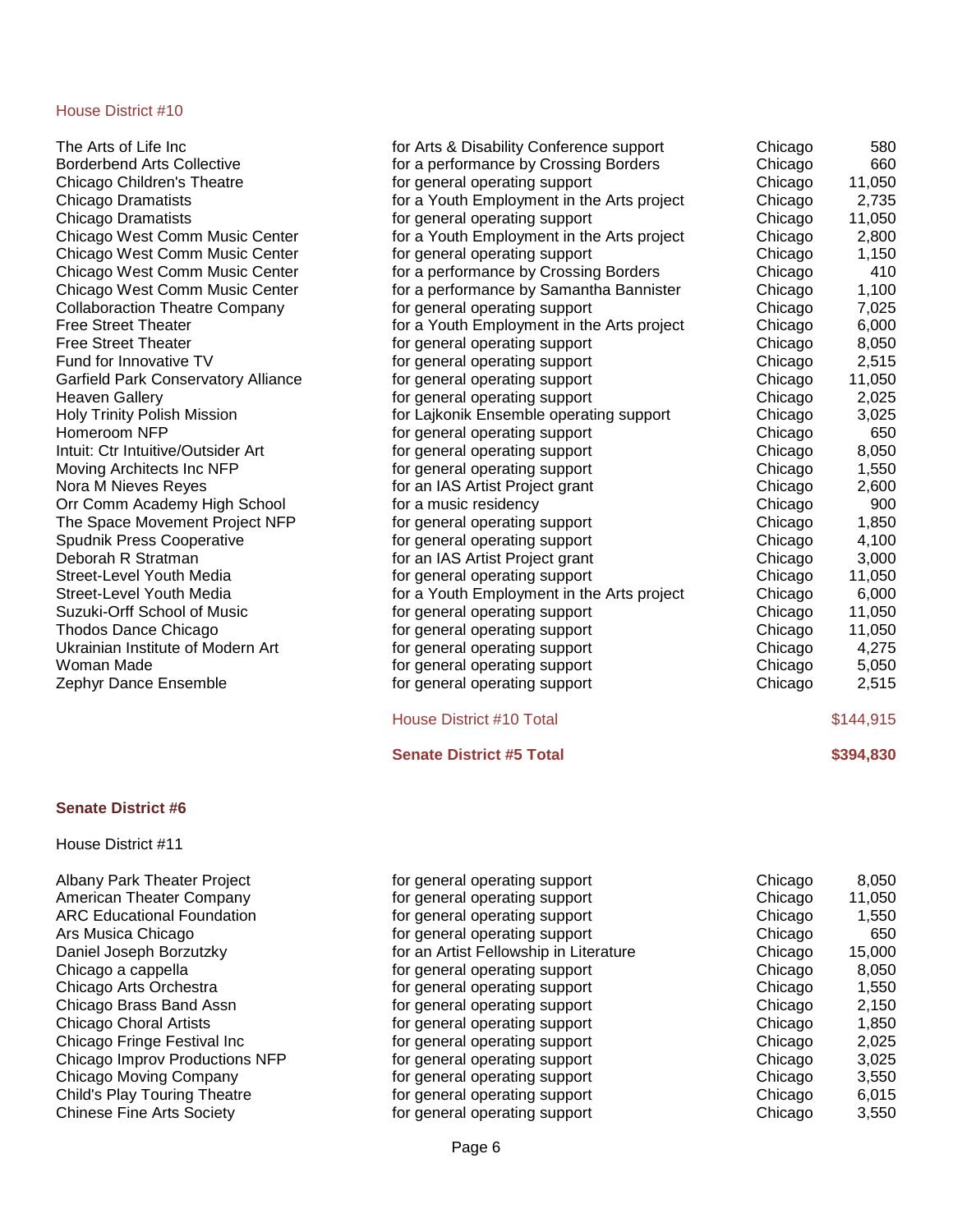| <b>Common Times</b>                       | for general operating support                  | Chicago | 765       |
|-------------------------------------------|------------------------------------------------|---------|-----------|
| Congo Square Theatre Co                   | for general operating support                  | Chicago | 8,050     |
| <b>Corn Productions</b>                   | for general operating support                  | Chicago | 2,025     |
| Mary Terese Cozzola                       | for an IAS Professional Development grant      | Chicago | 905       |
| Dal Niente New Music NFP                  | for general operating support                  | Chicago | 3,550     |
| <b>Eclipse Theatre Company</b>            | for general operating support                  | Chicago | 3,025     |
| <b>Emerald City Theatre</b>               | for general operating support                  | Chicago | 11,050    |
| <b>Emerald City Theatre</b>               | for a collaboration with Grimm Brothers Band   | Chicago | 9,910     |
| Susan H Giles                             | for an IAS Artist Project grant                | Chicago | 2,685     |
| <b>Global Explorers Kids</b>              | for general operating support                  | Chicago | 1,000     |
| The Hypocrites                            | for general operating support                  | Chicago | 5,050     |
| Imagination Theater Inc                   | for general operating support                  | Chicago | 8,050     |
| Inaside Chicago Dance NFP                 | for general operating support                  | Chicago | 1,515     |
| Jump Rhythm Jazz Project                  | for general operating support                  | Chicago | 3,025     |
| Kartemquin Educational Films              | for general operating support                  | Chicago | 11,050    |
| Korean American Comm Services             | for Root East/Root West project support        | Chicago | 1,515     |
| Links Hall Inc                            | for APASO convention participation support     | Chicago | 425       |
| Links Hall Inc                            | for general operating support                  | Chicago | 8,050     |
| The Oriana Singers                        | for general operating support                  | Chicago | 1,515     |
| Perceptual Motion Inc                     | for general operating support                  | Chicago | 2,150     |
| <b>Olivia Ladd Petrides</b>               | for an IAS Artist Project grant                | Chicago | 2,640     |
| <b>Pint-Size Publications</b>             | for general operating support                  | Chicago | 875       |
| Red Tape Theatre Co LLC                   | for general operating support                  | Chicago | 1,850     |
| Remy Bumppo Theatre Co                    | for general operating support                  | Chicago | 11,050    |
| Same Planet Different World               | for general operating support                  | Chicago | 1,515     |
| <b>Shattered Globe Theatre</b>            | for general operating support                  | Chicago | 2,515     |
| Striding Lion InterArts Workshop NFP      | for general operating support                  | Chicago | 5,050     |
| Rachel Switall Magazine Group NFP         | for general operating support                  | Chicago | 575       |
| <b>Theater Wit NFP</b>                    | for general operating support                  | Chicago | 8,050     |
| <b>Third Coast Percussion NFP</b>         | for general operating support                  | Chicago | 3,550     |
| <b>Trap Door Productions</b>              | for general operating support                  | Chicago | 3,025     |
| Ben-Hur Uribe                             | for an IAS Artist Project grant                | Chicago | 2,250     |
| <b>Vicarious Theatre Company</b>          | for general operating support                  | Chicago | 2,150     |
| <b>Victory Gardens Theater</b>            | for general operating support                  | Chicago | 23,100    |
| <b>Barbara J Wells</b>                    | for an IAS Artist Project grant                | Chicago | 3,000     |
|                                           | House District #11 Total                       |         | \$224,570 |
| House District #12                        |                                                |         |           |
| Sindy Isabel Castro                       | for Community Arts Ed conference support       | Chicago | 595       |
| Chicago Chamber Choir                     | for general operating support                  | Chicago | 1,850     |
| The Chicago Chamber Musicians             | for general operating support                  | Chicago | 11,050    |
| Chicago History Museum                    | for general operating support                  | Chicago | 11,050    |
| Chicago Metro Symphony Orchestra          | for general operating support                  | Chicago | 1,000     |
| Chicago Photography Center nfp            | for general operating support                  | Chicago | 8,050     |
| <b>Chicago Repertory Ballet</b>           | for general operating support                  | Chicago | 1,150     |
| William A Coon                            | for an IAS Artist Project grant                | Chicago | 650       |
| <b>Foundations of Music</b>               | for general operating support                  | Chicago | 8,050     |
| <b>Genesis Theatrical Productions NFP</b> | for general operating support                  | Chicago | 1,515     |
| Greeley Elem School                       | for a twenty-four week dance residency         | Chicago | 25,080    |
| Hawthorne Scholastic Academy              | for an eight-week theatre residency            | Chicago | 6,820     |
| Karen I Hirsch                            | for an IAS Artist Project grant                | Chicago | 3,000     |
| Daniel Hymanson                           | for an IAS Artist Project grant                | Chicago | 3,000     |
| Illinois Council of Orchestras            | for general operating support                  | Chicago | 875       |
| International College of Surgeons         | for Anatomy In The Gallery project support     | Chicago | 5,525     |
| Kazuhiro Masuda                           | for apprenticeship in Japanese classical dance | Chicago | 3,000     |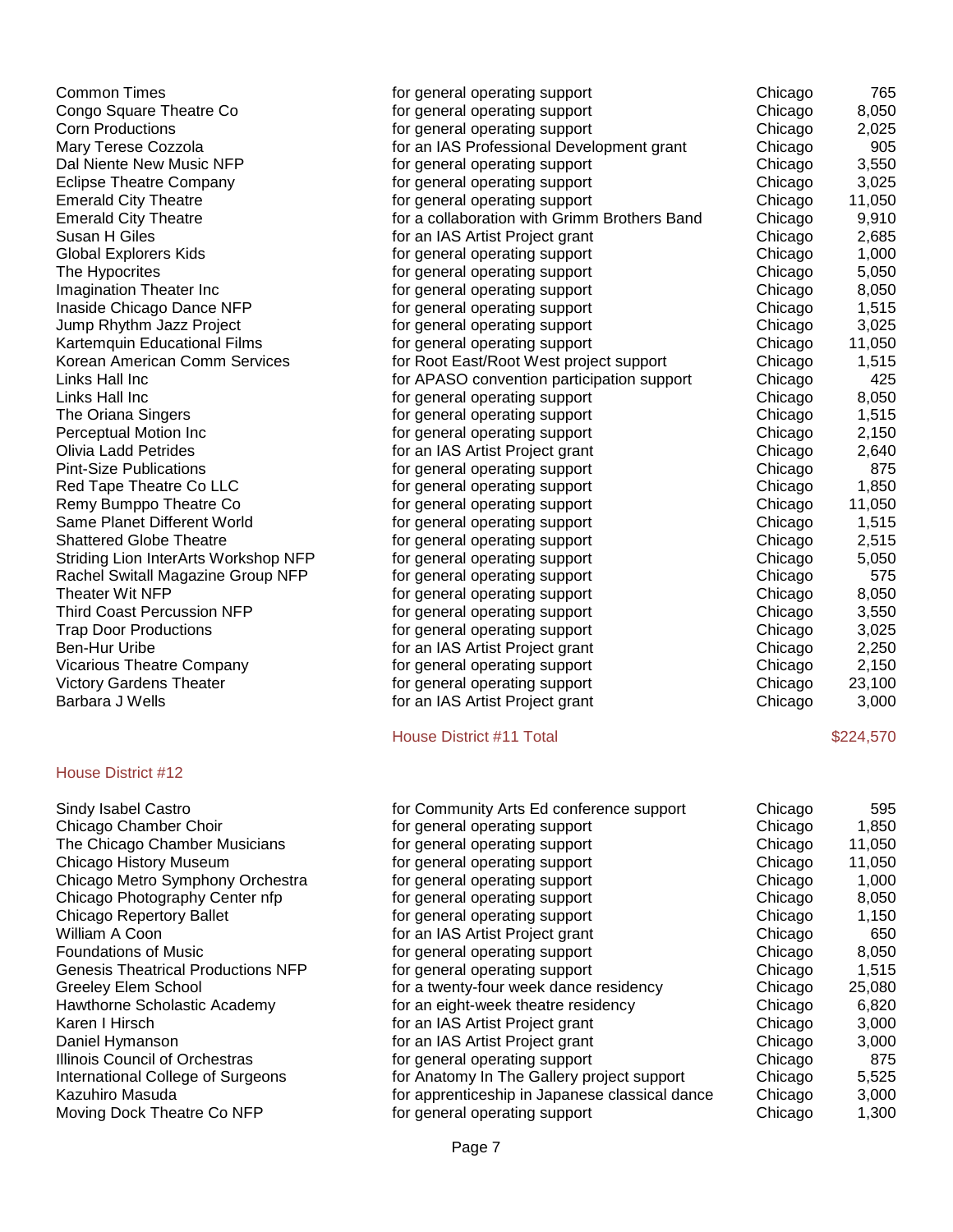| for an IAS Professional Development grant | Chicago | 675       |
|-------------------------------------------|---------|-----------|
| for general operating support             | Chicago | 2,150     |
| for general operating support             | Chicago | 875       |
| for general operating support             | Chicago | 7,025     |
| for an IAS Professional Development grant | Chicago | 860       |
| for general operating support             | Chicago | 4,515     |
| for an IAS Professional Development grant | Chicago | 1,000     |
| for general operating support             | Chicago | 850       |
| for general operating support             | Chicago | 11,050    |
| House District #12 Total                  |         | \$122,560 |
| <b>Senate District #6 Total</b>           |         | \$347,130 |
|                                           |         |           |

| 500 Clown NFP                           | for general operating support                   | Chicago | 3,025  |
|-----------------------------------------|-------------------------------------------------|---------|--------|
| <b>Acess Contemporary Music</b>         | for general operating support                   | Chicago | 5,050  |
| African American Arts Alliance/Chicago  | for general operating support                   | Chicago | 2,515  |
| Jeffrey W Allen                         | for the work 'Johnny' in RHINO                  | Chicago | 1,000  |
| American Indian Center of Chicago       | for general operating support                   | Chicago | 3,550  |
| <b>Anubis Quartet Performing Arts</b>   | for Chicago Series project support              | Chicago | 850    |
| Artreach at Lillstreet                  | for Community Arts Ed conference support        | Chicago | 765    |
| Asian Improv Arts Midwest               | for general operating support                   | Chicago | 7,600  |
| <b>Barrel of Monkeys Productions</b>    | for general operating support                   | Chicago | 9,100  |
| <b>Black Ensemble Theater Corp</b>      | for general operating support                   | Chicago | 11,050 |
| Karima Borni                            | for an IAS Artist Project grant                 | Chicago | 1,950  |
| Bethany Brautigam                       | for an IAS Professional Development grant       | Chicago | 1,000  |
| Cambodian Assn of Illinois              | for general operating support                   | Chicago | 5,050  |
| <b>Paul Catanese</b>                    | for an IAS Professional Development grant       | Chicago | 1,000  |
| Chicago Acting in Film Meetup NFP       | for general operating support                   | Chicago | 1,000  |
| Chicago Dance Crash NFP                 | for general operating support                   | Chicago | 2,025  |
| The Chicago Ensemble                    | for general operating support                   | Chicago | 2,150  |
| Chicago Tap Theatre NFP                 | for general operating support                   | Chicago | 2,515  |
| <b>Chicspeare Production Co</b>         | for general operating support                   | Chicago | 875    |
| CircEsteem                              | for general operating support                   | Chicago | 6,015  |
| CircEsteem                              | for a Youth Employment in the Arts project      | Chicago | 6,000  |
| <b>Elements Contemporary Ballet NFP</b> | for a collaboration with Baroque Band           | Chicago | 9,300  |
| <b>Elements Contemporary Ballet NFP</b> | for general operating support                   | Chicago | 1,850  |
| <b>Esoteric Dance Project</b>           | for general operating support                   | Chicago | 850    |
| <b>Esoteric Dance Project</b>           | for a music performance by John Marino          | Chicago | 600    |
| <b>Experimental Sound Studio</b>        | for a collaboration of O Block & T Reid         | Chicago | 600    |
| <b>Experimental Sound Studio</b>        | for a collaboration of M Tate & JC Mills        | Chicago | 600    |
| <b>Experimental Sound Studio</b>        | for general operating support                   | Chicago | 5,050  |
| Rami Hani Gabriel                       | for an IAS Artist Project grant                 | Chicago | 3,000  |
| Abigail Elizabeth Geni                  | for 'In the Spirit Room' in Crab Orchard Review | Chicago | 1,000  |
| <b>Allison Grant</b>                    | for an IAS Artist Project grant                 | Chicago | 2,850  |
| <b>Griffin Theatre Company</b>          | for general operating support                   | Chicago | 8,050  |
| <b>Hedwig Dances Inc</b>                | for general operating support                   | Chicago | 3,025  |
| Holsten Human Capital Development NFP   | for a seven-week theatre residency              | Chicago | 18,000 |
| The House Theatre of Chicago            | for general operating support                   | Chicago | 10,025 |
| <b>International Chamber Artists</b>    | for general operating support                   | Chicago | 2,550  |
| Lavina Jadhwani                         | for an IAS Professional Development grant       | Chicago | 900    |
| Carole Lanialoha Lee-Sumberg            | for apprenticeship in Hawaiian hula dance       | Chicago | 3,000  |
| Lincoln Square Arts Center              | for general operating support                   | Chicago | 1,150  |
|                                         |                                                 |         |        |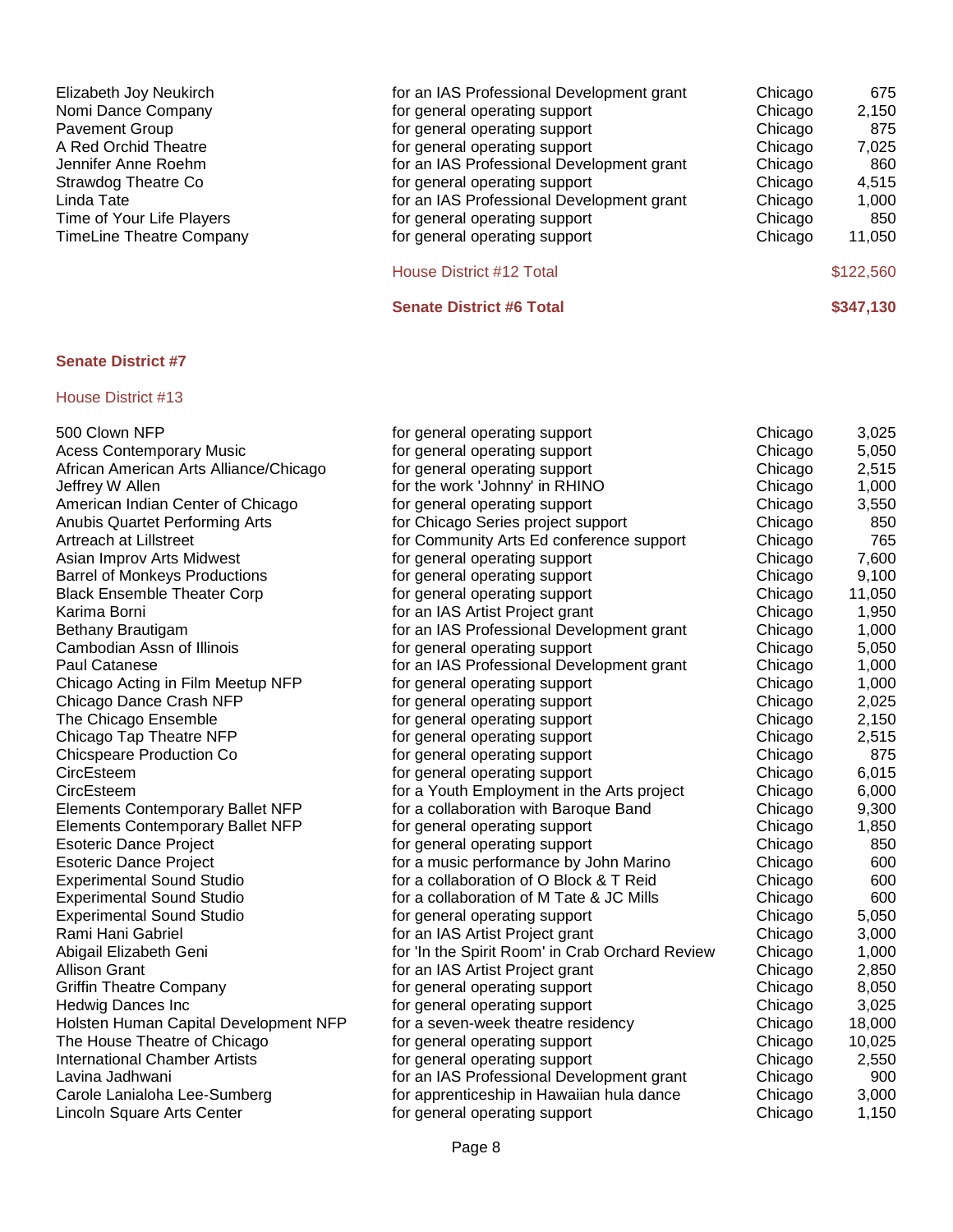#### House District #14

| Richard Evan Linder<br>LiveWire Chicago Theatre<br>Jennifer E Murray<br>The Neo-Futurists | for an IAS Professional Development grant<br>for general operating support<br>for an IAS Professional Development grant<br>for general operating support | Chicago<br>Chicago<br>Chicago<br>Chicago | 1,000<br>1,150<br>600<br>8,050 |
|-------------------------------------------------------------------------------------------|----------------------------------------------------------------------------------------------------------------------------------------------------------|------------------------------------------|--------------------------------|
| New Millennium Theatre Co                                                                 | for general operating support                                                                                                                            | Chicago                                  | 1,000                          |
| Old Town School of Folk Music                                                             | for Community Arts Ed conference support                                                                                                                 | Chicago                                  | 650                            |
| Old Town School of Folk Music                                                             | for general operating support                                                                                                                            | Chicago                                  | 36,400                         |
| People's Music School                                                                     | for LEAD Training Scholarship support                                                                                                                    | Chicago                                  | 310                            |
| People's Music School                                                                     | for general operating support                                                                                                                            | Chicago                                  | 12,100                         |
| Mary Porterfield                                                                          | for an IAS Professional Development grant                                                                                                                | Chicago                                  | 1,000                          |
| Pride Films and Plays                                                                     | for general operating support                                                                                                                            | Chicago                                  | 1,150                          |
| <b>Quest Theatre Ensemble NFP</b>                                                         | for general operating support                                                                                                                            | Chicago                                  | 3,025                          |
| Raven Theatre Company                                                                     | for general operating support                                                                                                                            | Chicago                                  | 8,050                          |
| Eden M Robins                                                                             | for an IAS Professional Development grant                                                                                                                | Chicago                                  | 1,000                          |
| Sones De Mexico Ensemble                                                                  | for general operating support                                                                                                                            | Chicago                                  | 7,600                          |
| Stir-Friday Night!                                                                        | for general operating support                                                                                                                            | Chicago                                  | 750                            |
| Strange Tree Group                                                                        | for general operating support                                                                                                                            | Chicago                                  | 1,550                          |
| <b>Synapse Arts Collective</b>                                                            | for general operating support                                                                                                                            | Chicago                                  | 1,000                          |
| TPA Network Inc                                                                           | for Visual Arts Program project support                                                                                                                  | Chicago                                  | 1,150                          |
| Two Pence Shakespeare Theatre                                                             | for a performance by Matt Chapman, musician                                                                                                              | Chicago                                  | 300                            |
| Katherine Andrews Young                                                                   | for an IAS Artist Project grant                                                                                                                          | Chicago                                  | 3,000                          |
|                                                                                           |                                                                                                                                                          |                                          |                                |

House District #13 Total \$237,320

| 6018North                            | for general operating support                  | Chicago  | 1,000  |
|--------------------------------------|------------------------------------------------|----------|--------|
| <b>About Face Theatre Collective</b> | for general operating support                  | Chicago  | 11,050 |
| Julia Rae Antonick                   | for an IAS Artist Project grant                | Chicago  | 3,000  |
| AstonRep                             | for general operating support                  | Chicago  | 650    |
| <b>Bohemian Theatre Ensemble NFP</b> | for general operating support                  | Chicago  | 3,025  |
| Paola Cabal                          | for an Artist Fellowship in Visual-based Arts  | Chicago  | 15,000 |
| Sarah A Carson                       | for an IAS Professional Development grant      | Chicago  | 1,000  |
| Cedille Chicago NFP                  | for general operating support                  | Chicago  | 11,050 |
| Chicago Filmmakers                   | for general operating support                  | Chicago  | 7,025  |
| Chicago Gay Men's Chorus             | for general operating support                  | Chicago  | 8,050  |
| City Lit Theatre Company             | for general operating support                  | Chicago  | 4,275  |
| <b>Thomas Francis Comerford</b>      | for an IAS Artist Project grant                | Chicago  | 2,895  |
| Company of Folk                      | for folk art fieldwork/tech assistance support | Chicago  | 25,000 |
| Company of Folk                      | for general operating support                  | Chicago  | 2,550  |
| Cube                                 | for general operating support                  | Chicago  | 1,150  |
| Eighth Blackbird Perf Art Assn       | for general operating support                  | Chicago  | 11,050 |
| Daniel Eisenberg                     | for an Artist Fellowship in Media Arts         | Chicago  | 15,000 |
| William Ferris Chorale               | for general operating support                  | Chicago  | 3,550  |
| Kenneth Gerleve                      | for an IAS Artist Project grant                | Chicago  | 3,000  |
| The Guild Complex                    | for general operating support                  | Chicago  | 4,100  |
| Clark D 'Bucky' Halker               | for an IAS Artist Project grant                | Chicago  | 3,000  |
| I Gusti Ngurah Kertayuda             | for an Artist Fellowship in Ethnic & Folk Arts | Evanston | 15,000 |
| Kidworks Touring Theatre Co          | for general operating support                  | Chicago  | 2,025  |
| Jennifer Lamb-Hetherington           | for an IAS Artist Project grant                | Chicago  | 1,430  |
| Lifeline Productions Inc             | for Arts & Disability Conference support       | Chicago  | 1,225  |
| <b>Lifeline Productions Inc</b>      | for general operating support                  | Chicago  | 11,050 |
| The Lira Ensemble                    | for general operating support                  | Chicago  | 8,050  |
| Loyola University of Chicago         | for Arts Programming operating support         | Chicago  | 8,015  |
| Loyola University of Chicago         | for a collaboration with Blair Thomas & Co     | Chicago  | 11,400 |
| Loyola University of Chicago         | for Museum of Art operating support            | Chicago  | 10,025 |
| Mary-Arrchie Theatre Co              | for general operating support                  | Chicago  | 1,515  |
| Matthew Jay McMunn                   | for an IAS Professional Development grant      | Chicago  | 1,000  |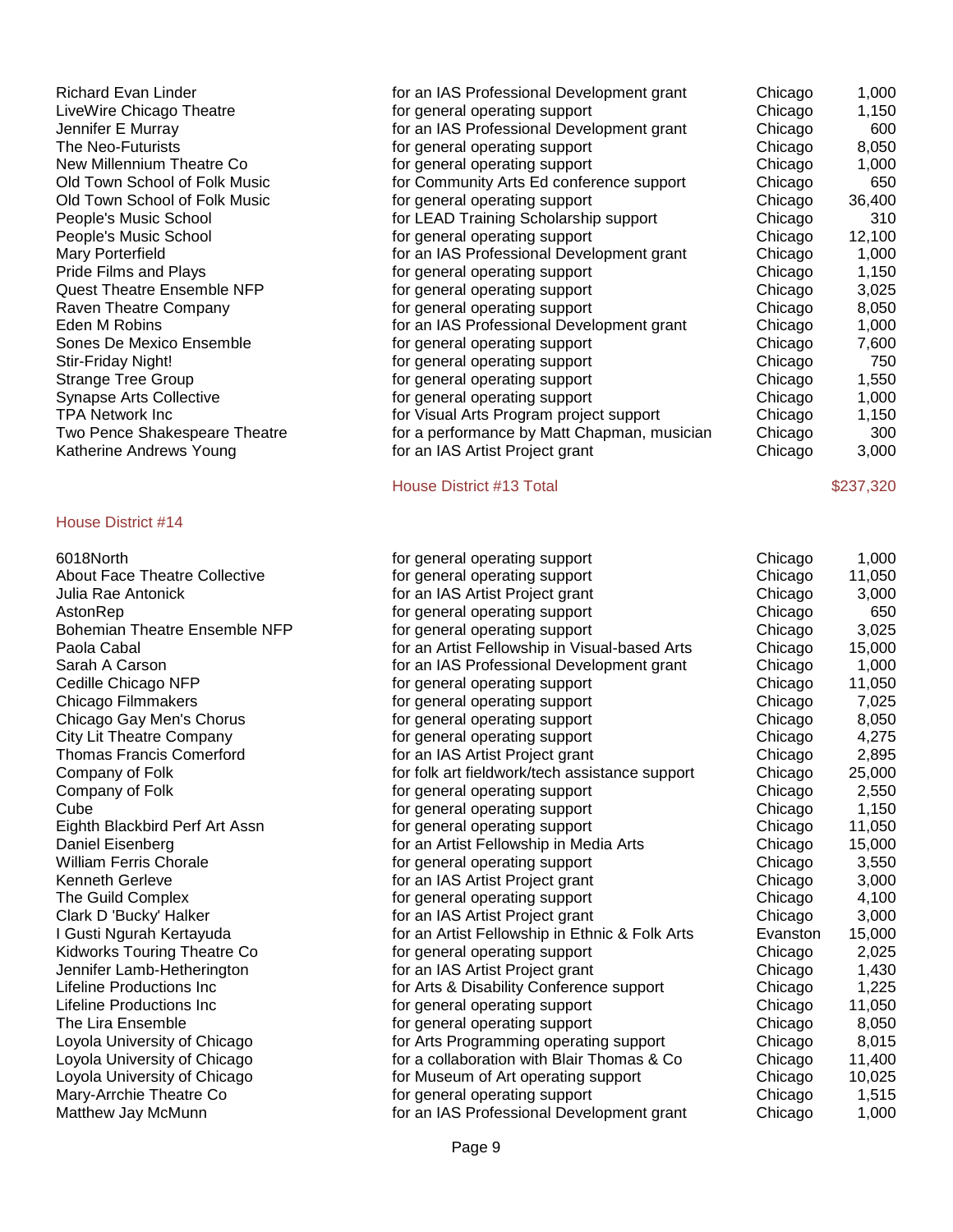| MPAACT                               | for general operating support              | Chicago | 11,050    |
|--------------------------------------|--------------------------------------------|---------|-----------|
| The Newberry Consort                 | for general operating support              | Chicago | 5,050     |
| <b>Polarity Ensemble Theatre NFP</b> | for general operating support              | Chicago | 1,550     |
| Portoluz                             | for general operating support              | Chicago | 2,025     |
| Jennifer Marjory Ray                 | for an IAS Artist Project grant            | Chicago | 3,000     |
| <b>Redtwist Theatre</b>              | for general operating support              | Chicago | 3,025     |
| <b>Rivendell Theatre Ensemble</b>    | for general operating support              | Chicago | 5,050     |
| Senior Artist Network                | for general operating support              | Chicago | 750       |
| Sideshow Theatre Co NFP              | for general operating support              | Chicago | 2,025     |
| <b>Silent Theatre Company</b>        | for general operating support              | Chicago | 1,550     |
| Steep Theatre Company                | for Arts & Disability Conference support   | Chicago | 1,270     |
| Steep Theatre Company                | for general operating support              | Chicago | 4,275     |
| Swedish Am Museum Assn of Chicago    | for a Youth Employment in the Arts project | Chicago | 3,380     |
| Swedish Am Museum Assn of Chicago    | for general operating support              | Chicago | 12,100    |
| The Utopian Theatre Asyslum          | for general operating support              | Chicago | 1,515     |
| Chelsea Summer Voulgares             | for an IAS Professional Development grant  | Chicago | 1,000     |
| <b>Elizabeth Marie Wetmore</b>       | for an Artist Fellowship in Literature     | Chicago | 15,000    |
|                                      | House District #14 Total                   |         | \$280,770 |
|                                      | <b>Senate District #7 Total</b>            |         | \$518,090 |

#### House District #15

Sandra Lynn Binion Culture Shock Chicago NFP Ensemble Espanol Ensemble Espanol Ensemble Espanol Flood Editions NFP Lake Shore Symphony Orchestra Louis Mallozzi Jr Edward Kelsey Moore Daniel R Nearing Wildwood Elem School WTTW Communications Inc WTTW Communications Inc WTTW Communications Inc WTTW Communications Inc WTTW Communications Inc

# House District #16

| <b>T Daniel Productions NFP</b>   |
|-----------------------------------|
| <b>Erasing the Distance</b>       |
| Korean Amer Resource/Cultural Ctr |
| Korean Amer Resource/Cultural Ctr |
| John-Michael Korpal               |
| Lincolnwood School District 74    |

| for an IAS Artist Project grant                   | <b>Morton Grove</b> | 3,000   |
|---------------------------------------------------|---------------------|---------|
| for general operating support                     | Chicago             | 875     |
| for a Youth Employment in the Arts project        | Chicago             | 3,165   |
| for general operating support                     | Chicago             | 9,100   |
| for Community Arts Ed conference support          | Chicago             | 595     |
| for general operating support                     | Chicago             | 2,150   |
| for general operating support                     | Chicago             | 1,550   |
| for an IAS Artist Project grant                   | <b>Morton Grove</b> | 2,300   |
| for the work 'Piaf and Roadkill" in Ninth Letter  | Chicago             | 1,000   |
| for an IAS Artist Project grant                   | Chicago             | 3,000   |
| for a six-week dance residency                    | Chicago             | 5,100   |
| for Chicago Tonight artist field story production | Chicago             | 30,000  |
| for general operating support                     | Chicago             | 22,500  |
| for IACA Fellowship Award program production      | Chicago             | 30,000  |
| for Public Radio & Television Operating Grant     | Chicago             | 610,200 |
| for Public Radio & Television Basic Grant         | Chicago             | 50,300  |
|                                                   |                     |         |

#### House District #15 Total \$774,835

| T Daniel Productions NFP          | for general operating support              | Chicago     | 1.300 |
|-----------------------------------|--------------------------------------------|-------------|-------|
| Erasing the Distance              | for general operating support              | Chicago     | 5,050 |
| Korean Amer Resource/Cultural Ctr | for general operating support              | Chicago     | 3,025 |
| Korean Amer Resource/Cultural Ctr | for a Youth Employment in the Arts project | Chicago     | 3,200 |
| John-Michael Korpal               | for an IAS Professional Development grant  | Chicago     | 1.000 |
| Lincolnwood School District 74    | for a music residency                      | Lincolnwood | 1,000 |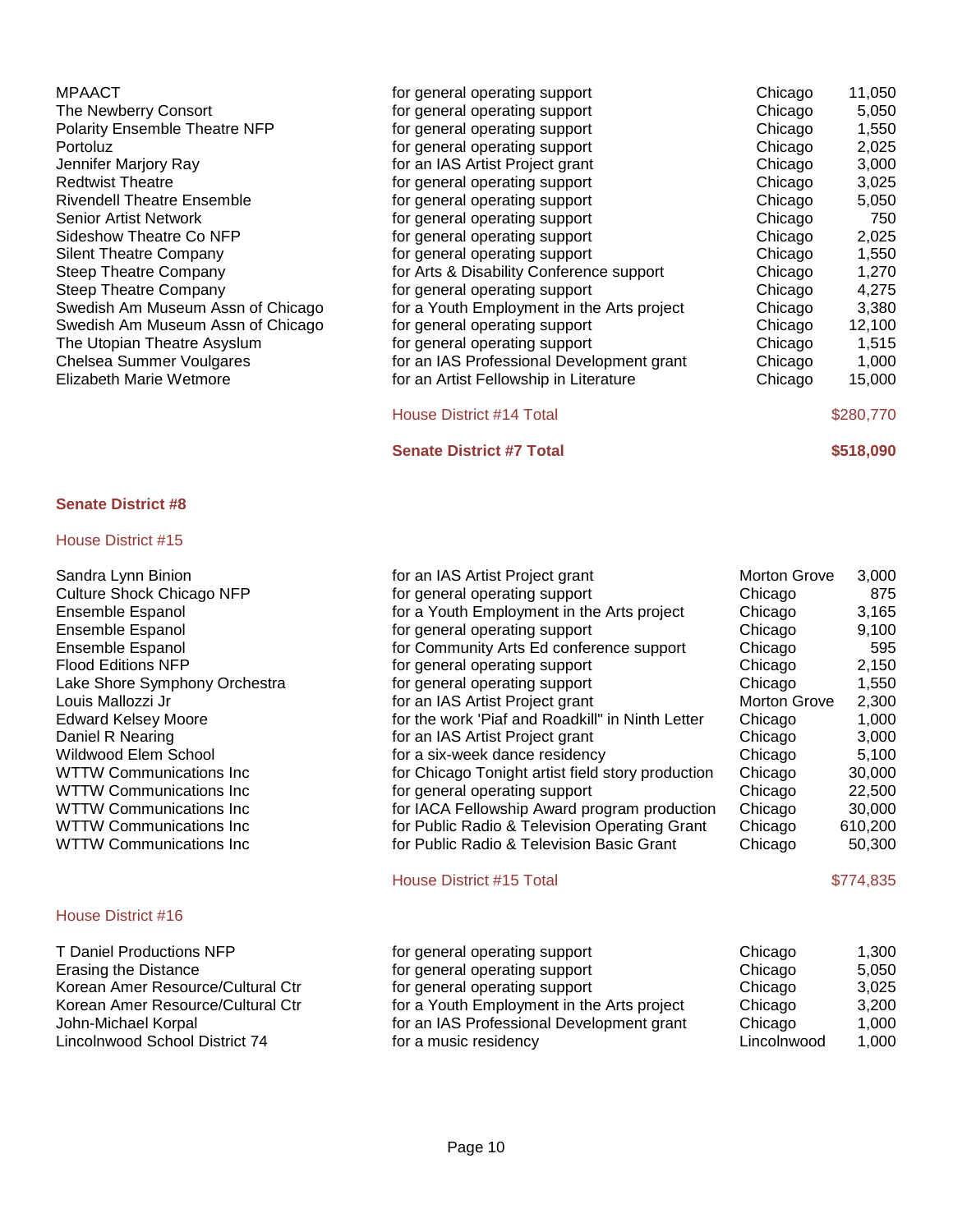| <b>Senate District #8 Total</b> |         | \$790,410 |
|---------------------------------|---------|-----------|
| House District #16 Total        |         | \$15,575  |
| for general operating support   | Chicago | 1.000     |

#### House District #17

| <b>Anatomically Correct</b>                | for general operating support                 | Skokie        | 875    |
|--------------------------------------------|-----------------------------------------------|---------------|--------|
| Chicago Jazz Orchestra Assn                | for general operating support                 | <b>Skokie</b> | 4,275  |
| Evanston Symphony Orch Assn                | for a performance by North Shore Choral       | Evanston      | 1,500  |
| Evanston Symphony Orch Assn                | for general operating support                 | Evanston      | 4,275  |
| Harper Parent Teacher Organization         | for a performance by Beth Horner, storyteller | Wilmette      | 410    |
| <b>Holocaust Memorial Fndn of Illinois</b> | for Arts-Related Programming project support  | Skokie        | 11,050 |
| Kohl Children's Museum/Greater Chicago     | for general operating support                 | Glenview      | 11,050 |
| Midwest Palliative & Hospice Care Center   | for general operating support                 | Glenview      | 5,525  |
| Marie Murphy School                        | for a visual art residency                    | Wilmette      | 1,000  |
| <b>National Pastime Theater Ensemble</b>   | for general operating support                 | Evanston      | 2,515  |
| North Shore Choral Society                 | for general operating support                 | Evanston      | 3,550  |
| Northlight Theatre Inc.                    | for general operating support                 | Skokie        | 19,900 |
| Northlight Theatre Inc                     | for a Youth Employment in the Arts project    | Skokie        | 1,920  |
| Northwest Ctr Trad Polish Folk Dancers     | for general operating support                 | Glenview      | 3.550  |
| Sing to Live Live to Sing NFP              | for general operating support                 | Glenview      | 2,025  |
| Skokie Northshore Sculpture Park           | for general operating support                 | <b>Skokie</b> | 2,550  |
| <b>Skokie Park District</b>                | for Festival of Cultures project support      | <b>Skokie</b> | 4,100  |
|                                            |                                               |               |        |

#### House District #18

# House District #17 Total \$80,070

| The Actors Gymnasium Inc       | for general operating support              | Evanston   | 8,015  |
|--------------------------------|--------------------------------------------|------------|--------|
| The Actors Gymnasium Inc       | for Community Arts Ed conference support   | Evanston   | 700    |
| Art Encounter                  | for general operating support              | Evanston   | 8,050  |
| Sabba S Elahi                  | for an IAS Artist Project grant            | Evanston   | 1,800  |
| Evanston Art Center            | for a Youth Employment in the Arts project | Evanston   | 4,000  |
| Evanston Art Center            | for general operating support              | Evanston   | 12,100 |
| Evanston Arts Council          | for Community Arts Access Program          | Evanston   | 9,150  |
| Evanston Arts Council          | for general operating support              | Evanston   | 12,100 |
| <b>Evanston Dance Ensemble</b> | for general operating support              | Evanston   | 4,275  |
| Alice A George                 | for an IAS Professional Development grant  | Evanston   | 1,000  |
| Lakeside Singers Inc           | for general operating support              | Evanston   | 3,515  |
| Light Opera Works              | for general operating support              | Wilmette   | 10,025 |
| Lincoln Elem School PTA        | for an eight-week visual arts residency    | Evanston   | 8,220  |
| Literature for All of Us       | for general operating support              | Evanston   | 11,050 |
| Literature for All of Us       | for Poetry Out Loud project support        | Evanston   | 10,000 |
| Music Institute of Chicago     | for general operating support              | Evanston   | 11,050 |
| Music Institute of Chicago     | for Community Arts Ed conference support   | Evanston   | 595    |
| The Musical Offering           | for general operating support              | Evanston   | 4,515  |
| <b>Next Theatre Company</b>    | for general operating support              | Evanston   | 7,025  |
| North Shore Art League         | for general operating support              | Winnetka   | 7,025  |
| Northbrook Symphony Orchestra  | for general operating support              | Northbrook | 7,025  |
| Northshore Concert Band        | for general operating support              | Evanston   | 5,050  |
| Northwestern University        | for 'Mississippi Suite' in TriQuarterly    | Evanston   | 1,000  |
| Northwestern University        | for Block Museum operating support         | Evanston   | 11,050 |
| Oakton Elem School             | for an eight-week visual arts residency    | Evanston   | 7,430  |
|                                |                                            |            |        |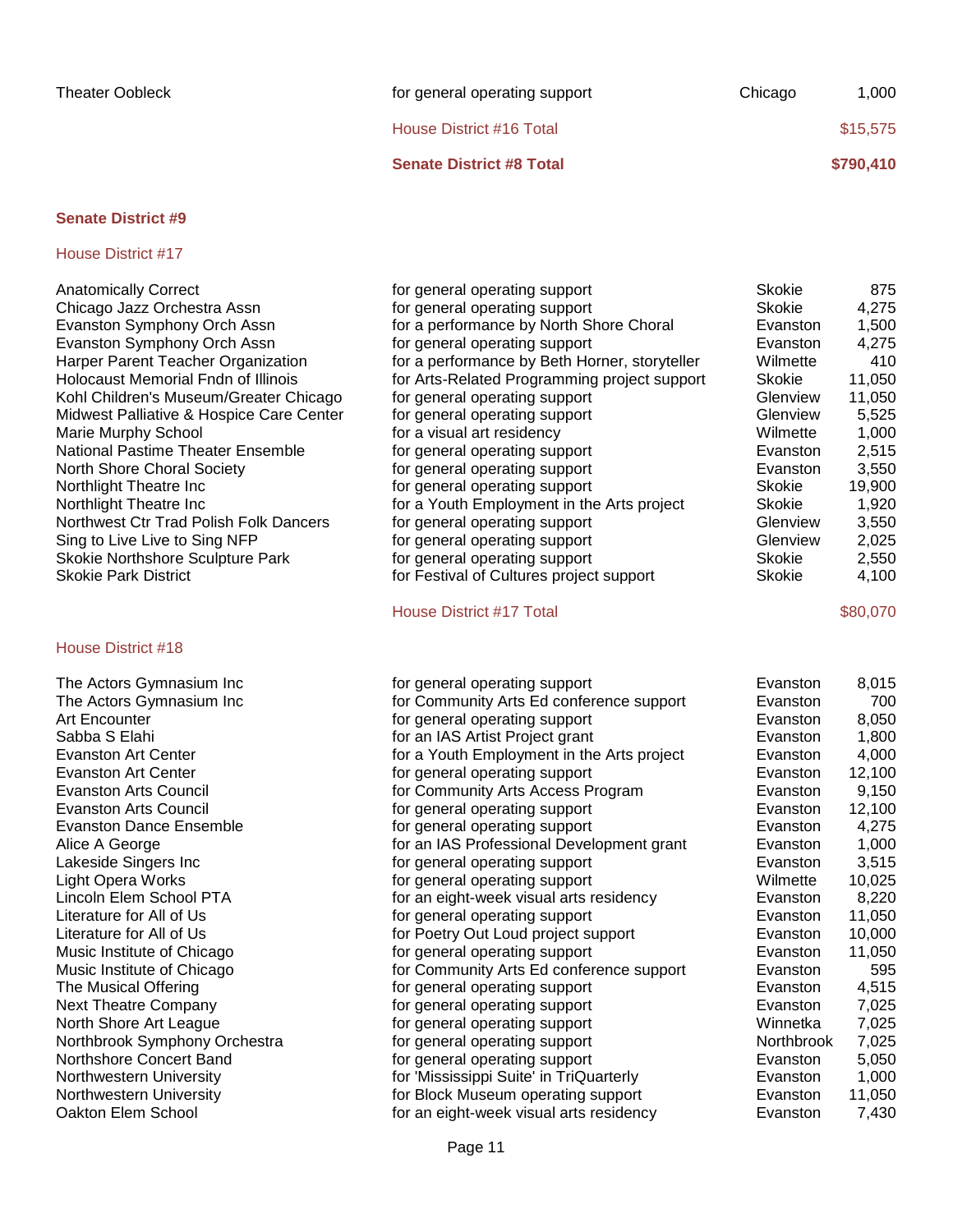| for general operating support<br>for general operating support<br>for general operating support<br>for general operating support<br>for works by J Allen, K Churney & V Konchan<br>for general operating support<br>for an Artist Fellowship in Literature<br>for general operating support<br><b>House District #18 Total</b> | Evanston<br>Evanston<br>Evanston<br>Evanston<br>Evanston<br>Evanston<br>Evanston<br>Evanston | 5,850<br>7,025<br>10,025<br>850<br>3,000<br>1,850<br>15,000<br>8,050<br>\$217,415 |
|--------------------------------------------------------------------------------------------------------------------------------------------------------------------------------------------------------------------------------------------------------------------------------------------------------------------------------|----------------------------------------------------------------------------------------------|-----------------------------------------------------------------------------------|
| <b>Senate District #9 Total</b>                                                                                                                                                                                                                                                                                                |                                                                                              | \$297,485                                                                         |
|                                                                                                                                                                                                                                                                                                                                |                                                                                              |                                                                                   |
|                                                                                                                                                                                                                                                                                                                                |                                                                                              |                                                                                   |
| for general operating support<br>for general operating support<br>for 'Look' in MAKE Literary Magazine<br>for general operating support                                                                                                                                                                                        | Chicago<br>Chicago<br>Chicago<br>Chicago                                                     | 6,015<br>1,550<br>1,000<br>5,850                                                  |
| <b>House District #19 Total</b>                                                                                                                                                                                                                                                                                                |                                                                                              | \$14,415                                                                          |
|                                                                                                                                                                                                                                                                                                                                |                                                                                              |                                                                                   |
| for general operating support<br>for a six-week dance residency                                                                                                                                                                                                                                                                | Chicago                                                                                      | 5,050<br>15,180                                                                   |
| House District #20 Total                                                                                                                                                                                                                                                                                                       |                                                                                              | \$20,230                                                                          |
| <b>Senate District #10 Total</b>                                                                                                                                                                                                                                                                                               |                                                                                              | \$34,645                                                                          |
|                                                                                                                                                                                                                                                                                                                                |                                                                                              | Park Ridge                                                                        |

| Acappellago NFP<br>Latinos Progresando<br><b>Lucky Plush Productions</b><br><b>Lucky Plush Productions</b><br>Riverside Arts Center<br>Riverside Arts Center | for general operating support<br>for storefront theatre initiative project support<br>for general operating support<br>for a collaboration with The Claudettes<br>for Community Arts Ed conference support<br>for general operating support<br>House District #21 Total | <b>Forest View</b><br>Chicago<br>Riverside<br>Riverside<br>Riverside<br>Riverside | 1,000<br>1,550<br>4,275<br>9,900<br>540<br>3,550<br>\$20,815 |
|--------------------------------------------------------------------------------------------------------------------------------------------------------------|-------------------------------------------------------------------------------------------------------------------------------------------------------------------------------------------------------------------------------------------------------------------------|-----------------------------------------------------------------------------------|--------------------------------------------------------------|
| House District #22                                                                                                                                           |                                                                                                                                                                                                                                                                         |                                                                                   |                                                              |
| Balzekas Museum/Lithuanian Culture<br>Sandoval Elem School                                                                                                   | for general operating support<br>for a music residency                                                                                                                                                                                                                  | Chicago<br>Chicago                                                                | 8,050<br>500                                                 |
|                                                                                                                                                              | House District #22 Total                                                                                                                                                                                                                                                |                                                                                   | \$8,550                                                      |
|                                                                                                                                                              | <b>Senate District #11 Total</b>                                                                                                                                                                                                                                        |                                                                                   | \$29,365                                                     |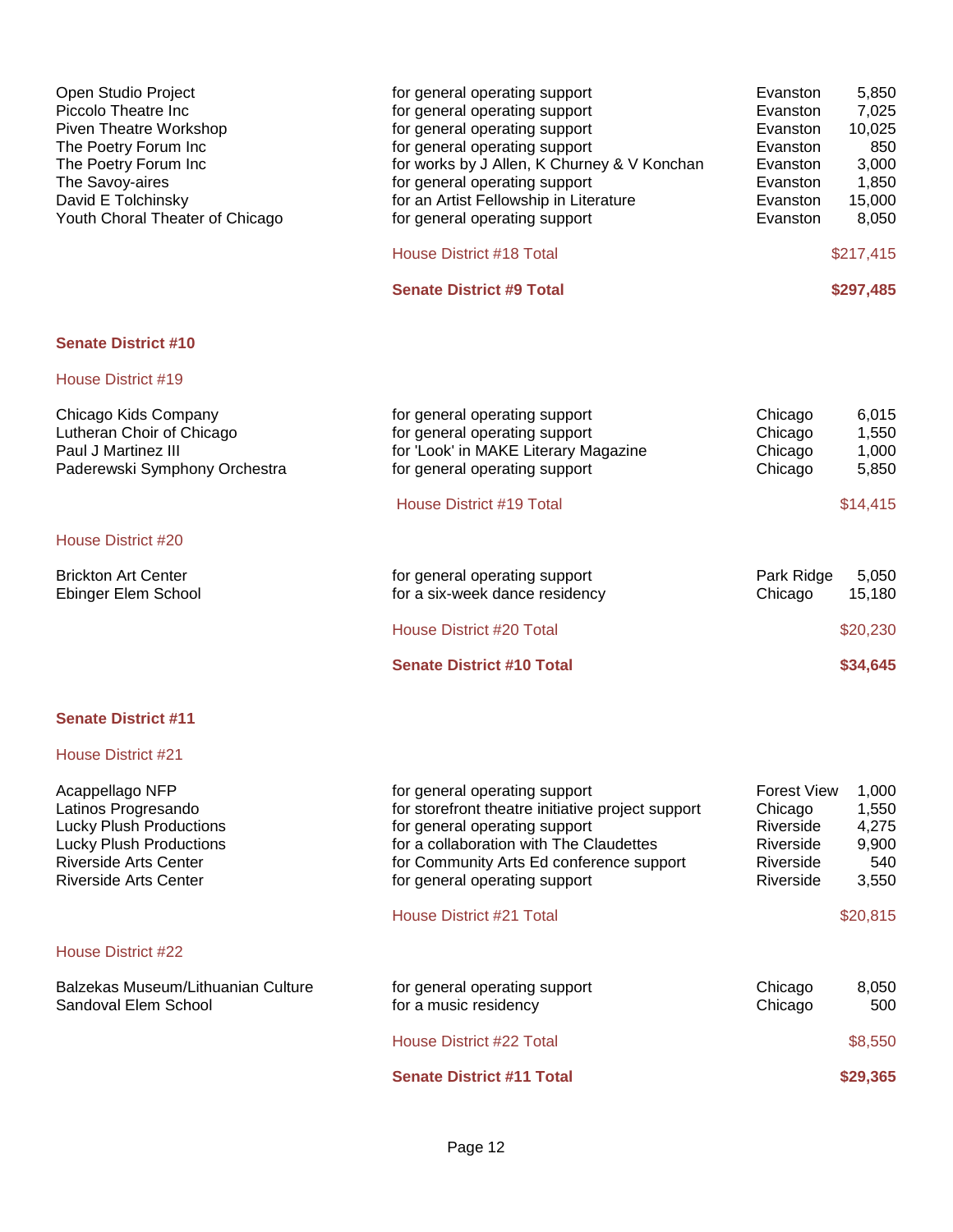House District #23

Blythe Park PTA District 28 for a one-week multidisciplinary residency Riverside 1,000<br>Kim Piotrowski Lutes for an IAS Artist Project grant Riverside 3,000 for an IAS Artist Project grant House District #23 Total \$4,000 House District #24 The 16th Street Theater NFP for general operating support Berwyn 4,275<br>Chicago Zoological Society for a performance by musicians Wendy & DB Brookfield 355 for a performance by musicians Wendy & DB Brookfield 355 House District #24 Total \$4,630 **Senate District #12 Total \$8,630** 

#### **Senate District #13**

#### House District #25

| Africa International House USA    | for a performance by Crossing Borders         | Chicago | 585       |
|-----------------------------------|-----------------------------------------------|---------|-----------|
| Capoeira Chicago                  | for Capoeira Workshop project support         | Chicago | 3,025     |
| Chicago Chorale                   | for general operating support                 | Chicago | 5,050     |
| <b>Claretian Associates</b>       | for a residency with Oba William King         | Chicago | 2,000     |
| <b>Court Theatre Fund</b>         | for general operating support                 | Chicago | 21,500    |
| First Unitarian Church of Chicago | for a performance by Crossing Borders         | Chicago | 585       |
| Dianna Frid                       | for an Artist Fellowship in Visual-based Arts | Chicago | 15,000    |
| Dianna Frid                       | for an IAS Professional Development grant     | Chicago | 1,000     |
| <b>Hyde Park Art Center</b>       | for youth access initiatives project support  | Chicago | 15,000    |
| <b>Hyde Park Art Center</b>       | for general operating support                 | Chicago | 12,100    |
| Hyde Park Suzuki Institute        | for general operating support                 | Chicago | 7,025     |
| <b>Intonation Music Workshop</b>  | for general operating support                 | Chicago | 6,550     |
| Little Black Pearl Workshop       | for general operating support                 | Chicago | 10,025    |
| Neighborhood Writing Alliance     | for general operating support                 | Chicago | 6,825     |
| Renaissance Society at U/Chicago  | for general operating support                 | Chicago | 12,100    |
| Steven Schroeder                  | for an IAS Professional Development grant     | Chicago | 1,000     |
| South Chicago Art Center NFP      | for general operating support                 | Chicago | 8,050     |
| South Chicago Art Center NFP      | for a Youth Employment in the Arts project    | Chicago | 3,960     |
| Valerie Martt Wallace             | for an IAS Professional Development grant     | Chicago | 505       |
|                                   | House District #25 Total                      |         | \$131,885 |

| Theresa M Bertocci                     | for an IAS Artist Project grant               | Chicago | 3,000   |
|----------------------------------------|-----------------------------------------------|---------|---------|
| Chicago Children's Museum              | for general operating support                 | Chicago | 8,015   |
| Chicago Dancing Company NFP            | for general operating support                 | Chicago | 10,025  |
| Chicago Public Media Inc               | for Public Radio & Television Operating Grant | Chicago | 194,775 |
| Chicago Public Media Inc               | for general operating support                 | Chicago | 11,050  |
| Chicago Public Media Inc               | for Public Radio & Television Basic Grant     | Chicago | 12,575  |
| Chicago Public Media Inc               | for Vocalo arts programming support           | Chicago | 30,000  |
| Chicago Shakespeare Theater            | for general operating support                 | Chicago | 28,100  |
| Community Film Workshop/Chicago        | for general operating support                 | Chicago | 2,025   |
| <b>Field Museum of Natural History</b> | for general operating support                 | Chicago | 30,000  |
| <b>Grant Park Orchestral Assn</b>      | for general operating support                 | Chicago | 12,100  |
|                                        |                                               |         |         |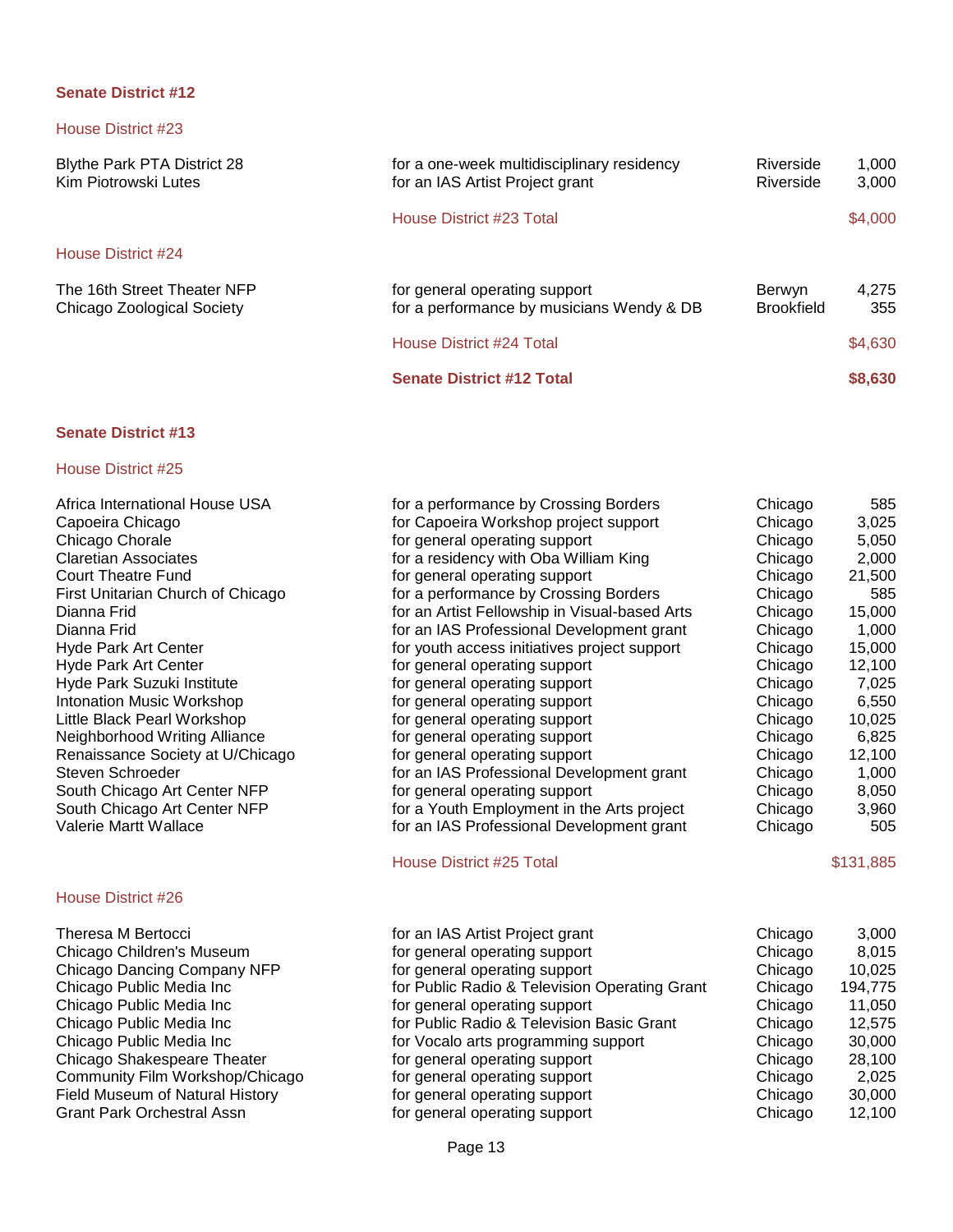| Jeremiah Hulsebos-Spofford<br>Jeremiah Hulsebos-Spofford<br>Lampo Inc<br>Lookingglass Theatre Company<br>Muntu Dance Theatre<br>Museum of Contemporary Art<br>Museum of Contemporary Art<br>Museum of Contemporary Art<br>Museum of Contemporary Art<br>Music & Dance Theater Chicago Inc<br>Pegasus Players<br>Pegasus Players<br><b>Stacy Letrice Smith</b><br><b>Tellin' Tales Theatre</b><br><b>Third Coast Intl Audio Festival</b><br>Tobacco Road Inc<br>The University of Chicago<br>The University of Chicago<br>The University of Chicago<br>The University of Chicago | for an IAS Professional Development grant<br>for an Artist Fellowship in Visual-based Arts<br>for general operating support<br>for general operating support<br>for general operating support<br>for Arts & Disability Conference support<br>for Community Arts Ed conference support<br>for Community Arts Ed conference support<br>for general operating support<br>for general operating support<br>for general operating support<br>for a Youth Employment in the Arts project<br>for Community Arts Ed conference support<br>for general operating support<br>for general operating support<br>for Youth Musical Theatre Workshop support<br>for Smart Museum operating support<br>for U of Chicago Presents operating support<br>for The Network operating support<br>for International House operating support | Chicago<br>Chicago<br>Chicago<br>Chicago<br>Chicago<br>Chicago<br>Chicago<br>Chicago<br>Chicago<br>Chicago<br>Chicago<br>Chicago<br>Chicago<br>Chicago<br>Chicago<br>Chicago<br>Chicago<br>Chicago<br>Chicago<br>Chicago | 1,000<br>15,000<br>1,150<br>11,050<br>11,050<br>425<br>595<br>220<br>34,900<br>11,050<br>3,025<br>6,000<br>260<br>2,150<br>8,050<br>25,500<br>12,100<br>8,015<br>1,550<br>6,015 |
|---------------------------------------------------------------------------------------------------------------------------------------------------------------------------------------------------------------------------------------------------------------------------------------------------------------------------------------------------------------------------------------------------------------------------------------------------------------------------------------------------------------------------------------------------------------------------------|-----------------------------------------------------------------------------------------------------------------------------------------------------------------------------------------------------------------------------------------------------------------------------------------------------------------------------------------------------------------------------------------------------------------------------------------------------------------------------------------------------------------------------------------------------------------------------------------------------------------------------------------------------------------------------------------------------------------------------------------------------------------------------------------------------------------------|--------------------------------------------------------------------------------------------------------------------------------------------------------------------------------------------------------------------------|---------------------------------------------------------------------------------------------------------------------------------------------------------------------------------|
|                                                                                                                                                                                                                                                                                                                                                                                                                                                                                                                                                                                 | <b>House District #26 Total</b><br><b>Senate District #13 Total</b>                                                                                                                                                                                                                                                                                                                                                                                                                                                                                                                                                                                                                                                                                                                                                   |                                                                                                                                                                                                                          | \$500,770                                                                                                                                                                       |
|                                                                                                                                                                                                                                                                                                                                                                                                                                                                                                                                                                                 |                                                                                                                                                                                                                                                                                                                                                                                                                                                                                                                                                                                                                                                                                                                                                                                                                       |                                                                                                                                                                                                                          | \$632,655                                                                                                                                                                       |
| <b>Senate District #14</b>                                                                                                                                                                                                                                                                                                                                                                                                                                                                                                                                                      |                                                                                                                                                                                                                                                                                                                                                                                                                                                                                                                                                                                                                                                                                                                                                                                                                       |                                                                                                                                                                                                                          |                                                                                                                                                                                 |
| <b>House District #27</b>                                                                                                                                                                                                                                                                                                                                                                                                                                                                                                                                                       |                                                                                                                                                                                                                                                                                                                                                                                                                                                                                                                                                                                                                                                                                                                                                                                                                       |                                                                                                                                                                                                                          |                                                                                                                                                                                 |
| Cook Co School District #130<br>Southwest Symphony Orchestra                                                                                                                                                                                                                                                                                                                                                                                                                                                                                                                    | for Arts & Foreign Language Implementation<br>for general operating support                                                                                                                                                                                                                                                                                                                                                                                                                                                                                                                                                                                                                                                                                                                                           | <b>Blue Island</b><br>Palos Hts                                                                                                                                                                                          | 34,000<br>3,025                                                                                                                                                                 |
|                                                                                                                                                                                                                                                                                                                                                                                                                                                                                                                                                                                 | House District #27 Total                                                                                                                                                                                                                                                                                                                                                                                                                                                                                                                                                                                                                                                                                                                                                                                              |                                                                                                                                                                                                                          | \$37,025                                                                                                                                                                        |
| <b>House District #28</b>                                                                                                                                                                                                                                                                                                                                                                                                                                                                                                                                                       |                                                                                                                                                                                                                                                                                                                                                                                                                                                                                                                                                                                                                                                                                                                                                                                                                       |                                                                                                                                                                                                                          |                                                                                                                                                                                 |
| ASE: Chicago Assoc Of Black Storytellers                                                                                                                                                                                                                                                                                                                                                                                                                                                                                                                                        | for Storyteller Conference support                                                                                                                                                                                                                                                                                                                                                                                                                                                                                                                                                                                                                                                                                                                                                                                    | Chicago                                                                                                                                                                                                                  | 10,920                                                                                                                                                                          |
|                                                                                                                                                                                                                                                                                                                                                                                                                                                                                                                                                                                 | <b>House District #28 Total</b>                                                                                                                                                                                                                                                                                                                                                                                                                                                                                                                                                                                                                                                                                                                                                                                       |                                                                                                                                                                                                                          | \$10,920                                                                                                                                                                        |
|                                                                                                                                                                                                                                                                                                                                                                                                                                                                                                                                                                                 | <b>Senate District #14 Total</b>                                                                                                                                                                                                                                                                                                                                                                                                                                                                                                                                                                                                                                                                                                                                                                                      |                                                                                                                                                                                                                          | \$47,945                                                                                                                                                                        |
| <b>Senate District #15</b>                                                                                                                                                                                                                                                                                                                                                                                                                                                                                                                                                      |                                                                                                                                                                                                                                                                                                                                                                                                                                                                                                                                                                                                                                                                                                                                                                                                                       |                                                                                                                                                                                                                          |                                                                                                                                                                                 |
| <b>House District #29</b>                                                                                                                                                                                                                                                                                                                                                                                                                                                                                                                                                       |                                                                                                                                                                                                                                                                                                                                                                                                                                                                                                                                                                                                                                                                                                                                                                                                                       |                                                                                                                                                                                                                          |                                                                                                                                                                                 |
| LeBagatae Dance & Drum NFP                                                                                                                                                                                                                                                                                                                                                                                                                                                                                                                                                      | for Dance & Drum Conference project support                                                                                                                                                                                                                                                                                                                                                                                                                                                                                                                                                                                                                                                                                                                                                                           | S Holland                                                                                                                                                                                                                | 1,300                                                                                                                                                                           |
|                                                                                                                                                                                                                                                                                                                                                                                                                                                                                                                                                                                 | <b>House District #29 Total</b>                                                                                                                                                                                                                                                                                                                                                                                                                                                                                                                                                                                                                                                                                                                                                                                       |                                                                                                                                                                                                                          | \$1,300                                                                                                                                                                         |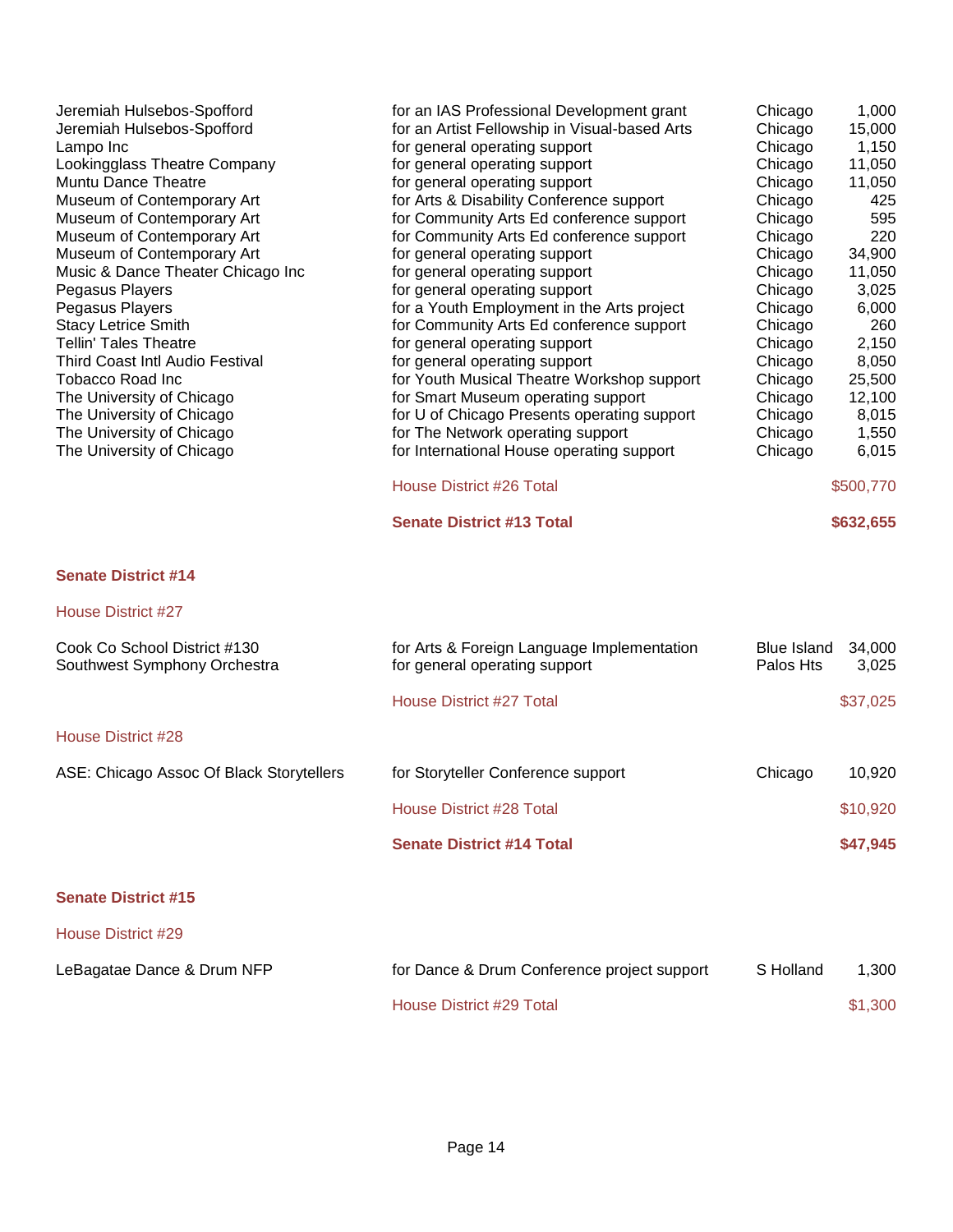| <b>Emanuel Bramlett</b> | for an IAS Professional Development grant | Riverdale | 990     |
|-------------------------|-------------------------------------------|-----------|---------|
|                         | House District #30 Total                  |           | \$990   |
|                         | <b>Senate District #15 Total</b>          |           | \$2,290 |

# **Senate District #17**

House District #33

| Bronzeville Children's Museum<br>Child's World Early Learning Ctr<br>Child's World Early Learning Ctr<br>Global Girls | for general operating support<br>for a performance by Oba William King<br>for a performance by Oba William King<br>for general operating support | Chicago<br>Chicago<br>Chicago<br>Chicago | 3.025<br>825<br>750<br>2,515 |
|-----------------------------------------------------------------------------------------------------------------------|--------------------------------------------------------------------------------------------------------------------------------------------------|------------------------------------------|------------------------------|
|                                                                                                                       | House District #33 Total                                                                                                                         |                                          | \$7.115                      |
| House District #34                                                                                                    |                                                                                                                                                  |                                          |                              |
| Friends of Pullman State Historic Site<br>Natasha Anastasia Tarpley                                                   | for a performance by Chris Vallillo, musician<br>for an IAS Artist Project grant                                                                 | Chicago<br>Chicago                       | 485<br>2.820                 |
|                                                                                                                       | House District #34 Total                                                                                                                         |                                          | \$3,305                      |
|                                                                                                                       | <b>Senate District #17 Total</b>                                                                                                                 |                                          | \$10,420                     |

# **Senate District #18**

| Beverly Arts Center of Chicago<br>Beverly Arts Center of Chicago<br>Beverly Arts Center of Chicago<br>Orbert C Davis<br>Illinois Music Education Assn<br>Eun Jin Lee                       | for a Youth Employment in the Arts project<br>for general operating support<br>for Community Arts Ed conference support<br>for an Artist Fellowship in Music Composition<br>for general operating support<br>for Community Arts Ed conference support              | Chicago<br>Chicago<br>Chicago<br>Chicago<br>Palos Hts<br>Chicago           | 3,600<br>11,050<br>695<br>15,000<br>11,050<br>595    |
|--------------------------------------------------------------------------------------------------------------------------------------------------------------------------------------------|--------------------------------------------------------------------------------------------------------------------------------------------------------------------------------------------------------------------------------------------------------------------|----------------------------------------------------------------------------|------------------------------------------------------|
|                                                                                                                                                                                            | House District #35 Total                                                                                                                                                                                                                                           |                                                                            | \$41,990                                             |
| House District #36                                                                                                                                                                         |                                                                                                                                                                                                                                                                    |                                                                            |                                                      |
| Community High District #218<br>McCord House NFP<br>Moraine Valley Comm College<br>Moraine Valley Comm College<br>Mother McAuley Lib Art High School<br>Mother McAuley Lib Art High School | for Arts & Foreign Language Planning support<br>for general operating support<br>for a performance by Ensemble Espanol<br>for Performance Series operating support<br>for Chicago Shakespeare Theatre performance<br>for Summer Theatre Festival operating support | Oak Lawn<br>Palos Park<br>Palos Hills<br>Palos Hills<br>Chicago<br>Chicago | 25,000<br>8,050<br>6,875<br>11,050<br>2,475<br>2,150 |
|                                                                                                                                                                                            | House District #36 Total                                                                                                                                                                                                                                           |                                                                            | \$55,600                                             |
|                                                                                                                                                                                            | <b>Senate District #18 Total</b>                                                                                                                                                                                                                                   |                                                                            | \$97,590                                             |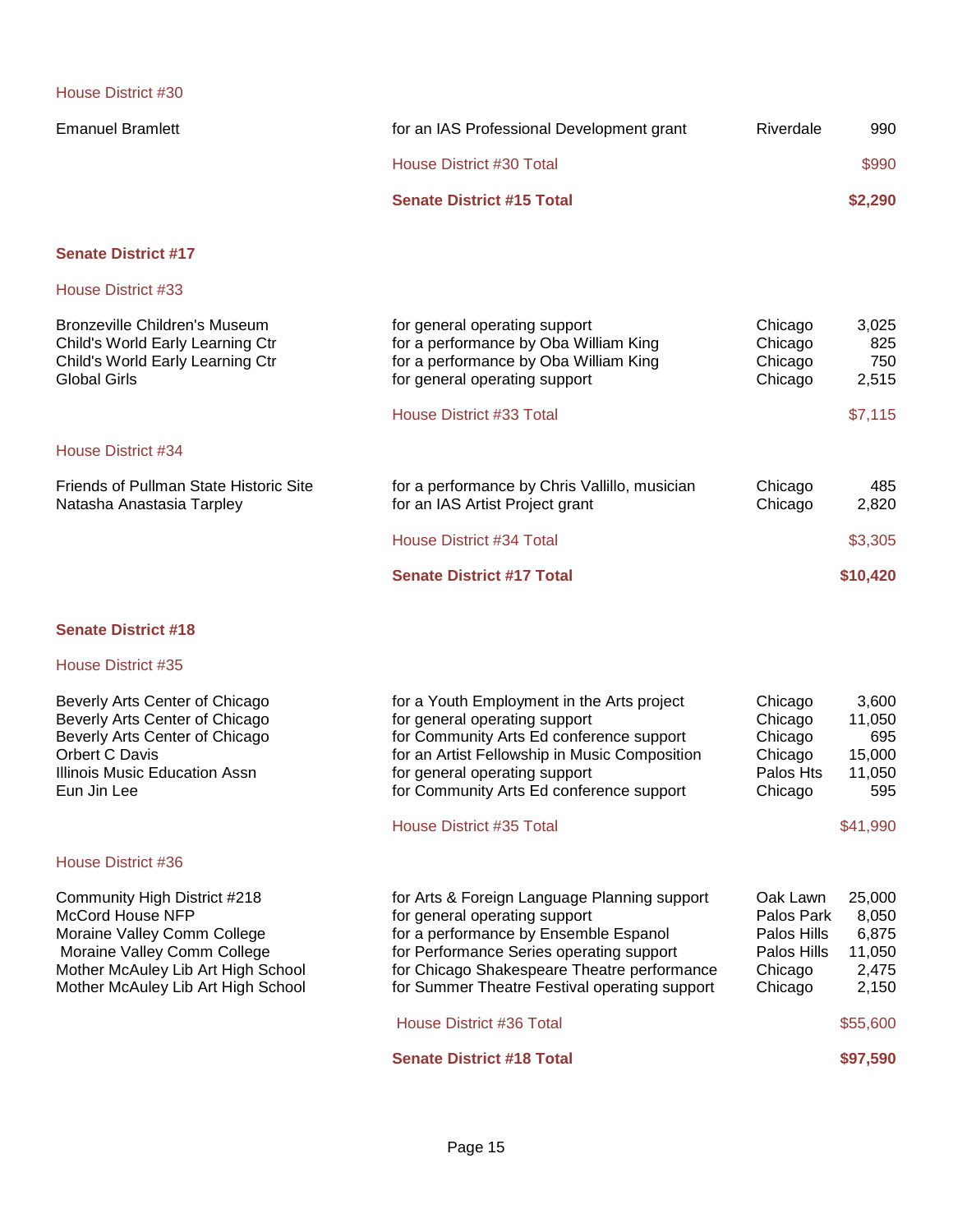# House District #37

| <b>Curtain Call Comm Theatre</b><br>Lincoln-Way Comm High School Dist 210<br><b>Tall Grass Writers Guild Inc.</b> | for general operating support<br>for Arts & Foreign Language Planning support<br>for anthology publication project support | New Lenox<br>4.275<br>New Lenox<br>20,985<br><b>Orland Park</b><br>1,000 |
|-------------------------------------------------------------------------------------------------------------------|----------------------------------------------------------------------------------------------------------------------------|--------------------------------------------------------------------------|
|                                                                                                                   | House District #37 Total                                                                                                   | \$26,260                                                                 |
| House District #38                                                                                                |                                                                                                                            |                                                                          |
| Matteson Elem School Dist #159<br>Tinni Feet Cultural Arts Co                                                     | for Arts & Foreign Language Planning support<br>for general operating support                                              | 19.915<br>Matteson<br><b>Richton Park</b><br>650                         |
|                                                                                                                   | House District #38 Total                                                                                                   | \$20,565                                                                 |
|                                                                                                                   | <b>Senate District #19 Total</b>                                                                                           | \$46,825                                                                 |

# **Senate District #20**

| Aguijon Theater Co/Chicago           | for general operating support              | Chicago | 3,025    |
|--------------------------------------|--------------------------------------------|---------|----------|
| Valerie Alpert Dance Co              | for general operating support              | Chicago | 750      |
| The Chicago Ballet                   | for general operating support              | Chicago | 3,025    |
| <b>Elastic Arts Foundation</b>       | for general operating support              | Chicago | 3,550    |
| <b>Filament Theatre Ensemble NFP</b> | for Crossing Six Corners project support   | Chicago | 1,850    |
| Michelle M LeMieux                   | for an IAS Artist Project grant            | Chicago | 1,285    |
| Logan Square Chamber of Arts         | for general operating support              | Chicago | 650      |
| <b>MAKE Literary Productions NFP</b> | for the poem 'Look' by Paul Martinez-Pompa | Chicago | 1,000    |
| <b>MAKE Literary Productions NFP</b> | for general operating support              | Chicago | 850      |
| National Vietnam Vets Art Museum     | for Community Arts Ed conference support   | Chicago | 595      |
| National Vietnam Vets Art Museum     | for general operating support              | Chicago | 5,525    |
| National Vietnam Vets Art Museum     | for a Youth Employment in the Arts project | Chicago | 4,365    |
| Porchlight Music Theatre Chicago     | for general operating support              | Chicago | 8,050    |
| Project Danztheatre Co               | for general operating support              | Chicago | 2,550    |
| Project Danztheatre Co               | for Community Arts Ed conference support   | Chicago | 595      |
| Strangeloop Theatre NFP              | for general operating support              | Chicago | 1,000    |
| Voice of the City                    | for general operating support              | Chicago | 4,275    |
| <b>Walkabout Theater Company</b>     | for general operating support              | Chicago | 1,000    |
| Angela S Watkins                     | for an IAS Artist Project grant            | Chicago | 3,000    |
|                                      | House District #39 Total                   |         | \$46,940 |
| House District #40                   |                                            |         |          |
| Aerial Dance Chicago                 | for general operating support              | Chicago | 2,515    |
| Ali G Aschman                        | for an IAS Professional Development grant  | Chicago | 1,000    |
| <b>Belding Elem School</b>           | for an ethnic & folk arts residency        | Chicago | 1,000    |
| <b>Curious Theatre Branch</b>        | for general operating support              | Chicago | 2,025    |
| The Factory Theater                  | for general operating support              | Chicago | 1,550    |
| Halcyon Theatre                      | for general operating support              | Chicago | 1,550    |
| <b>InFusion Theatre Company</b>      | for general operating support              | Chicago | 2,025    |
| Prop Theater Group                   | for general operating support              | Chicago | 3,025    |
| Puerto Rican Arts Alliance           | for a Youth Employment in the Arts project | Chicago | 3,720    |
| Puerto Rican Arts Alliance           | for general operating support              | Chicago | 12,100   |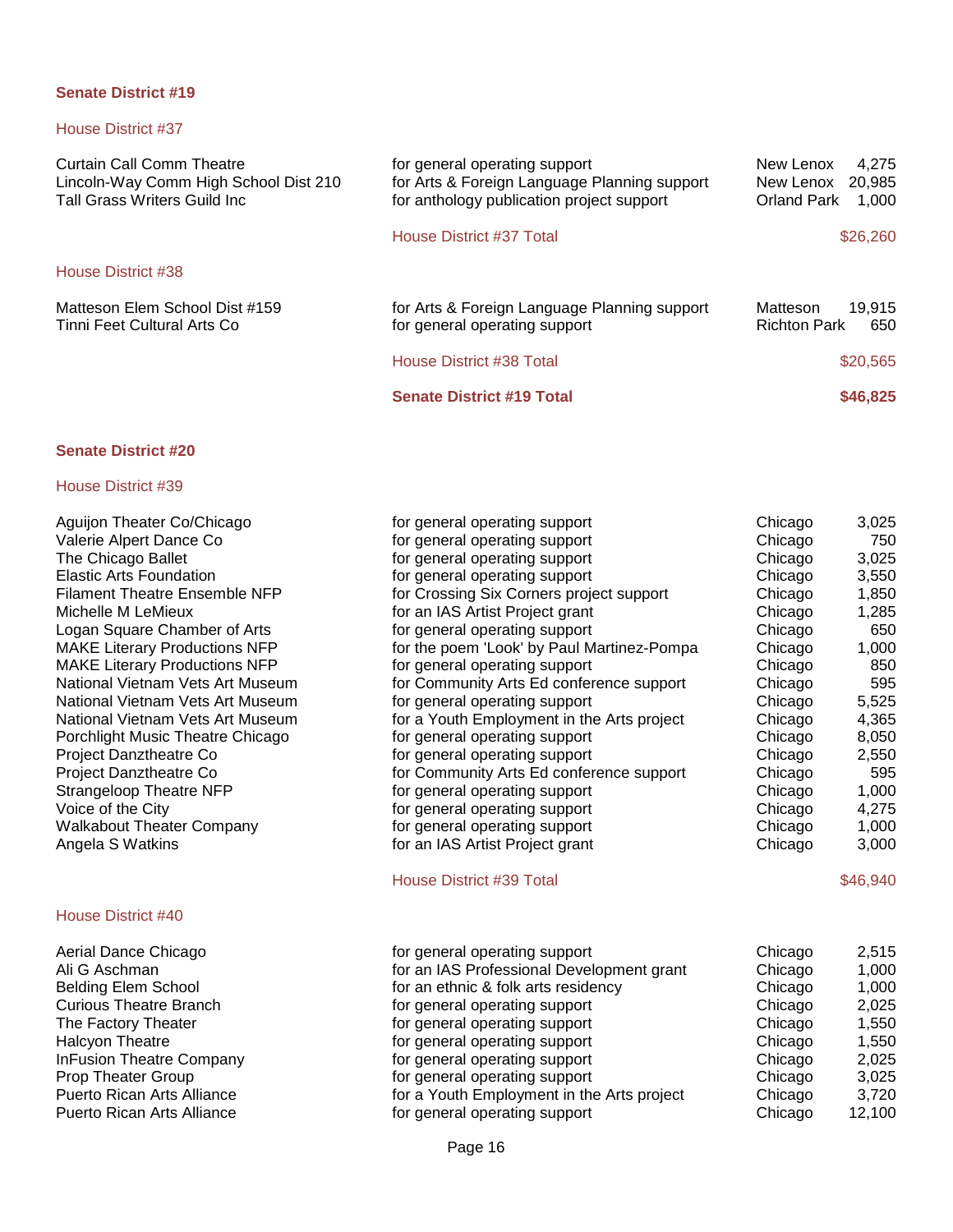| Paul Leslie Tyler<br>Karen A Yates                                                                                                                                                                                                                                                                                                                                                                                                                            | for apprenticeship in fiddle music<br>for an IAS Artist Project grant                                                                                                                                                                                                                                                                                                                                                                                                                                                                                                                                          | Chicago<br>Chicago                                                                                                                                                                                            | 3,000<br>1,545                                                                                                                                  |
|---------------------------------------------------------------------------------------------------------------------------------------------------------------------------------------------------------------------------------------------------------------------------------------------------------------------------------------------------------------------------------------------------------------------------------------------------------------|----------------------------------------------------------------------------------------------------------------------------------------------------------------------------------------------------------------------------------------------------------------------------------------------------------------------------------------------------------------------------------------------------------------------------------------------------------------------------------------------------------------------------------------------------------------------------------------------------------------|---------------------------------------------------------------------------------------------------------------------------------------------------------------------------------------------------------------|-------------------------------------------------------------------------------------------------------------------------------------------------|
|                                                                                                                                                                                                                                                                                                                                                                                                                                                               | House District #40 Total                                                                                                                                                                                                                                                                                                                                                                                                                                                                                                                                                                                       |                                                                                                                                                                                                               | \$35,055                                                                                                                                        |
|                                                                                                                                                                                                                                                                                                                                                                                                                                                               | <b>Senate District #20 Total</b>                                                                                                                                                                                                                                                                                                                                                                                                                                                                                                                                                                               |                                                                                                                                                                                                               | \$81,995                                                                                                                                        |
| <b>Senate District #21</b>                                                                                                                                                                                                                                                                                                                                                                                                                                    |                                                                                                                                                                                                                                                                                                                                                                                                                                                                                                                                                                                                                |                                                                                                                                                                                                               |                                                                                                                                                 |
| House District #41                                                                                                                                                                                                                                                                                                                                                                                                                                            |                                                                                                                                                                                                                                                                                                                                                                                                                                                                                                                                                                                                                |                                                                                                                                                                                                               |                                                                                                                                                 |
| <b>Century Walk Corporation</b><br>Dong Fang Chinese Performing Arts Assn<br>DuPage Children's Museum<br>DuPage Children's Museum<br>DuPage Children's Museum<br>DuPage Symphony Orchestra Inc<br><b>Elmhurst Choral Union</b><br>Fair Lady Productions Inc<br><b>Naperville Chorus</b><br>Naperville Park District<br>North Central College<br>North Central College<br>The Summer Place Inc<br><b>Warrenville Park District</b><br>Young Naperville Singers | for general operating support<br>for general operating support<br>for Arts & Disability Conference support<br>for a Youth Employment in the Arts project<br>for general operating support<br>for general operating support<br>for general operating support<br>for general operating support<br>for general operating support<br>for Dance Performance Program support<br>for Fine/Perf Arts Season operating support<br>for Self Employment In Arts project support<br>for general operating support<br>for Art Program operating support<br>for general operating support<br><b>House District #41 Total</b> | Naperville<br>Naperville<br>Naperville<br>Naperville<br>Naperville<br>Naperville<br>Elmhurst<br>Naperville<br>Naperville<br>Naperville<br>Naperville<br>Naperville<br>Naperville<br>Warrenville<br>Naperville | 875<br>1,275<br>1,500<br>5,325<br>11,050<br>4,275<br>1,850<br>7,025<br>1,550<br>1,515<br>10,025<br>3,025<br>1,515<br>2,515<br>8,050<br>\$61,370 |

| Agape Ringers                          | for general operating support         | Carol Stream 1,850 |          |
|----------------------------------------|---------------------------------------|--------------------|----------|
| Broadway Bound Dance Co                | for general operating support         | Wheaton            | 760      |
| The Callipygian Players NFP            | for general operating support         | Lisle              | 1.150    |
| Choral-Aires Chapter of Sweet Adelines | for general operating support         | Wheaton            | 2.515    |
| South Sudan Hope NFP                   | for a performance by Crossing Borders | Wheaton            | 585      |
|                                        | House District #42 Total              |                    | \$6,860  |
|                                        | <b>Senate District #21 Total</b>      |                    | \$68,230 |

### **Senate District #22**

#### House District #43

| Gail Borden Public Library Fndn | for a performance by Chris Vallillo, musician | Elgin        | 480    |
|---------------------------------|-----------------------------------------------|--------------|--------|
| Children's Theatre of Elgin     | for general operating support                 | Elgin        | 5.525  |
| The Elgin Children's Chorus     | for general operating support                 | <b>Elgin</b> | 4,275  |
| Elgin Master Chorale Inc        | for general operating support                 | <b>Elgin</b> | 5.050  |
| Elgin Symphony Orchestra Assn   | for general operating support                 | <b>Elain</b> | 21,000 |
| Elgin Symphony Orchestra Assn   | for a collaboration with Elgin Choral Union   | Elgin        | 8.400  |
| Elgin Theatre Company Inc       | for general operating support                 | Elgin        | 1.000  |
| Elgin Youth Symphony Orch       | for general operating support                 | <b>Elgin</b> | 9.100  |
| Lowrie Elem School              | for a performance by Elgin Symphony           | <b>Elgin</b> | 1,235  |

House District #43 Total \$56,065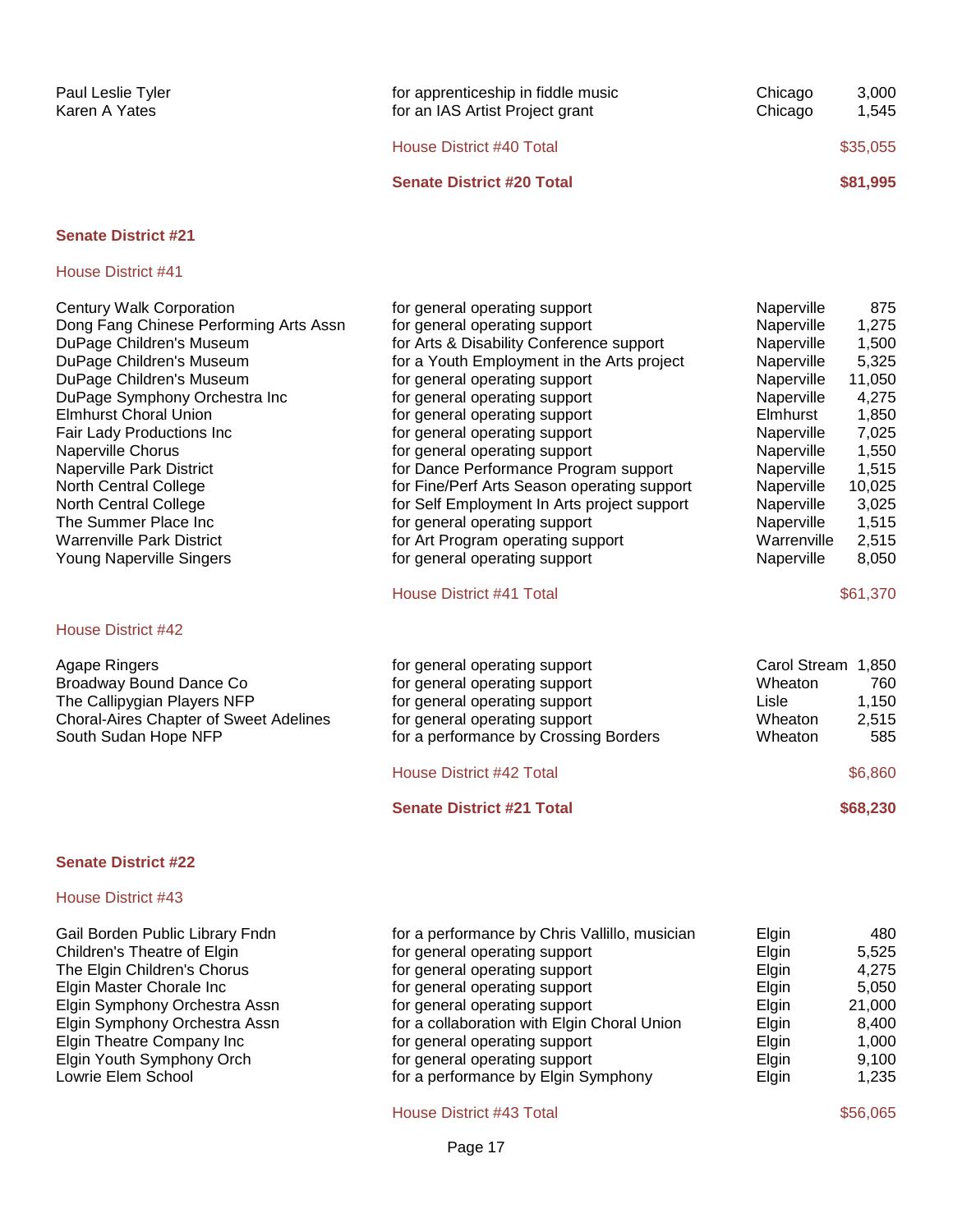| for general operating support<br>for general operating support                                                                                                                                                                                                                                                               | Streamwood<br>3,515<br>Schaumburg<br>650                                                                                                                                   |
|------------------------------------------------------------------------------------------------------------------------------------------------------------------------------------------------------------------------------------------------------------------------------------------------------------------------------|----------------------------------------------------------------------------------------------------------------------------------------------------------------------------|
| House District #44 Total                                                                                                                                                                                                                                                                                                     | \$4,165                                                                                                                                                                    |
| <b>Senate District #22 Total</b>                                                                                                                                                                                                                                                                                             | \$60,230                                                                                                                                                                   |
|                                                                                                                                                                                                                                                                                                                              |                                                                                                                                                                            |
|                                                                                                                                                                                                                                                                                                                              |                                                                                                                                                                            |
| for general operating support<br>for a Youth Employment in the Arts project<br>for general operating support                                                                                                                                                                                                                 | <b>Bartlett</b><br>1,550<br><b>Bartlett</b><br>4,800<br>Northbrook<br>7,025                                                                                                |
| House District #45 Total                                                                                                                                                                                                                                                                                                     | \$13,375                                                                                                                                                                   |
|                                                                                                                                                                                                                                                                                                                              |                                                                                                                                                                            |
| for a performance by The Associates<br>for a performance by Tom Zimny Sextet<br>for a performance by Limited Edition Big Band<br>for a performance by Revelation Brass<br>for general operating support<br>for general operating support<br>for a performance by Chris Vallillo, musician<br><b>House District #46 Total</b> | Addison<br>550<br>Addison<br>330<br>Addison<br>440<br>Addison<br>440<br><b>Villa Park</b><br>1,515<br><b>Glendale Hts</b><br>7,025<br><b>Villa Park</b><br>390<br>\$10,690 |
| <b>Senate District #23 Total</b>                                                                                                                                                                                                                                                                                             | \$24,065                                                                                                                                                                   |
|                                                                                                                                                                                                                                                                                                                              |                                                                                                                                                                            |
|                                                                                                                                                                                                                                                                                                                              |                                                                                                                                                                            |

# House District #47

| Elmhurst Art Museum              |
|----------------------------------|
| Elmhurst Artists Guild           |
| Elmhurst CU School District #205 |
| <b>Elmhurst Symphony Assn</b>    |
| <b>Elmhurst Symphony Assn</b>    |
| <b>First Folio Theatre</b>       |
| GreenMan Theatre Troupe NFP      |
| Lizzadro Museum of Lapidary Arts |
| Hema Rajagopalan                 |
| Asha Narendra Rao                |
| <b>Salt Creek Ballet</b>         |
| Spirito!                         |
| West Suburban Symphony Society   |

| Elmhurst Art Museum              | for general operating support                | <b>Elmhurst</b>        | 11,050 |
|----------------------------------|----------------------------------------------|------------------------|--------|
| Elmhurst Artists Guild           | for general operating support                | <b>Elmhurst</b>        | 1,000  |
| Elmhurst CU School District #205 | for Arts & Foreign Language planning support | <b>Elmhurst</b>        | 24,760 |
| Elmhurst Symphony Assn           | for general operating support                | <b>Elmhurst</b>        | 8,050  |
| Elmhurst Symphony Assn           | for a collaboration with Apollo Chorus       | <b>Elmhurst</b>        | 2,750  |
| <b>First Folio Theatre</b>       | for general operating support                | <b>Clarendon Hills</b> | 7,025  |
| GreenMan Theatre Troupe NFP      | for general operating support                | <b>Elmhurst</b>        | 1,275  |
| Lizzadro Museum of Lapidary Arts | for general operating support                | <b>Elmhurst</b>        | 8,050  |
| Hema Rajagopalan                 | for an apprenticeship in Bharatanatyam dance | Oak Brook              | 3,000  |
| Asha Narendra Rao                | for apprenticeship in Indian carnatic music  | Westmont               | 3,000  |
| Salt Creek Ballet                | for general operating support                | Westmont               | 11,050 |
| Spirito!                         | for general operating support                | Oak Brook              | 7,600  |
| West Suburban Symphony Society   | for general operating support                | Hinsdale               | 5,050  |
|                                  |                                              |                        |        |

House District #47 Total \$93,660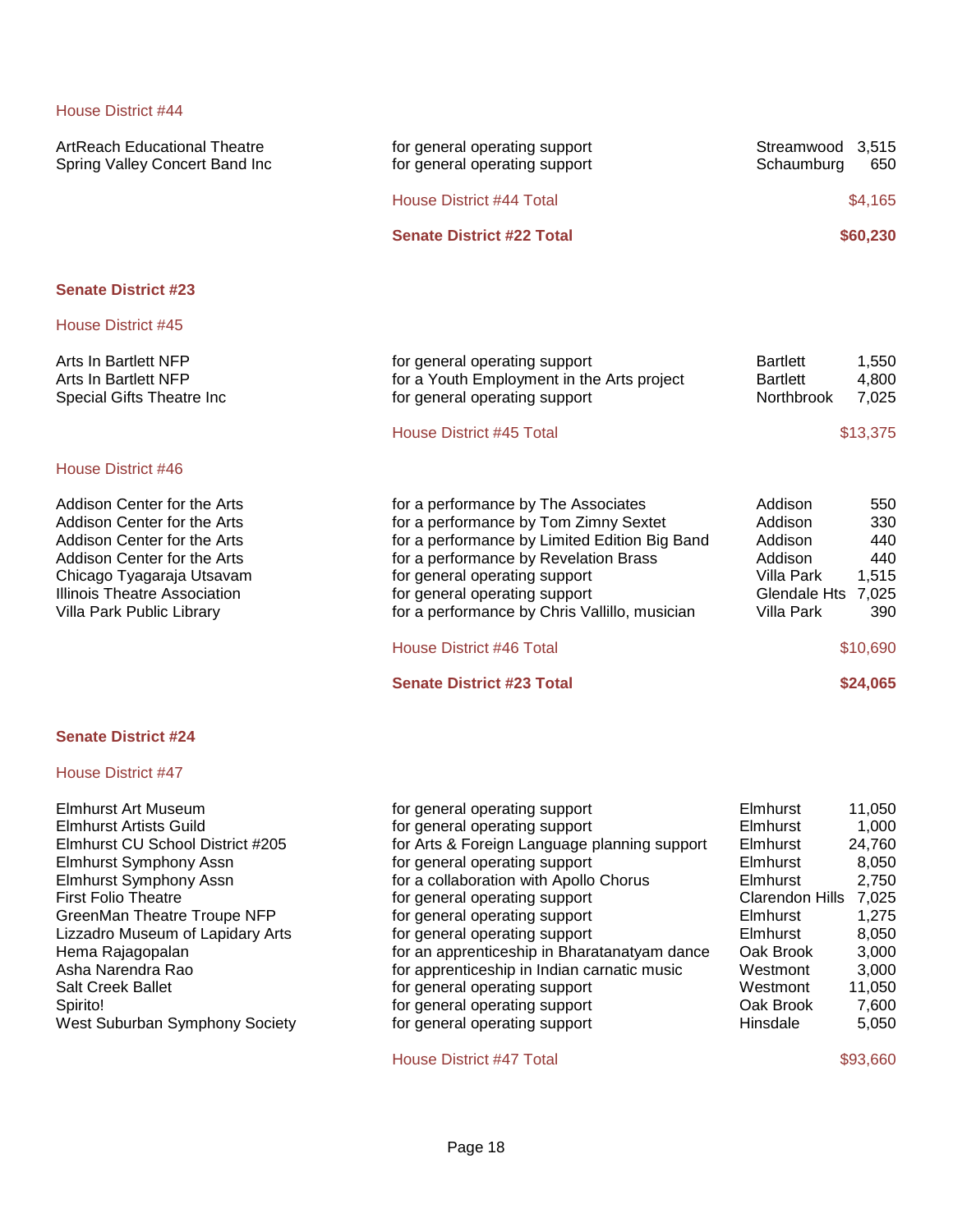| for McAninch Center operating support         | Glen Ellyn | 24,300    |
|-----------------------------------------------|------------|-----------|
| for general operating support                 | Glen Ellyn | 11,050    |
| for general operating support                 | Glen Ellyn | 1,275     |
| for general operating support                 | Lombard    | 1,000     |
| for general operating support                 | Lisle      | 11,050    |
| for an IAS Professional Development grant     | Wheaton    | 985       |
| for an IAS Professional Development grant     | Glen Ellyn | 1,000     |
| for Public Radio & Television Basic Grant     | Glen Ellyn | 12,575    |
| for Public Radio & Television Operating Grant | Glen Ellyn | 16,900    |
| for Chicago Jazz Spotlight Series production  | Glen Ellyn | 30,000    |
| for Artist Series operating support           | Wheaton    | 6,015     |
|                                               |            |           |
| House District #48 Total                      |            | \$116,150 |
| <b>Senate District #24 Total</b>              |            | \$209,810 |
|                                               |            |           |
|                                               |            |           |
| for general operating support                 | Aurora     | 515       |
| for Suburban Arts Conference support          | Batavia    | 1,500     |
| for general operating support                 | Batavia    | 5,850     |
|                                               |            |           |

| <b>Agape Connection</b><br>Batavia Artists Assn NFP<br>Batavia Artists Assn NFP<br>The Festival Chorus<br>Fox Valley Concert Band/St Charles<br>Christopher J Hungerman<br>St Charles CU School Dist #303 | for general operating support<br>for Suburban Arts Conference support<br>for general operating support<br>for general operating support<br>for general operating support<br>for an IAS Artist Project grant<br>for Arts & Foreign Language Planning support | 515<br>Aurora<br><b>Batavia</b><br>1,500<br>Batavia<br>5,850<br>1,850<br><b>Bartlett</b><br><b>St Charles</b><br>1,300<br>1,000<br>Geneva<br><b>St Charles</b><br>15,335 |
|-----------------------------------------------------------------------------------------------------------------------------------------------------------------------------------------------------------|-------------------------------------------------------------------------------------------------------------------------------------------------------------------------------------------------------------------------------------------------------------|--------------------------------------------------------------------------------------------------------------------------------------------------------------------------|
|                                                                                                                                                                                                           | House District #49 Total                                                                                                                                                                                                                                    | \$27,350                                                                                                                                                                 |
| House District #50                                                                                                                                                                                        |                                                                                                                                                                                                                                                             |                                                                                                                                                                          |
| John S Fraser<br>The Naperville Men's Glee Club                                                                                                                                                           | for an IAS Artist Project grant<br>for general operating support                                                                                                                                                                                            | <b>St Charles</b><br>3,000<br>Sugar Grove<br>2,025                                                                                                                       |
|                                                                                                                                                                                                           | <b>House District #50 Total</b>                                                                                                                                                                                                                             | \$5,025                                                                                                                                                                  |
|                                                                                                                                                                                                           | <b>Senate District #25 Total</b>                                                                                                                                                                                                                            | \$32,375                                                                                                                                                                 |

# **Senate District #26**

#### House District #51

| David Adler Cultural Center     | for general operating support              | Libertyville | 10,025 |
|---------------------------------|--------------------------------------------|--------------|--------|
| Barrington Youth Dance Ensemble | for general operating support              | Barrington   | 7,025  |
| Barrington Youth Dance Ensemble | for a Youth Employment in the Arts project | Barrington   | 990    |
| <b>Chicago Master Singers</b>   | for general operating support              | Deer Park    | 6.550  |
| Fremont School District #79     | for Arts & Foreign Language Implementation | Mundelein    | 25,600 |
| Long Grove Arts & Music Council | for general operating support              | Long Grove   | 765    |
| Northbrook Chapter SPEBSQSA     | for general operating support              | Libertyville | 2,025  |
| St Joseph School                | for a four-week visual arts residency      | Libertyville | 2,850  |

House District #51 Total \$55,830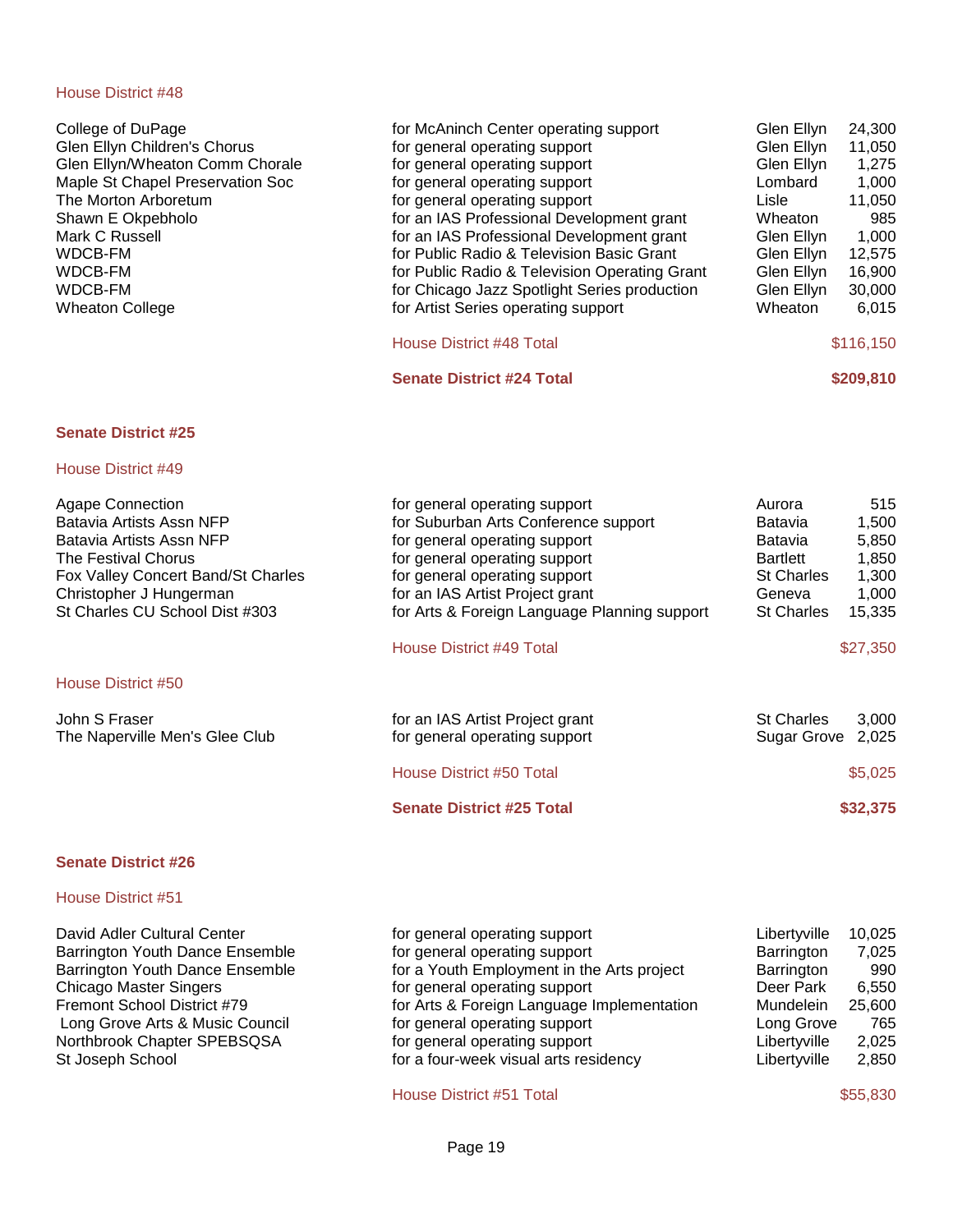| Joe L Yazzie I | for apprenticeship in Navajo music | Carpentersville 3,000 |          |
|----------------|------------------------------------|-----------------------|----------|
|                | House District #52 Total           |                       | \$3,000  |
|                | <b>Senate District #26 Total</b>   |                       | \$58,830 |

# **Senate District #27**

| First Presbyterian Church of Arlington Hts<br>Northwest Symphony Orchestra Assn<br>Performing Arts at Metropolis<br>Performing Arts at Metropolis<br>Prospect Hts Public Library Dist<br>Township High School Dist #214 | for a performance by Grant St String Quartet<br>for general operating support<br>for a performance by The Neo-Futurists<br>for general operating support<br>for a performance by Wendy & DB, musicians<br>for World Stage Series operating support | <b>Arlington Hts</b><br>600<br>Mt Prospect<br>1,515<br><b>Arlington Hts</b><br>3,300<br><b>Arlington Hts</b><br>11,050<br><b>Prospect Hts</b><br>330<br><b>Arlington Hts</b><br>3,550 |
|-------------------------------------------------------------------------------------------------------------------------------------------------------------------------------------------------------------------------|----------------------------------------------------------------------------------------------------------------------------------------------------------------------------------------------------------------------------------------------------|---------------------------------------------------------------------------------------------------------------------------------------------------------------------------------------|
|                                                                                                                                                                                                                         | House District #53 Total                                                                                                                                                                                                                           | \$20,345                                                                                                                                                                              |
| House District #54                                                                                                                                                                                                      |                                                                                                                                                                                                                                                    |                                                                                                                                                                                       |
| Little City Foundation<br>Emilia Plater Polish School<br>Whiteley Elem School PTA                                                                                                                                       | for general operating support<br>for Polanie Ensemble operating support<br>for a performance by Beth Horner, storyteller                                                                                                                           | 10,025<br>Palatine<br>875<br>Streamwood<br>Hoffman Estates<br>825                                                                                                                     |
|                                                                                                                                                                                                                         | House District #54 Total                                                                                                                                                                                                                           | \$11,725                                                                                                                                                                              |
|                                                                                                                                                                                                                         | <b>Senate District #27 Total</b>                                                                                                                                                                                                                   | \$32,070                                                                                                                                                                              |
| <b>Senate District #28</b>                                                                                                                                                                                              |                                                                                                                                                                                                                                                    |                                                                                                                                                                                       |
| House District #55                                                                                                                                                                                                      |                                                                                                                                                                                                                                                    |                                                                                                                                                                                       |
| <b>Oakton Community College</b><br><b>Oakton Community College</b><br>Park Ridge Civic Orchestra<br>Park Ridge Cultural Arts Council<br>South Elem School                                                               | for Koehnline Museum operating support<br>for Performing Arts Center operating support<br>for general operating support<br>for Community Arts Access Program<br>for a four-week dance residency                                                    | Des Plaines<br>3,025<br>Des Plaines<br>6,015<br>4,275<br>Park Ridge<br>1,500<br>Park Ridge<br>Des Plaines<br>4,185                                                                    |
|                                                                                                                                                                                                                         | House District #55 Total                                                                                                                                                                                                                           | \$19,000                                                                                                                                                                              |
| <b>House District #56</b>                                                                                                                                                                                               |                                                                                                                                                                                                                                                    |                                                                                                                                                                                       |
| Anila Sinha Fnd Promotn Art Cul India<br>Schaumburg CC School Dist #54                                                                                                                                                  | for general operating support<br>for Arts & Foreign Language Implementation                                                                                                                                                                        | Elk Grove Vlg<br>2,025<br>Schaumburg<br>37,500                                                                                                                                        |
|                                                                                                                                                                                                                         | House District #56 Total                                                                                                                                                                                                                           | \$39,525                                                                                                                                                                              |
|                                                                                                                                                                                                                         | <b>Senate District #28 Total</b>                                                                                                                                                                                                                   | \$58,525                                                                                                                                                                              |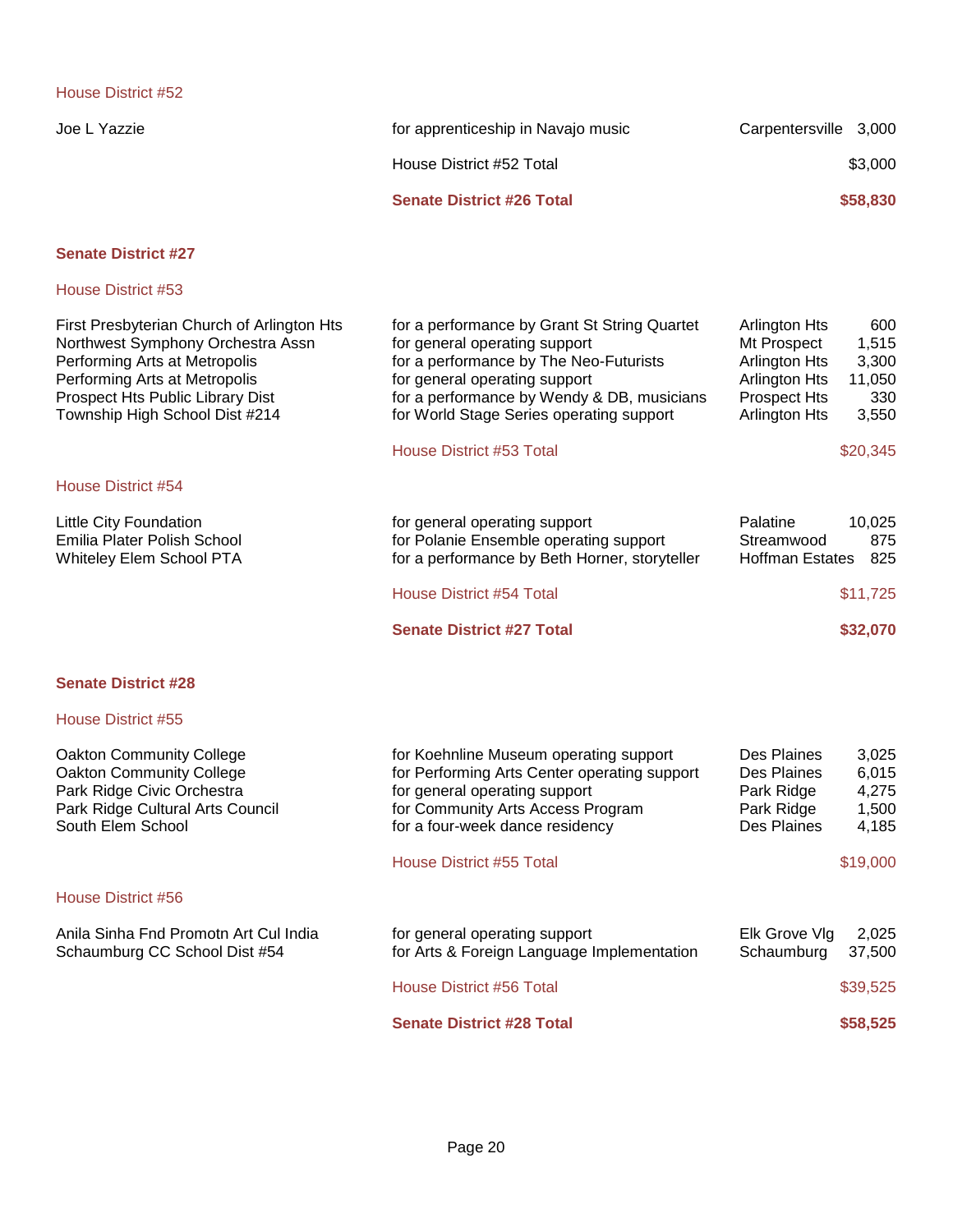#### House District #57

Anthony C Armendariz Main Street Opera Main Street Opera

#### House District #58

The Art Center Highland Park Citadel Theatre Company Deerfield Park District Highland Park Cultural Arts Commission Lake Forest School Dist #67 Lake Forest Symphony Assn Inc Midwest Young Artists Midwest Young Artists Northbrook Park District Ragdale Foundation Ravinia Festival Assn Ravinia Festival Assn Ravinia Festival Assn Shannon Watts Sweetnam Writers' Theatre Inc Writers' Theatre Inc.

| for an IAS Artist Project grant      | Palatine             | 3.000   |
|--------------------------------------|----------------------|---------|
| for general operating support        | <b>Arlington Hts</b> | 1.150   |
| for a performance by Nuvole Ensemble | <b>Arlington Hts</b> | 2.970   |
| House District #57 Total             |                      | \$7,120 |

| for general operating support              | Highland Pk        | 11,050    |
|--------------------------------------------|--------------------|-----------|
| for general operating support              | Lake Forest        | 4,140     |
| for Family Theater operating support       | Deerfield          | 1,515     |
| for Community Arts Access Program          | Highland Pk        | 4,150     |
| for Arts & Foreign Language Implementation | Lake Forest        | 37,394    |
| for general operating support              | Lake Bluff         | 11,050    |
| for a Youth Employment in the Arts project | Highwood           | 6,000     |
| for general operating support              | Highwood           | 12,100    |
| for Northbrook Theatre operating support   | Northbrook         | 10,025    |
| for general operating support              | Lake Forest        | 10,025    |
| for general operating support              | Highland Pk        | 45,000    |
| for Community Arts Ed conference support   | <b>Highland Pk</b> | 615       |
| for a Youth Employment in the Arts project | <b>Highland Pk</b> | 6,000     |
| for an IAS Professional Development grant  | Lake Forest        | 1,000     |
| for general operating support              | Glencoe            | 11,050    |
| for Community Arts Ed conference support   | Glencoe            | 700       |
| House District #58 Total                   |                    | \$171,814 |

#### **Senate District #29 Total \$178,934**

**Senate District #30**

#### House District #59

| Ars Viva<br>Brushwood Center at Ryerson Woods<br>The Kirk Players<br>The Kirk Players<br>Stevenson High School Comm Fndn<br>SunnyU Culture & Ed Center | for general operating support<br>for general operating support<br>for a collaboration with musician Patti Ecker<br>for general operating support<br>for general operating support<br>for general operating support | Libertyville<br>Deerfield<br>Mundelein<br>Mundelein<br>Lincolnshire<br><b>Buffalo Grove</b> | 11,050<br>5,050<br>480<br>1,850<br>6,550<br>2,515 |
|--------------------------------------------------------------------------------------------------------------------------------------------------------|--------------------------------------------------------------------------------------------------------------------------------------------------------------------------------------------------------------------|---------------------------------------------------------------------------------------------|---------------------------------------------------|
|                                                                                                                                                        | House District #59 Total                                                                                                                                                                                           |                                                                                             | \$27,495                                          |
| House District #60                                                                                                                                     |                                                                                                                                                                                                                    |                                                                                             |                                                   |
| North Chicago Public Library<br>Waukegan Band Fndn<br>Waukegan Park District<br>Waukegan Park District                                                 | for a performance by Oba William King<br>for general operating support<br>for Natividad En Julio Fest project support<br>for Cultural Arts Division operating support                                              | North Chicago<br>Waukegan<br>Waukegan<br>Waukegan                                           | 800<br>650<br>10,000<br>8,050                     |
|                                                                                                                                                        | House District #60 Total                                                                                                                                                                                           |                                                                                             | \$19,500                                          |

**Senate District #30 Total \$46,995**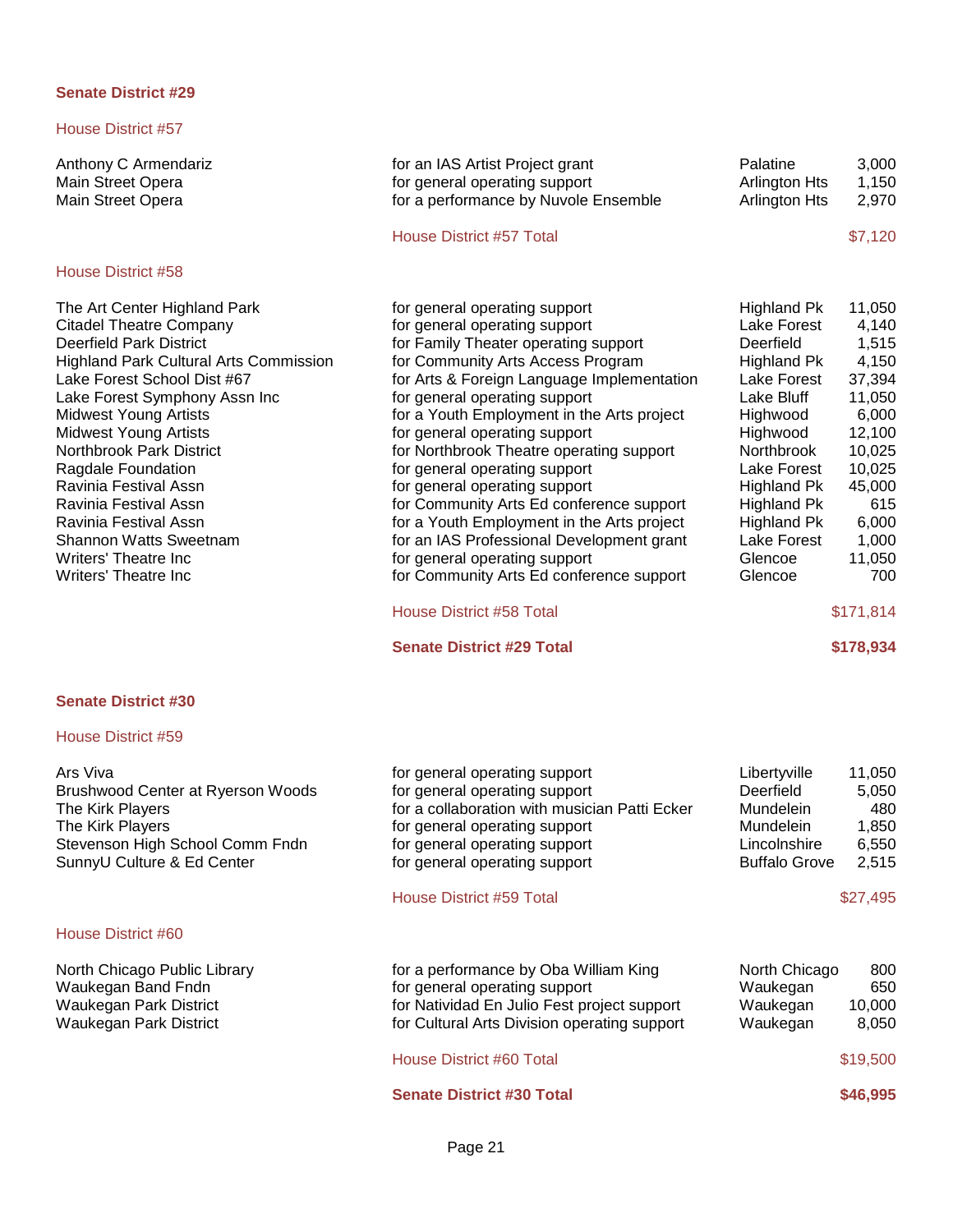# House District #61

| Community High School Dist #117<br>Zion-Benton Public Library                                     | for Arts & Foreign Language Implementation<br>for a performance by Urban Gateways Center                        | Lake Villa<br>Zion                         | 26,092<br>355         |
|---------------------------------------------------------------------------------------------------|-----------------------------------------------------------------------------------------------------------------|--------------------------------------------|-----------------------|
|                                                                                                   | <b>House District #61 Total</b>                                                                                 |                                            | \$26,447              |
| House District #62                                                                                |                                                                                                                 |                                            |                       |
| College of Lake County<br>College of Lake County<br>Red Rose Children's Choir of Lake Co          | for Willow Review operating support<br>for a performance by Crossing Borders<br>for general operating support   | Grayslake<br>Grayslake<br>Grayslake        | 650<br>600<br>3,515   |
|                                                                                                   | House District #62 Total                                                                                        |                                            | \$4,765               |
|                                                                                                   | <b>Senate District #31 Total</b>                                                                                |                                            | \$31,212              |
| <b>Senate District #32</b>                                                                        |                                                                                                                 |                                            |                       |
| House District #63                                                                                |                                                                                                                 |                                            |                       |
| Harvard Diggins Public Library<br>TownSquare Players Inc<br><b>Woodstock Mozart Festival Inc.</b> | for a performance by Chris Vallillo, musician<br>for general operating support<br>for general operating support | Harvard<br>Woodstock<br>Woodstock          | 495<br>1,550<br>4,515 |
|                                                                                                   | House District #63 Total                                                                                        |                                            | \$6,560               |
| House District #64                                                                                |                                                                                                                 |                                            |                       |
| Raue Center For The Arts Inc<br>Raue Center For The Arts Inc                                      | for general operating support<br>for a music performance by Corky Siegel                                        | <b>Crystal Lake</b><br><b>Crystal Lake</b> | 10,025<br>3,750       |
|                                                                                                   | <b>House District #64 Total</b>                                                                                 |                                            | \$13,775              |
|                                                                                                   | <b>Senate District #32 Total</b>                                                                                |                                            | \$20,335              |
|                                                                                                   |                                                                                                                 |                                            |                       |

# **Senate District #33**

#### House District #65

| <b>Fine Line Creative Arts Center</b> | for general operating support                    | <b>St Charles</b> | 7.025  |
|---------------------------------------|--------------------------------------------------|-------------------|--------|
| Illinois Brass Band Assn Inc          | for general operating support                    | Geneva            | 1.300  |
| Roger W Robinson                      | for an Artist Fellowship in Ethnic & Folk Arts   | <b>St Charles</b> | 15.000 |
| Roger W Robinson                      | for apprenticeship in hammered dulcimer          | <b>St Charles</b> | 3.000  |
| <b>St Charles Singers</b>             | for a performance by Metropolis Orch Ensemble    | <b>St Charles</b> | 3,820  |
| <b>St Charles Singers</b>             | for general operating support                    | <b>St Charles</b> | 6.550  |
| <b>St Charles Singers</b>             | for a collaboration with Metropolis Chamber Orch | <b>St Charles</b> | 7.745  |
| Steel Beam Theatre Company            | for general operating support                    | <b>St Charles</b> | 8,050  |
|                                       |                                                  |                   |        |

House District #65 Total \$52,490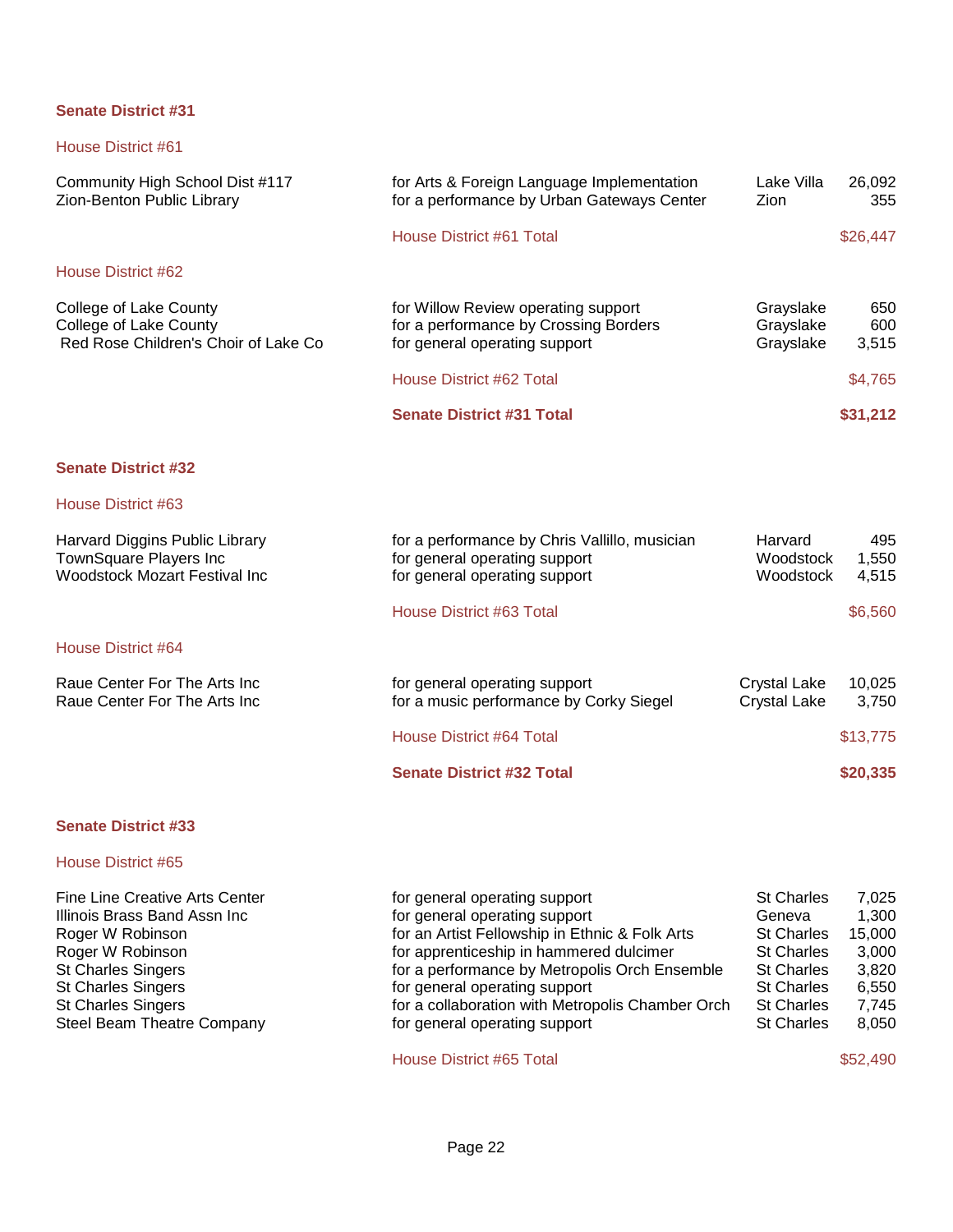| American Choral Directors Assn<br>Northwest Comm Music Academy<br>Voices in Harmony Inc | for Summer ReTreat project support<br>for general operating support<br>for general operating support | 875<br>Crystal Lake<br>Crystal Lake 5,525<br>Crystal Lake 1,275 |
|-----------------------------------------------------------------------------------------|------------------------------------------------------------------------------------------------------|-----------------------------------------------------------------|
|                                                                                         | House District #66 Total                                                                             | \$7,675                                                         |
|                                                                                         | <b>Senate District #33 Total</b>                                                                     | \$60,165                                                        |
| <b>Senate District #34</b>                                                              |                                                                                                      |                                                                 |

| Discovery Center Museum of Rockford<br>Discovery Center Museum of Rockford<br>Discovery Center Museum of Rockford<br>Mendelssohn Club<br>Rockford Area Arts Council<br>Rockford Area Arts Council<br>Rockford Area Arts Council<br><b>Rockford Area Arts Council</b><br>Rockford Art Museum<br>Rockford Dance Company<br><b>Rockford Park District</b><br>Rockford Symphony Orchestras Inc | for a performance by Jim Gill, musician<br>for general operating support<br>for a Youth Employment in the Arts project<br>for general operating support<br>for general operating support<br>for Community Arts Access Program<br>for a Youth Employment in the Arts project<br>for Poetry Out Loud project support<br>for general operating support<br>for general operating support<br>for general operating support<br>for a collaboration with Mendelssohn Chorale | Rockford<br>Rockford<br>Rockford<br>Rockford<br>Rockford<br>Rockford<br>Rockford<br>Rockford<br>Rockford<br>Rockford<br>Rockford<br>Rockford | 475<br>10,025<br>4,615<br>7,025<br>24,000<br>19,100<br>4,945<br>4,000<br>21,600<br>7,025<br>4,275<br>3,000 |
|--------------------------------------------------------------------------------------------------------------------------------------------------------------------------------------------------------------------------------------------------------------------------------------------------------------------------------------------------------------------------------------------|-----------------------------------------------------------------------------------------------------------------------------------------------------------------------------------------------------------------------------------------------------------------------------------------------------------------------------------------------------------------------------------------------------------------------------------------------------------------------|----------------------------------------------------------------------------------------------------------------------------------------------|------------------------------------------------------------------------------------------------------------|
| Rockford Symphony Orchestras Inc                                                                                                                                                                                                                                                                                                                                                           | for general operating support                                                                                                                                                                                                                                                                                                                                                                                                                                         | Rockford                                                                                                                                     | 20,700                                                                                                     |
| Singing Boys of Rockford                                                                                                                                                                                                                                                                                                                                                                   | for general operating support                                                                                                                                                                                                                                                                                                                                                                                                                                         | Rockford                                                                                                                                     | 5,525                                                                                                      |
|                                                                                                                                                                                                                                                                                                                                                                                            | <b>House District #67 Total</b>                                                                                                                                                                                                                                                                                                                                                                                                                                       |                                                                                                                                              | \$136,310                                                                                                  |
| House District #68                                                                                                                                                                                                                                                                                                                                                                         |                                                                                                                                                                                                                                                                                                                                                                                                                                                                       |                                                                                                                                              |                                                                                                            |
| <b>Artists Ensemble Theater NFP</b><br><b>Marshall School</b><br>Rockford Coronado Concert Assn                                                                                                                                                                                                                                                                                            | for general operating support<br>for an eight-week interdisc arts residency<br>for general operating support                                                                                                                                                                                                                                                                                                                                                          | Rockford<br>Rockford<br>Rockford                                                                                                             | 6,550<br>7,500<br>4,515                                                                                    |
|                                                                                                                                                                                                                                                                                                                                                                                            | House District #68 Total                                                                                                                                                                                                                                                                                                                                                                                                                                              |                                                                                                                                              | \$18,565                                                                                                   |
|                                                                                                                                                                                                                                                                                                                                                                                            | <b>Senate District #34 Total</b>                                                                                                                                                                                                                                                                                                                                                                                                                                      |                                                                                                                                              | \$154,875                                                                                                  |
| <b>Senate District #35</b>                                                                                                                                                                                                                                                                                                                                                                 |                                                                                                                                                                                                                                                                                                                                                                                                                                                                       |                                                                                                                                              |                                                                                                            |
| House District #69                                                                                                                                                                                                                                                                                                                                                                         |                                                                                                                                                                                                                                                                                                                                                                                                                                                                       |                                                                                                                                              |                                                                                                            |
| <b>Boone County Arts Council</b>                                                                                                                                                                                                                                                                                                                                                           | for general operating support                                                                                                                                                                                                                                                                                                                                                                                                                                         | Belvidere                                                                                                                                    | 1,150                                                                                                      |
|                                                                                                                                                                                                                                                                                                                                                                                            | <b>House District #69 Total</b>                                                                                                                                                                                                                                                                                                                                                                                                                                       |                                                                                                                                              | \$1,150                                                                                                    |
| <b>House District #70</b>                                                                                                                                                                                                                                                                                                                                                                  |                                                                                                                                                                                                                                                                                                                                                                                                                                                                       |                                                                                                                                              |                                                                                                            |
| Joseph W Bonomo<br>Illinois Alliance for Arts Ed<br>Lee H Murdock<br>Northern Illinois University<br>WNIJ-FM                                                                                                                                                                                                                                                                               | for an Artist Fellowship in Literature<br>for general operating support<br>for an IAS Artist Project grant<br>for Art Museum operating support<br>for Public Radio & Television Operating Grant                                                                                                                                                                                                                                                                       | DeKalb<br>DeKalb<br>Kaneville<br>DeKalb<br>DeKalb                                                                                            | 15,000<br>515<br>3,000<br>6,550<br>13,550                                                                  |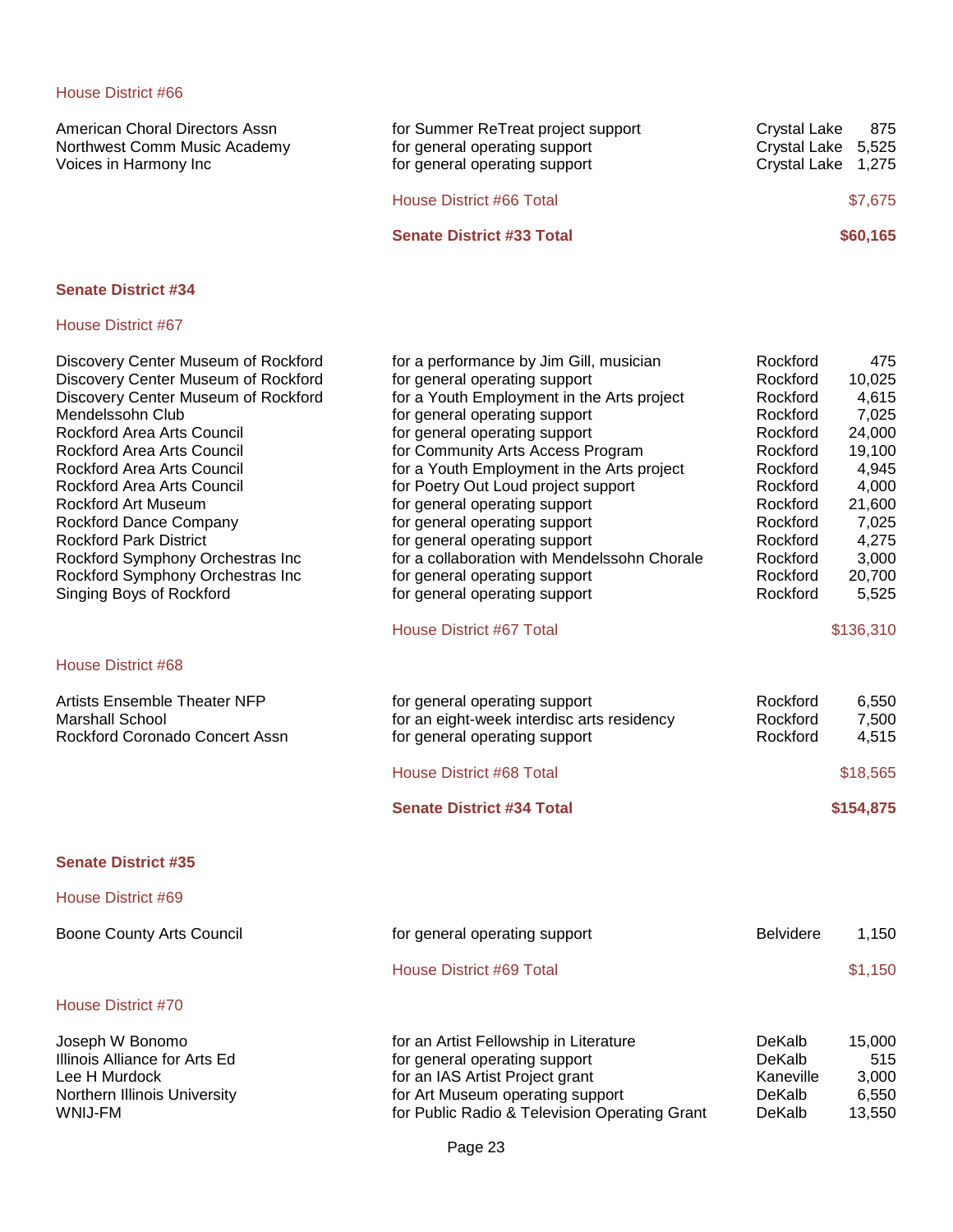| WNIJ-FM<br>WNIU-FM<br><b>WNIU-FM</b><br><b>WNIU-FM</b>                                                                                                                                                                                                                                                                                                                                                                      | for Public Radio & Television Basic Grant<br>for Public Radio & Television Basic Grant<br>for Public Radio & Television Operating Grant<br>for Encore! Arts programming support                                                                                                                                                                                                                                                                                                                                                                                                                                                                    | DeKalb<br>DeKalb<br>DeKalb<br>DeKalb                                                                                                                                                                 | 12,575<br>12,575<br>13,550<br>30,000                                                                                                                                |
|-----------------------------------------------------------------------------------------------------------------------------------------------------------------------------------------------------------------------------------------------------------------------------------------------------------------------------------------------------------------------------------------------------------------------------|----------------------------------------------------------------------------------------------------------------------------------------------------------------------------------------------------------------------------------------------------------------------------------------------------------------------------------------------------------------------------------------------------------------------------------------------------------------------------------------------------------------------------------------------------------------------------------------------------------------------------------------------------|------------------------------------------------------------------------------------------------------------------------------------------------------------------------------------------------------|---------------------------------------------------------------------------------------------------------------------------------------------------------------------|
|                                                                                                                                                                                                                                                                                                                                                                                                                             | House District #70 Total                                                                                                                                                                                                                                                                                                                                                                                                                                                                                                                                                                                                                           |                                                                                                                                                                                                      | \$107,315                                                                                                                                                           |
|                                                                                                                                                                                                                                                                                                                                                                                                                             | <b>Senate District #35 Total</b>                                                                                                                                                                                                                                                                                                                                                                                                                                                                                                                                                                                                                   |                                                                                                                                                                                                      | \$108,465                                                                                                                                                           |
| <b>Senate District #36</b>                                                                                                                                                                                                                                                                                                                                                                                                  |                                                                                                                                                                                                                                                                                                                                                                                                                                                                                                                                                                                                                                                    |                                                                                                                                                                                                      |                                                                                                                                                                     |
| House District #71                                                                                                                                                                                                                                                                                                                                                                                                          |                                                                                                                                                                                                                                                                                                                                                                                                                                                                                                                                                                                                                                                    |                                                                                                                                                                                                      |                                                                                                                                                                     |
| Clinton Symphony Orchestra Assn<br>Playcrafters Inc                                                                                                                                                                                                                                                                                                                                                                         | for general operating support<br>for general operating support                                                                                                                                                                                                                                                                                                                                                                                                                                                                                                                                                                                     | Sterling<br>Moline                                                                                                                                                                                   | 1,515<br>3,025                                                                                                                                                      |
|                                                                                                                                                                                                                                                                                                                                                                                                                             | House District #71 Total                                                                                                                                                                                                                                                                                                                                                                                                                                                                                                                                                                                                                           |                                                                                                                                                                                                      | \$4,540                                                                                                                                                             |
| House District #72                                                                                                                                                                                                                                                                                                                                                                                                          |                                                                                                                                                                                                                                                                                                                                                                                                                                                                                                                                                                                                                                                    |                                                                                                                                                                                                      |                                                                                                                                                                     |
| Augustana College<br>Friends of the Quad Cities<br><b>Genesius Theatre Fndn</b><br><b>MidCoast Fine Arts</b><br><b>Midwest Writing Center</b><br><b>Midwest Writing Center</b><br>Quad Cities Comm Broadcasting Grp<br><b>Quad City Arts</b><br><b>Quad City Arts</b><br><b>Quad City Arts</b><br><b>Quad City Arts</b><br><b>Quad City Music Guild</b><br>Quad City Symphony Orchestra<br><b>WVIK-FM</b><br><b>WVIK-FM</b> | for WVIK-FM operating support<br>for general operating support<br>for general operating support<br>for general operating support<br>for a Youth Employment in the Arts project<br>for general operating support<br>for general operating support<br>for Poetry Out Loud project support<br>for a Youth Employment in the Arts project<br>for Community Arts Access Program<br>for general operating support<br>for general operating support<br>for general operating support<br>for Public Radio & Television Basic Grant<br>for Public Radio & Television Operating Grant<br><b>House District #72 Total</b><br><b>Senate District #36 Total</b> | Rock Island<br>Moline<br>Rock Island<br>Rock Island<br>Moline<br>Moline<br>Rock Island<br>Rock Island<br>Rock Island<br>Rock Island<br>Rock Island<br>Moline<br>Moline<br>Rock Island<br>Rock Island | 10,025<br>1,550<br>1,150<br>5,525<br>1,920<br>3,550<br>6,015<br>4,000<br>1,215<br>12,150<br>26,200<br>5,525<br>12,100<br>12,575<br>10,425<br>\$113,925<br>\$118,465 |
| <b>Senate District #37</b>                                                                                                                                                                                                                                                                                                                                                                                                  |                                                                                                                                                                                                                                                                                                                                                                                                                                                                                                                                                                                                                                                    |                                                                                                                                                                                                      |                                                                                                                                                                     |
| House District #73                                                                                                                                                                                                                                                                                                                                                                                                          |                                                                                                                                                                                                                                                                                                                                                                                                                                                                                                                                                                                                                                                    |                                                                                                                                                                                                      |                                                                                                                                                                     |
| <b>Henry Public Library</b><br>Henry Public Library<br>Penguin Project Foundation Inc<br>Peoria Area Civic Chorale<br>Peoria Ballet Company<br>Seven Circles Heritage Center<br>Sun Foundation for Advancement<br>Sun Foundation for Advancement<br>Sun Foundation for Advancement                                                                                                                                          | for a performance by Chris Vallillo, musician<br>for a performance by Lee Murdock, musician<br>for general operating support<br>for general operating support<br>for general operating support<br>for general operating support<br>for general operating support<br>for Community Arts Access Program<br>for a Youth Employment in the Arts project                                                                                                                                                                                                                                                                                                | Henry<br>Henry<br>Peoria<br>Peoria<br>Peoria<br>Edwards<br>Washburn<br>Washburn<br>Washburn                                                                                                          | 360<br>225<br>1,850<br>5,050<br>6,015<br>575<br>9,100<br>9,650<br>2,000                                                                                             |

House District #73 Total \$35,825

Elizabeth A Klise von Zerneck for 'Rainforests of Illinois' in Crab Orchard Review Peoria 1,000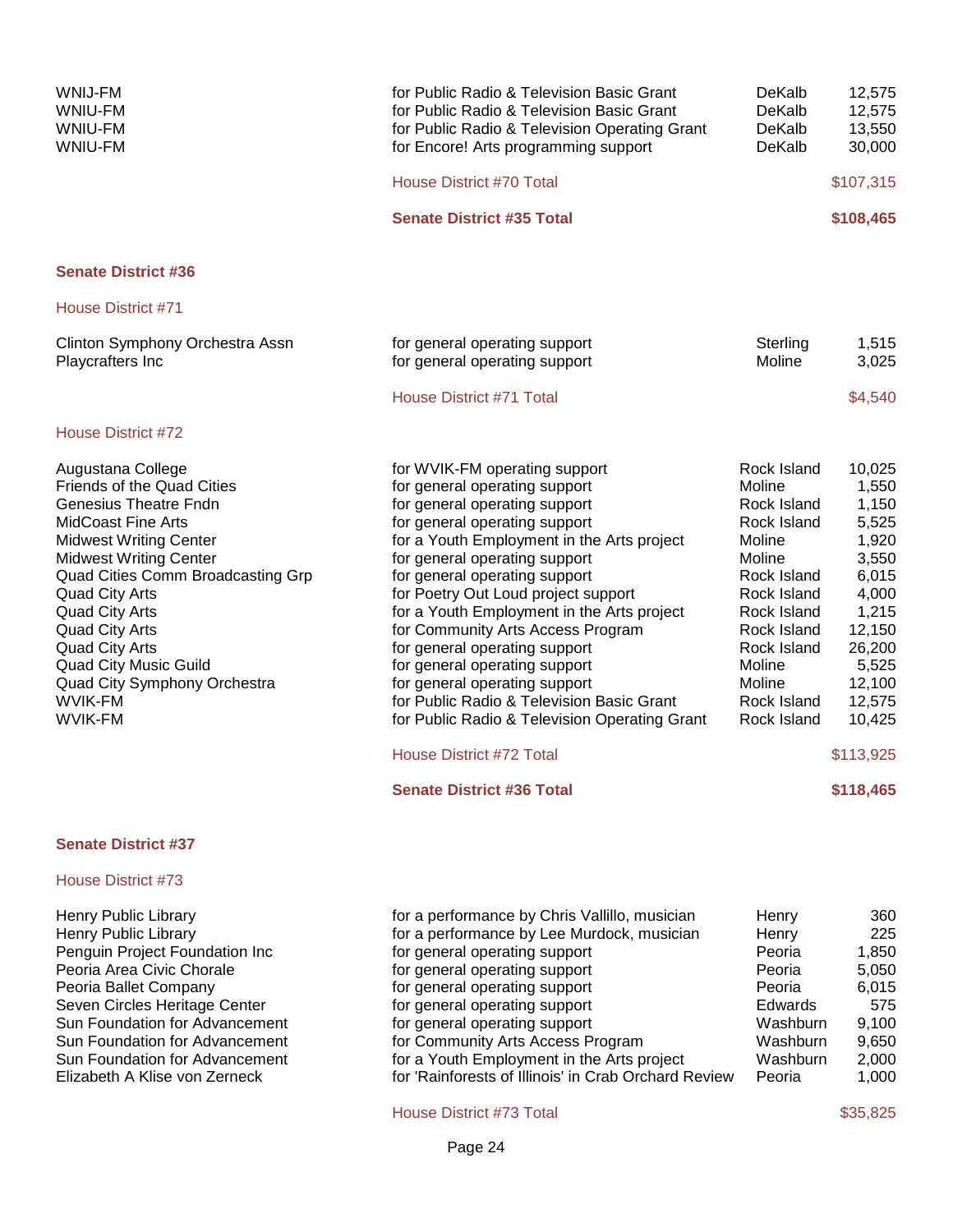| <b>Bishop Hill Heritage Assn</b><br>Shannon L Blosser-Salisbury<br><b>Prairie Arts Council</b><br>Princeton Public Library<br><b>Princeton Theater Group</b>                                                                                                                | for general operating support<br>for an IAS Professional Development grant<br>for general operating support<br>for a performance by Phil Passen, musician<br>for general operating support                                                                                                                                                                                                                                 | Bishop Hill<br>Ohio<br>Princeton<br>Princeton<br>Princeton                                                                               | 9,100<br>950<br>1,015<br>210<br>5,525                                                         |
|-----------------------------------------------------------------------------------------------------------------------------------------------------------------------------------------------------------------------------------------------------------------------------|----------------------------------------------------------------------------------------------------------------------------------------------------------------------------------------------------------------------------------------------------------------------------------------------------------------------------------------------------------------------------------------------------------------------------|------------------------------------------------------------------------------------------------------------------------------------------|-----------------------------------------------------------------------------------------------|
|                                                                                                                                                                                                                                                                             | House District #74 Total                                                                                                                                                                                                                                                                                                                                                                                                   |                                                                                                                                          | \$16,800                                                                                      |
|                                                                                                                                                                                                                                                                             | <b>Senate District #37 Total</b>                                                                                                                                                                                                                                                                                                                                                                                           |                                                                                                                                          | \$52,625                                                                                      |
| <b>Senate District #38</b>                                                                                                                                                                                                                                                  |                                                                                                                                                                                                                                                                                                                                                                                                                            |                                                                                                                                          |                                                                                               |
| House District #75                                                                                                                                                                                                                                                          |                                                                                                                                                                                                                                                                                                                                                                                                                            |                                                                                                                                          |                                                                                               |
| Dance Loop Chicago<br>Julian Leal                                                                                                                                                                                                                                           | for general operating support<br>for an IAS Artist Project grant                                                                                                                                                                                                                                                                                                                                                           | Plano<br>Plainfield                                                                                                                      | 1,515<br>2,360                                                                                |
|                                                                                                                                                                                                                                                                             | House District #75 Total                                                                                                                                                                                                                                                                                                                                                                                                   |                                                                                                                                          | \$3,875                                                                                       |
| House District #76                                                                                                                                                                                                                                                          |                                                                                                                                                                                                                                                                                                                                                                                                                            |                                                                                                                                          |                                                                                               |
| <b>Canal Corridor Association</b><br><b>Canal Corridor Association</b><br>Village of Hennepin<br>Village of Hennepin<br>Illinois Valley Orchestral Assn                                                                                                                     | for a performance by Randy Erwin<br>for a performance by Derek Evans/Class Act<br>for a performance by Illinois Valley Orchestral<br>for a music performance by The Craigs<br>for general operating support                                                                                                                                                                                                                | LaSalle<br>LaSalle<br>Hennepin<br>Hennepin<br>Ottawa                                                                                     | 165<br>235<br>4,400<br>750<br>1,515                                                           |
|                                                                                                                                                                                                                                                                             | House District #76 Total                                                                                                                                                                                                                                                                                                                                                                                                   |                                                                                                                                          | \$7,065                                                                                       |
|                                                                                                                                                                                                                                                                             | <b>Senate District #38 Total</b>                                                                                                                                                                                                                                                                                                                                                                                           |                                                                                                                                          | \$10,940                                                                                      |
| <b>Senate District #39</b>                                                                                                                                                                                                                                                  |                                                                                                                                                                                                                                                                                                                                                                                                                            |                                                                                                                                          |                                                                                               |
| <b>House District #77</b>                                                                                                                                                                                                                                                   |                                                                                                                                                                                                                                                                                                                                                                                                                            |                                                                                                                                          |                                                                                               |
| Franklin Park Public Library<br>Orion Chamber Ensemble                                                                                                                                                                                                                      | for a performance by Wendy Morgan, singer<br>for general operating support                                                                                                                                                                                                                                                                                                                                                 | <b>Franklin Park</b><br>Addison                                                                                                          | 275<br>2,025                                                                                  |
|                                                                                                                                                                                                                                                                             | House District #77 Total                                                                                                                                                                                                                                                                                                                                                                                                   |                                                                                                                                          | \$2,300                                                                                       |
| <b>House District #78</b>                                                                                                                                                                                                                                                   |                                                                                                                                                                                                                                                                                                                                                                                                                            |                                                                                                                                          |                                                                                               |
| Casa Italia Inc<br>Chicago Folks Operetta NFP<br>Children's Museum of Oak Park<br>Children's Museum of Oak Park<br><b>Matthew A Girson</b><br>Karen J Gubitz<br>Handel Week Inc<br><b>Winifred Haun &amp; Dancers</b><br><b>Timothy Matos</b><br>Momenta Inc<br>Momenta Inc | for a performance by Main Street Opera<br>for general operating support<br>for a Youth Employment in the Arts project<br>for general operating support<br>for an IAS Artist Project grant<br>for an IAS Artist Project grant<br>for general operating support<br>for general operating support<br>for an IAS Professional Development grant<br>for a Youth Employment in the Arts project<br>for general operating support | <b>Stone Park</b><br>Oak Park<br>Oak Park<br>Oak Park<br>Oak Park<br>Oak Park<br>Oak Park<br>Oak Park<br>Chicago<br>Oak Park<br>Oak Park | 2,970<br>3,025<br>2,500<br>7,025<br>3,000<br>1,875<br>2,025<br>2,150<br>760<br>1,120<br>4,275 |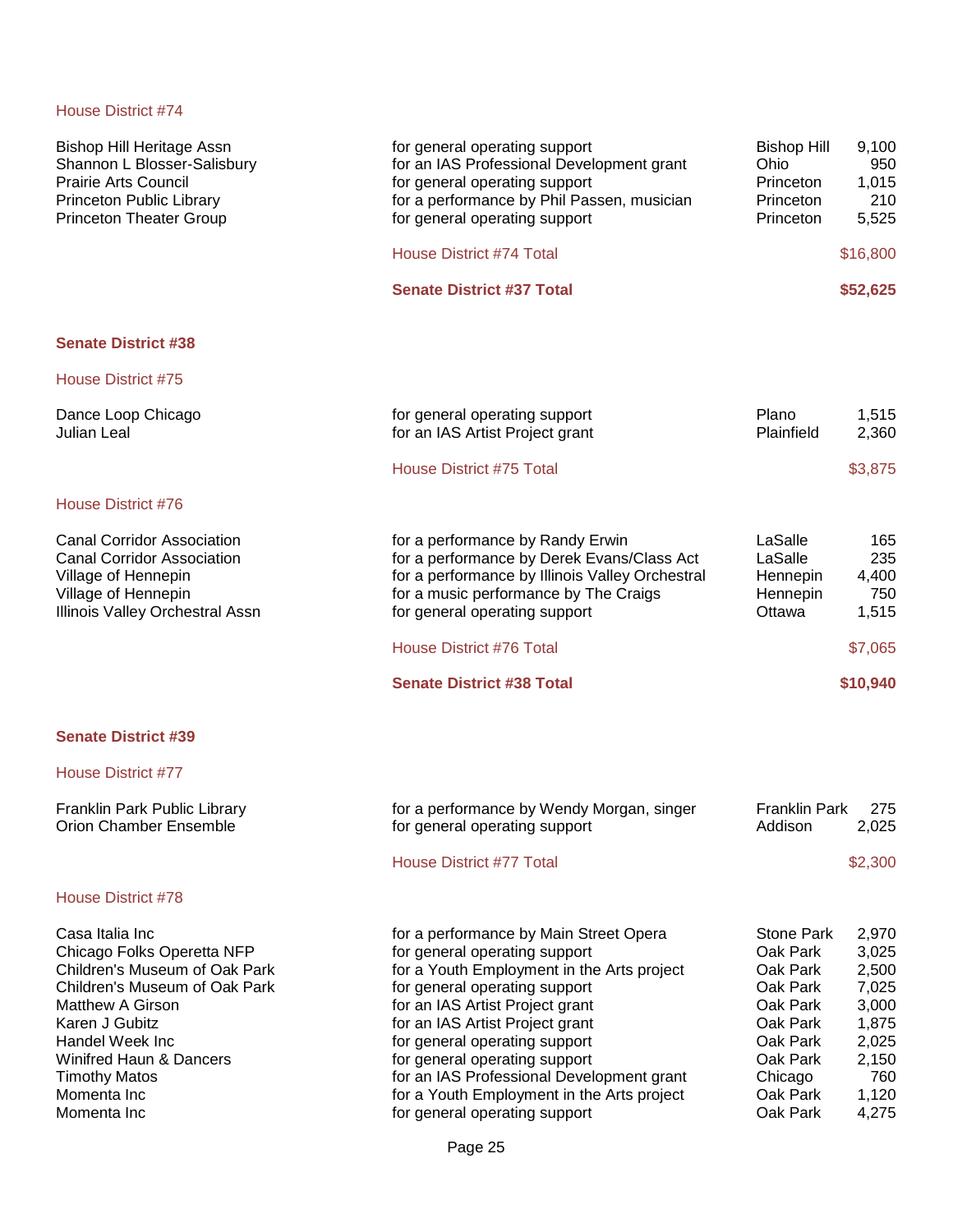| Oak Park Area Arts Council                  | for general operating support                 | Oak Park | 7,600    |
|---------------------------------------------|-----------------------------------------------|----------|----------|
| Oak Park Area Arts Council                  | for Community Arts Access Program             | Oak Park | 9,150    |
| Oak Park Area Arts Council                  | for a Youth Employment in the Arts project    | Oak Park | 900      |
| Oak Park Art League                         | for general operating support                 | Oak Park | 2,515    |
| Oak Park Concert Chorale                    | for general operating support                 | Oak Park | 1,850    |
| Oak Park Festival Theatre                   | for general operating support                 | Oak Park | 4,275    |
| <b>Pleasant Home Foundation</b>             | for a performance by Thomas Holmes, pianist   | Oak Park | 1,100    |
| <b>Pleasant Home Foundation</b>             | for general operating support                 | Oak Park | 3,025    |
| <b>Pro Musica Youth Chorus</b>              | for general operating support                 | Oak Park | 5,050    |
| Alison E Ruttan                             | for an Artist Fellowship in Visual-based Arts | Oak Park | 15,000   |
| Senior Citizen Center Oak Park/River Forest | for general operating support                 | Oak Park | 1,515    |
| Sense of Urgency Productions                | for general operating support                 | Oak Park | 650      |
| <b>Spectrum Choral Society</b>              | for general operating support                 | Oak Park | 1,550    |
| TRY Center (Today's Relating Youth)         | for general operating support                 | Oak Park | 650      |
| Unity Temple Restoration Fndn               | for general operating support                 | Oak Park | 8,050    |
|                                             | House District #78 Total                      |          | \$93,605 |

**Senate District #39 Total \$95,905** 

# **Senate District #40**

### House District #79

House District #80

| Acting Out Theatre Co         | for general operating support          | Bourbonnais | 1.550 |
|-------------------------------|----------------------------------------|-------------|-------|
| Kankakee School Dist 111      | for a music residency                  | Kankakee    | 1.300 |
| Kankakee Valley Symphony Orch | for general operating support          | Kankakee    | 4.515 |
| Kankakee Valley Theatre Assn  | for general operating support          | Kankakee    | 6.550 |
| Presence Life Connections     | for Charlton Gallery operating support | Kankakee    | 1.550 |

# House District #79 Total \$15,465

| Chicago Heights Drama Group      | for general operating support                | Chicago Hts        | 5,050    |
|----------------------------------|----------------------------------------------|--------------------|----------|
| Governors State University Fndn  | for Manilow Sculpture Park operating support | University Pk      | 4,275    |
| Governors State University Fndn  | for Performing Arts Center operating support | University Pk      | 8,015    |
| Grande Prairie Choral Arts       | for general operating support                | Park Forest        | 1,850    |
| Illinois Philharmonic Orchestra  | for general operating support                | Park Forest        | 11,050   |
| Village of Park Forest           | for Freedom Hall operating support           | <b>Park Forest</b> | 4.275    |
| Park Forest-Chicago Hts Dist 163 | for Arts & Foreign Language Planning Support | Park Forest        | 25,000   |
| Sri Annamacharya Project         | for general operating support                | Flossmoor          | 1,550    |
| Tall Grass Arts Association      | for general operating support                | Park Forest        | 5,050    |
| <b>Union Street Gallery</b>      | for general operating support                | Chicago Hts        | 3,550    |
|                                  | House District #80 Total                     |                    | \$69,665 |
|                                  | <b>Senate District #40 Total</b>             |                    | \$85,130 |

# **Senate District #41**

| Fifth Wednesday Books Inc | for general operating support | ∟isle               | 1,150 |
|---------------------------|-------------------------------|---------------------|-------|
| Grove Players             | for general operating support | Downers Grove 1,850 |       |
| Hinsdale Chorale          | for general operating support | Naperville          | 1,150 |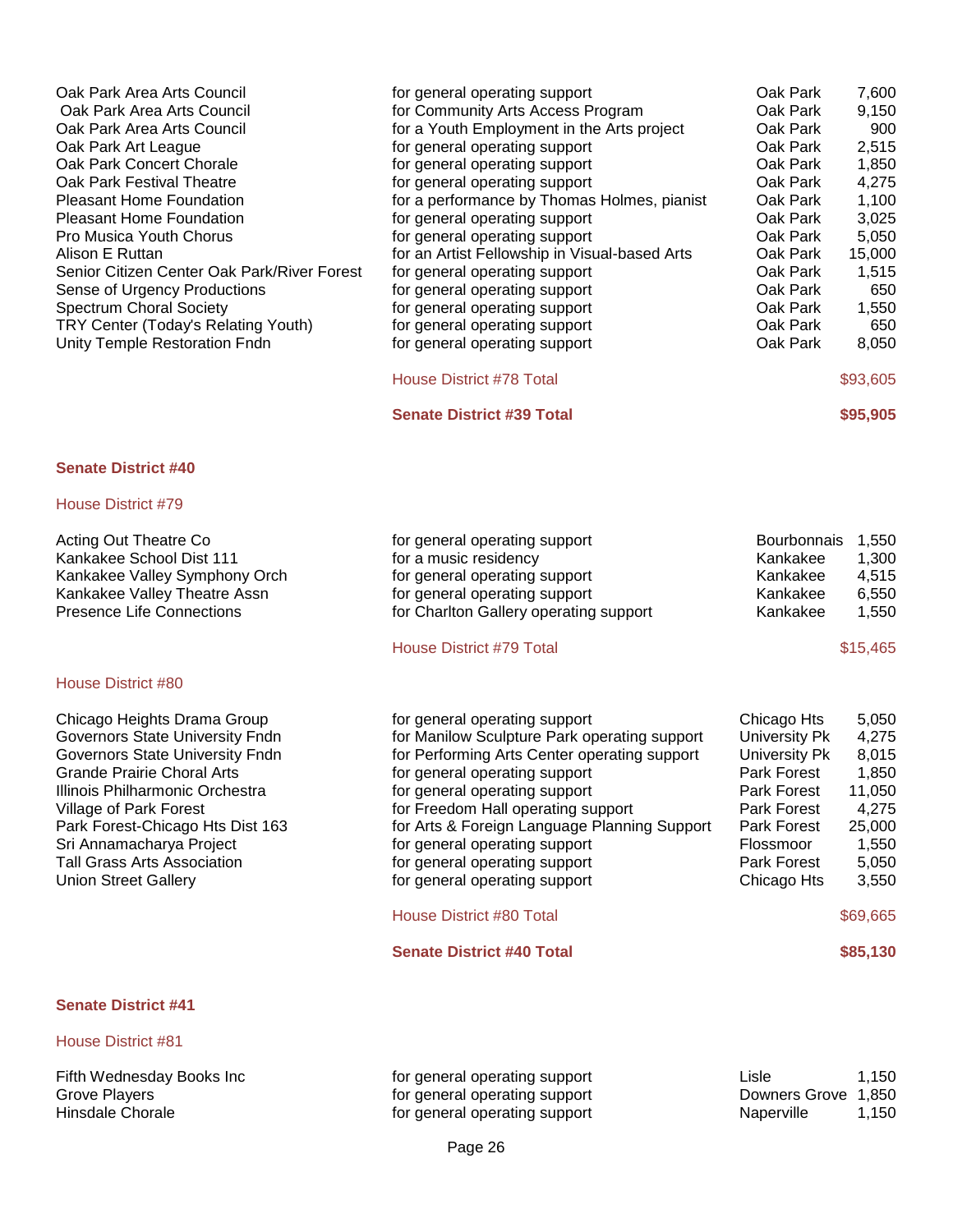| Sterling D Plumpp<br>Senior Suburban Orchestra<br>Sinfonietta Bel Canto                                                                                   | for the work 'Mississippi Suite' in TriQuarterly<br>for general operating support<br>for general operating support                                                                    | Downers Grove 1,000<br>Woodridge<br>1,000<br>Downers Grove 1,000                                |
|-----------------------------------------------------------------------------------------------------------------------------------------------------------|---------------------------------------------------------------------------------------------------------------------------------------------------------------------------------------|-------------------------------------------------------------------------------------------------|
|                                                                                                                                                           | House District #81 Total                                                                                                                                                              | \$7,150                                                                                         |
| <b>House District #82</b>                                                                                                                                 |                                                                                                                                                                                       |                                                                                                 |
| Homer CC School Dist #33C<br>Lemont Art & Culture Commission<br>Lemont Public Library District<br>Metropolitan Youth Symph Orch<br>The Tower Chorale      | for a performance by Marie Ringenberg<br>for general operating support<br>for a performance by Second City Brass<br>for general operating support<br>for general operating support    | Homer Glen<br>990<br>650<br>Lemont<br>340<br>Lemont<br>1,300<br>Lemont<br>Western Springs 1,515 |
|                                                                                                                                                           | House District #82 Total                                                                                                                                                              | \$4,795                                                                                         |
|                                                                                                                                                           | <b>Senate District #41 Total</b>                                                                                                                                                      | \$11,945                                                                                        |
| <b>Senate District #42</b>                                                                                                                                |                                                                                                                                                                                       |                                                                                                 |
| House District #83                                                                                                                                        |                                                                                                                                                                                       |                                                                                                 |
| <b>Aurora University</b><br>Fox Valley Acad of Music Perf<br><b>Paramount Arts Centre</b><br><b>Paramount Arts Centre</b><br><b>Paramount Arts Centre</b> | for Arts & Ideas Series operating support<br>for general operating support<br>for general operating support<br>for a performance by Bogside Zukes<br>for a performance by The Tossers | 3,515<br>Aurora<br>Aurora<br>1,850<br>10,025<br>Aurora<br>600<br>Aurora<br>1,925<br>Aurora      |
|                                                                                                                                                           | House District #83 Total                                                                                                                                                              | \$17,915                                                                                        |
| <b>House District #84</b>                                                                                                                                 |                                                                                                                                                                                       |                                                                                                 |
| Devaki Janakiraman<br>Light of The Heart Comm Art Therapy<br>Shoba Natarajan                                                                              | for apprenticeship in Bharatanatyam dance<br>for general operating support<br>for apprenticeship in Kuchipudi Indian dance                                                            | Aurora<br>3,000<br>Aurora<br>875<br>3,000<br>Naperville                                         |
|                                                                                                                                                           | <b>House District #84 Total</b>                                                                                                                                                       | \$6,875                                                                                         |
|                                                                                                                                                           | <b>Senate District #42 Total</b>                                                                                                                                                      | \$24,790                                                                                        |
| <b>Senate District #43</b>                                                                                                                                |                                                                                                                                                                                       |                                                                                                 |
| <b>House District #85</b>                                                                                                                                 |                                                                                                                                                                                       |                                                                                                 |
| Lewis University                                                                                                                                          | for Arts & Ideas operating support                                                                                                                                                    | Romeoville<br>3,515                                                                             |
|                                                                                                                                                           | <b>House District #85 Total</b>                                                                                                                                                       | \$3,515                                                                                         |
| House District #86                                                                                                                                        |                                                                                                                                                                                       |                                                                                                 |
| Friends of Comm Public Art<br><b>Joliet Area Historical Museum</b>                                                                                        | for general operating support<br>for general operating support                                                                                                                        | Joliet<br>3,025<br>Joliet<br>8,015                                                              |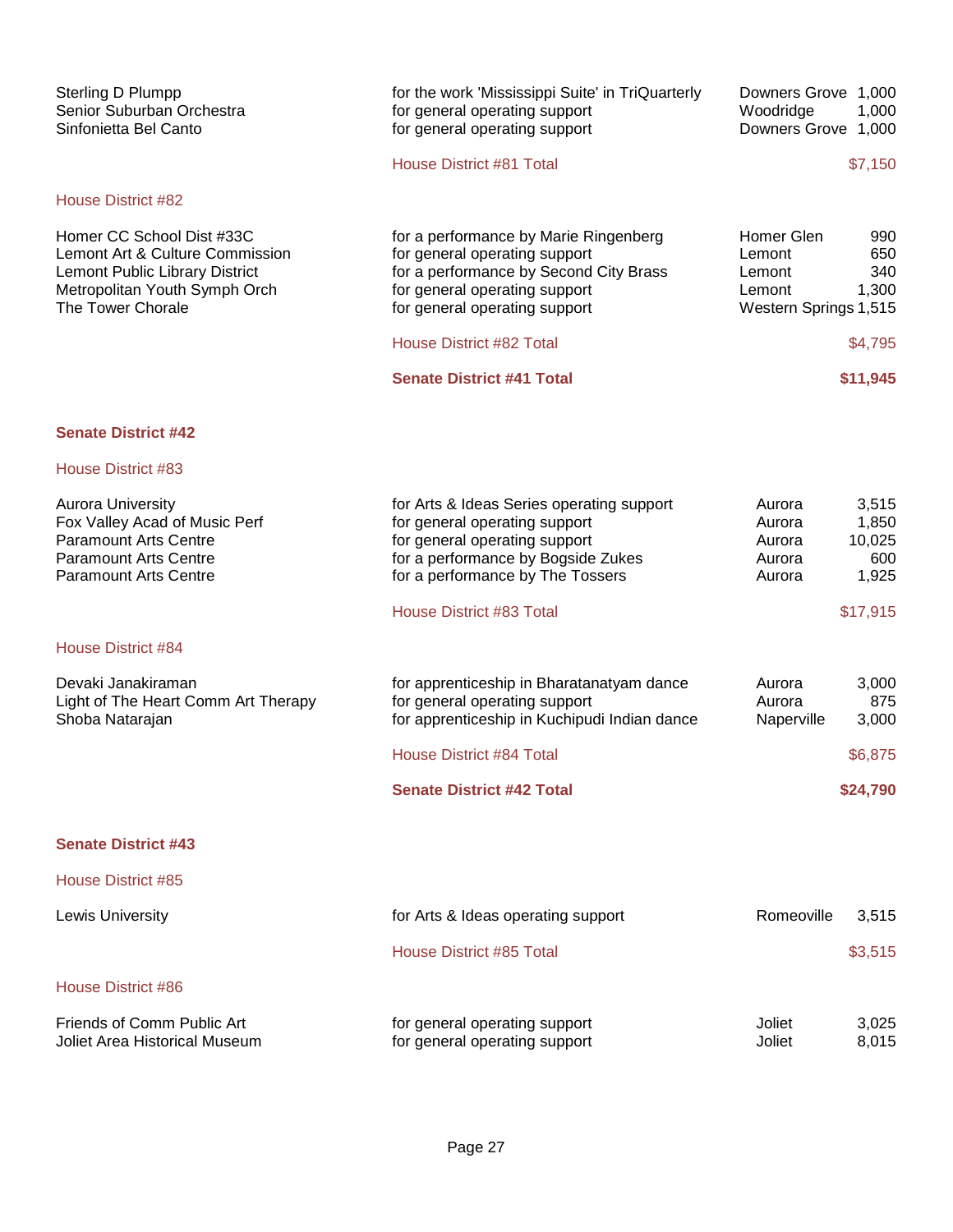| Three Rivers Arts Council Inc                                                                                                                                                                                                                                                                                        | for general operating support                                                                                                                                                                                                                                                                                                                                                                                                                          | Channahon                                                                                                                                     | 1,000                                                                                                          |
|----------------------------------------------------------------------------------------------------------------------------------------------------------------------------------------------------------------------------------------------------------------------------------------------------------------------|--------------------------------------------------------------------------------------------------------------------------------------------------------------------------------------------------------------------------------------------------------------------------------------------------------------------------------------------------------------------------------------------------------------------------------------------------------|-----------------------------------------------------------------------------------------------------------------------------------------------|----------------------------------------------------------------------------------------------------------------|
|                                                                                                                                                                                                                                                                                                                      | House District #86 Total                                                                                                                                                                                                                                                                                                                                                                                                                               |                                                                                                                                               | \$12,040                                                                                                       |
|                                                                                                                                                                                                                                                                                                                      | <b>Senate District #43 Total</b>                                                                                                                                                                                                                                                                                                                                                                                                                       |                                                                                                                                               | \$15,555                                                                                                       |
| <b>Senate District #44</b>                                                                                                                                                                                                                                                                                           |                                                                                                                                                                                                                                                                                                                                                                                                                                                        |                                                                                                                                               |                                                                                                                |
| <b>House District #87</b>                                                                                                                                                                                                                                                                                            |                                                                                                                                                                                                                                                                                                                                                                                                                                                        |                                                                                                                                               |                                                                                                                |
| <b>Menard County Singers</b>                                                                                                                                                                                                                                                                                         | for general operating support                                                                                                                                                                                                                                                                                                                                                                                                                          | Petersburg                                                                                                                                    | 1,300                                                                                                          |
|                                                                                                                                                                                                                                                                                                                      | House District #87 Total                                                                                                                                                                                                                                                                                                                                                                                                                               |                                                                                                                                               | \$1,300                                                                                                        |
| House District #88                                                                                                                                                                                                                                                                                                   |                                                                                                                                                                                                                                                                                                                                                                                                                                                        |                                                                                                                                               |                                                                                                                |
| <b>Bloomington Center for Perf Arts</b><br><b>Bloomington Center for Perf Arts</b><br>Bloomington Parks & Rec Dept<br>Illinois Wesleyan University<br>Denise M La Grassa<br>McLean County Art Assn<br>McLean County Art Assn<br>McLean County Art Assn<br>Morton Public Library<br>Bloomington Chapter 1 of SPEBSQSA | for a performance by Switchback<br>for general operating support<br>for Arts Program operating support<br>for Summer Music Program project support<br>for an IAS Artist Project grant<br>for Local Arts Network project support<br>for Community Arts Access Program<br>for general operating support<br>for a performance by Oba William King<br>for general operating support<br><b>House District #88 Total</b><br><b>Senate District #44 Total</b> | Bloomington<br>Bloomington<br>Bloomington<br>Bloomington<br>Bloomington<br>Bloomington<br>Bloomington<br>Bloomington<br>Morton<br>Bloomington | 3,300<br>10,025<br>3,515<br>3,025<br>3,000<br>25,000<br>5,500<br>9,100<br>760<br>3,550<br>\$66,775<br>\$68,075 |
|                                                                                                                                                                                                                                                                                                                      |                                                                                                                                                                                                                                                                                                                                                                                                                                                        |                                                                                                                                               |                                                                                                                |

| House District #89 |  |
|--------------------|--|
|--------------------|--|

| <b>Freeport Arts Center</b>                               | for Community Arts Access Program                                          | Freeport                 | 4,150          |
|-----------------------------------------------------------|----------------------------------------------------------------------------|--------------------------|----------------|
| <b>Freeport Arts Center</b>                               | for Community Arts Ed conference support                                   | Freeport                 | 1,500          |
| <b>Freeport Arts Center</b>                               | for general operating support                                              | Freeport                 | 6,550          |
| Galena Art & Recreation Center                            | for general operating support                                              | Galena                   | 1,000          |
| Galena Cultural Arts Alliance                             | for general operating support                                              | Galena                   | 1,015          |
| <b>Timber Lake Playhouse</b>                              | for general operating support                                              | Mt Carroll               | 11,050         |
|                                                           | House District #89 Total                                                   |                          | \$25,265       |
| House District #90                                        |                                                                            |                          |                |
| Association To Restore City Hall<br>The Next Picture Show | for general operating support<br>for a performance by Siegel Chamber Blues | Sandwich<br><b>Dixon</b> | 3,025<br>4,800 |
|                                                           | House District #90 Total                                                   |                          | \$7,825        |
|                                                           | <b>Senate District #45 Total</b>                                           |                          | \$33,090       |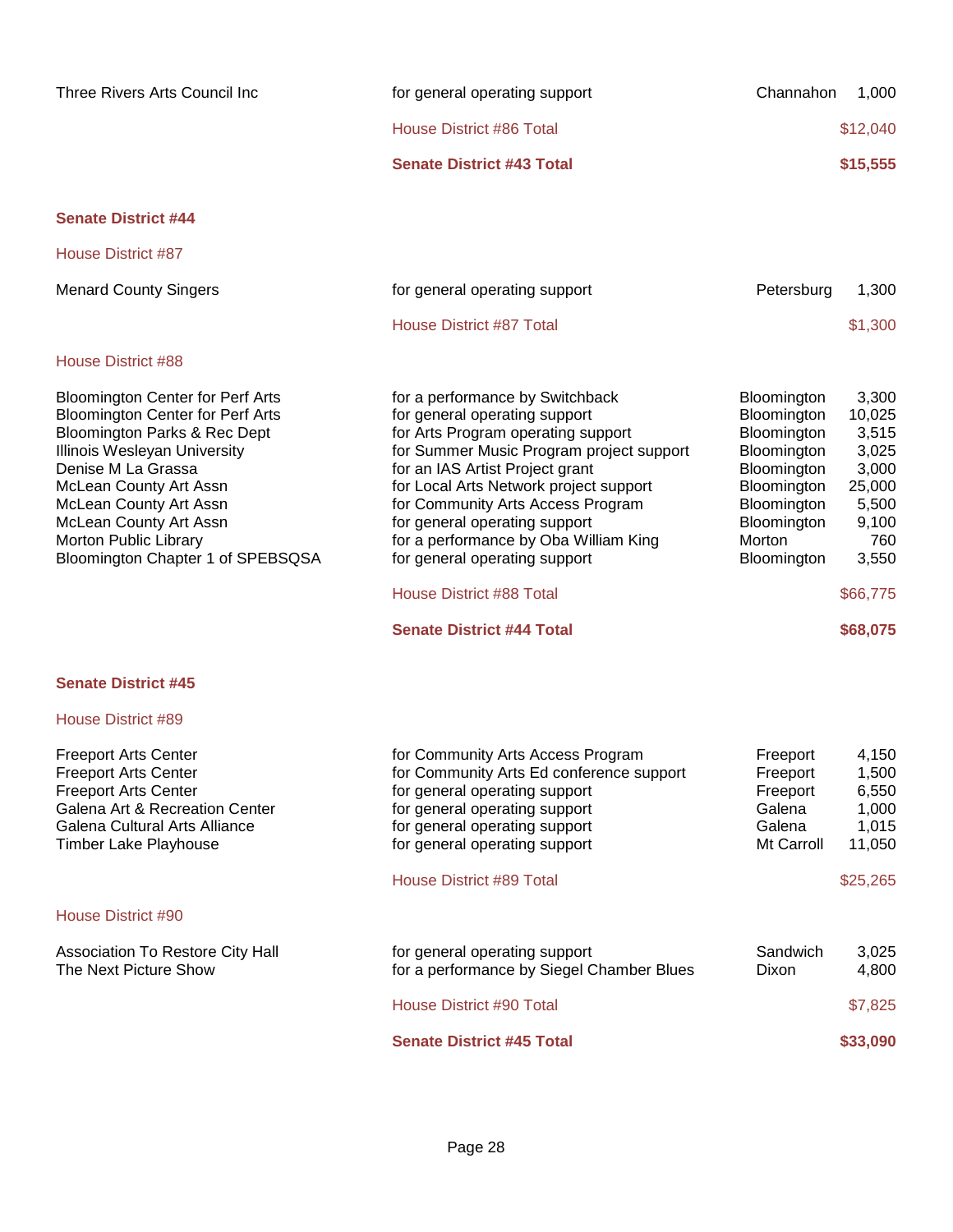# House District #91

| <b>Eastlight Theatre</b><br>Fulton County Comm Arts Council<br><b>Pekin Park District</b><br><b>Westview Elem School</b><br>#14203 | for general operating support<br>for general operating support<br>for a performance by Barry Cloyd, musician<br>for a performance by One Drum Dijeridoo | East Peoria<br>Canton<br>Pekin<br>Canton | 8,050<br>650<br>220<br>1,380 |
|------------------------------------------------------------------------------------------------------------------------------------|---------------------------------------------------------------------------------------------------------------------------------------------------------|------------------------------------------|------------------------------|
|                                                                                                                                    | House District #91 Total                                                                                                                                |                                          | \$10,300                     |
| House District #92                                                                                                                 |                                                                                                                                                         |                                          |                              |
| ArtsPartners of Central Illinois, Inc.                                                                                             | for general operating support                                                                                                                           | Peoria                                   | 5,050                        |
| <b>Bradley University</b>                                                                                                          | for WCBU-FM operating support                                                                                                                           | Peoria                                   | 10,025                       |
| <b>Bradley University</b>                                                                                                          | for a performance by Crossing Borders                                                                                                                   | Peoria                                   | 720                          |
| <b>Bradley University</b>                                                                                                          | for Exhibition/Lecture Series operating support                                                                                                         | Peoria                                   | 8,015                        |
| Central Illinois Youth Symphony                                                                                                    | for general operating support                                                                                                                           | Peoria                                   | 5,850                        |
| Contemporary Art Center of Peoria                                                                                                  | for general operating support                                                                                                                           | Peoria                                   | 5,525                        |
| Heritage Ensemble                                                                                                                  | for a Youth Employment in the Arts project                                                                                                              | Peoria                                   | 1,460                        |
| Heritage Ensemble                                                                                                                  | for general operating support                                                                                                                           | Peoria                                   | 1,850                        |
| Lakeview Museum of Arts & Sciences                                                                                                 | for general operating support                                                                                                                           | Peoria                                   | 20,600                       |
| Peoria Art Guild                                                                                                                   | for general operating support                                                                                                                           | Peoria                                   | 6,015                        |
| Peoria Park District                                                                                                               | for Fine Arts Dept operating support                                                                                                                    | Peoria                                   | 4,275                        |
| Peoria Players Theatre                                                                                                             | for general operating support                                                                                                                           | Peoria                                   | 6,550                        |
| Peoria Public Library                                                                                                              | for a performance by Chris Vallillo, musician                                                                                                           | Peoria                                   | 275                          |
| Peoria Public Library                                                                                                              | for a music performance by Switchback                                                                                                                   | Peoria                                   | 250                          |
| Peoria Symphony Orchestra                                                                                                          | for general operating support<br>for Public Radio & Television Basic Grant                                                                              | Peoria                                   | 17,300                       |
| WCBU-FM<br><b>WCBU-FM</b>                                                                                                          |                                                                                                                                                         | Peoria                                   | 12,575                       |
|                                                                                                                                    | for Public Radio & Television Operating Grant                                                                                                           | Peoria                                   | 11,300                       |
| WTVP-TV Illinois Val Pub Telecomm Corp<br>WTVP-TV<br>Illinois Val Pub Telecomm Corp                                                | for Public Radio & Television Operating Grant<br>for Public Radio & Television Basic Grant                                                              | Peoria<br>Peoria                         | 54,850<br>50,300             |
|                                                                                                                                    |                                                                                                                                                         |                                          |                              |
|                                                                                                                                    | House District #92 Total                                                                                                                                |                                          | \$222,785                    |

**Senate District #46 Total \$233,085** 

# **Senate District #47**

| Bushnell-Prairie City CU School Dist 170<br>Galesburg Civic Art League Inc<br>Galesburg Civic Art League Inc<br><b>Galesburg Community Chorus</b><br><b>Galesburg Symphony Society</b><br>Knox College<br><b>Macomb Community Theatre</b> | for Arts & Foreign Language Planning Support<br>for a Youth Employment in the Arts project<br>for general operating support<br>for general operating support<br>for general operating support<br>for a performance by Siegel-Schwall Band<br>for general operating support | Bushnell<br>Galesburg<br>Galesburg<br>Galesburg<br>Galesburg<br>Galesburg<br>Macomb | 15,600<br>2,970<br>5,050<br>2,150<br>5,525<br>3,575<br>1,150 |
|-------------------------------------------------------------------------------------------------------------------------------------------------------------------------------------------------------------------------------------------|----------------------------------------------------------------------------------------------------------------------------------------------------------------------------------------------------------------------------------------------------------------------------|-------------------------------------------------------------------------------------|--------------------------------------------------------------|
| Nova Singers                                                                                                                                                                                                                              | for general operating support                                                                                                                                                                                                                                              | Galesburg                                                                           | 3,550                                                        |
| Orpheum Theatre of Galesburg                                                                                                                                                                                                              | for general operating support                                                                                                                                                                                                                                              | Galesburg                                                                           | 8,015                                                        |
| <b>Prairie Players Civic Theatre</b>                                                                                                                                                                                                      | for general operating support                                                                                                                                                                                                                                              | Galesburg                                                                           | 2,025                                                        |
| Quincy Civic Music Assn                                                                                                                                                                                                                   | for general operating support                                                                                                                                                                                                                                              | Quincy                                                                              | 1,015                                                        |
| Quincy Civic Music Assn                                                                                                                                                                                                                   | for a performance by Chicago a cappella                                                                                                                                                                                                                                    | Quincy                                                                              | 4,500                                                        |
| Quincy Symphony Orchestra                                                                                                                                                                                                                 | for general operating support                                                                                                                                                                                                                                              | Quincy                                                                              | 6,550                                                        |
| Kathleen Ridlon                                                                                                                                                                                                                           | for Community Arts Ed conference support                                                                                                                                                                                                                                   | Galesburg                                                                           | 615                                                          |
| West Central Illinois Art Center                                                                                                                                                                                                          | for general operating support                                                                                                                                                                                                                                              | Macomb                                                                              | 1,000                                                        |
| Western Illinois University                                                                                                                                                                                                               | for Performing Arts Series operating support                                                                                                                                                                                                                               | Macomb                                                                              | 16,000                                                       |
|                                                                                                                                                                                                                                           |                                                                                                                                                                                                                                                                            |                                                                                     |                                                              |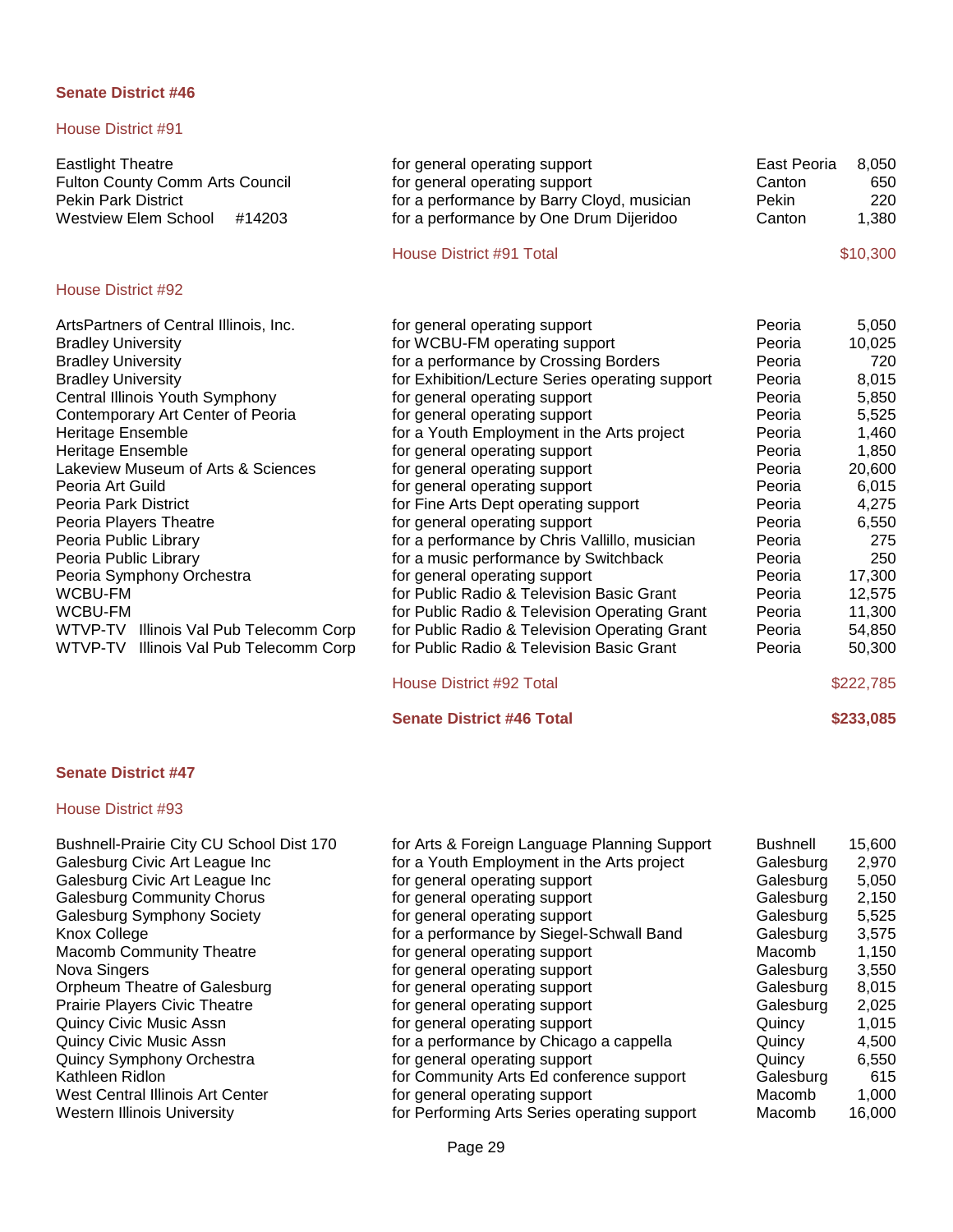WIUM-FM Western Illinois University for Public Radio & Television Basic Grant Macomb 12,575 WIUM-FM Western Illinois University for Public Radio Radio Radio Radio Radio Radio Radio Radio Radio Radio Rad<br>fo

#### House District #94

#### **Senate District #48**

House District #95

Hillsboro CU School Dist #3

#### House District #96

Decatur Area Arts Council Decatur Area Arts Council Decatur Area Arts Council Decatur Park District Stephen J Frech Gallery 510 Arts Guild Ltd Illinois Central Blues Club Illinois Symphony Orchestra Millikin University Millikin University Prairie Art Alliance Jeffrey P Robinson Springfield Area Arts Council Springfield Area Arts Council **Formula** for general operating support **Formula** Springfield 5,050 Springfield Area Arts Council **Formal Community Arts Access Program** Springfield 6,650 Springfield Art Assn/Edward Pl **for general operating support** Springfield 6,015 Springfield Ballet Company **for general operating support** Springfield 8,050 Springfield Ballet Company **Francisc Company** for a collaboration with Illinois Symphony Orchestra Springfield 11,000

| WIUM-FM Western Illinois University<br>WQPT-TV<br>WQPT-TV<br>WQPT-TV | for Public Radio & Television Operating Grant<br>for Letters Home To Hero Street production<br>for Public Radio & Television Basic Grant<br>for Public Radio & Television Operating Grant | Macomb<br>Macomb<br>Macomb<br>Macomb | 12,325<br>30,000<br>50,300<br>25,700 |
|----------------------------------------------------------------------|-------------------------------------------------------------------------------------------------------------------------------------------------------------------------------------------|--------------------------------------|--------------------------------------|
|                                                                      | House District #93 Total                                                                                                                                                                  |                                      | \$210,190                            |
| House District #94                                                   |                                                                                                                                                                                           |                                      |                                      |
| Buchanan Center for the Arts                                         | for general operating support                                                                                                                                                             | Monmouth                             | 5,050                                |
| Buchanan Center for the Arts                                         | for Community Arts Access Program                                                                                                                                                         | Monmouth                             | 5,150                                |
| Midsummer Arts Faire NFP                                             | for general operating support                                                                                                                                                             | Quincy                               | 1,850                                |
| Quincy Art Center                                                    | for a Youth Employment in the Arts project                                                                                                                                                | Quincy                               | 800                                  |
| Quincy Art Center                                                    | for general operating support                                                                                                                                                             | Quincy                               | 8,050                                |
| Quincy Community Theatre Inc                                         | for general operating support                                                                                                                                                             | Quincy                               | 10,025                               |
| Quincy Society of Fine Arts                                          | for APASO convention participation support                                                                                                                                                | Quincy                               | 925                                  |
| Quincy Society of Fine Arts                                          | for Community Arts Access Program                                                                                                                                                         | Quincy                               | 6,350                                |
| Quincy Society of Fine Arts                                          | for general operating support                                                                                                                                                             | Quincy                               | 25,000                               |
| Two Rivers Arts Council                                              | for general operating support                                                                                                                                                             | Raritan                              | 765                                  |
| Two Rivers Arts Council                                              | for Community Arts Access Program                                                                                                                                                         | Raritan                              | 9,450                                |
|                                                                      | House District #94 Total                                                                                                                                                                  |                                      | \$73,415                             |
|                                                                      | <b>Senate District #47 Total</b>                                                                                                                                                          |                                      | \$283,605                            |

| Hillsboro CU School Dist #3   | for Arts & Foreign Language Planning Support      | Hillsboro   | 7,550   |
|-------------------------------|---------------------------------------------------|-------------|---------|
|                               | House District #95 Total                          |             | \$7,550 |
| House District #96            |                                                   |             |         |
| Decatur Area Arts Council     | for general operating support                     | Decatur     | 11,050  |
| Decatur Area Arts Council     | for Community Arts Access Program                 | Decatur     | 8,150   |
| Decatur Area Arts Council     | for performance by Spirit of Rainbow Singers      | Decatur     | 440     |
| Decatur Park District         | for Arts Program operating support                | Decatur     | 7,025   |
| Stephen J Frech               | for the work 'Enough, Not Enough' in Ninth Letter | Decatur     | 1,000   |
| Gallery 510 Arts Guild Ltd    | for general operating support                     | Decatur     | 1,850   |
| Illinois Central Blues Club   | for general operating support                     | Springfield | 2,150   |
| Illinois Symphony Orchestra   | for general operating support                     | Springfield | 12,100  |
| <b>Millikin University</b>    | for Millikin-Decatur Symphony operating support   | Decatur     | 3,515   |
| <b>Millikin University</b>    | for Kirkland Center operating support             | Decatur     | 7,025   |
| Prairie Art Alliance          | for general operating support                     | Springfield | 7,600   |
| Jeffrey P Robinson            | for an IAS Artist Project grant                   | Springfield | 2,475   |
| Springfield Area Arts Council | for Poetry Out Loud project support               | Springfield | 21,000  |
| Springfield Area Arts Council | for a Youth Employment in the Arts project        | Springfield | 1,800   |
| Springfield Area Arts Council | for general operating support                     | Springfield | 5.050   |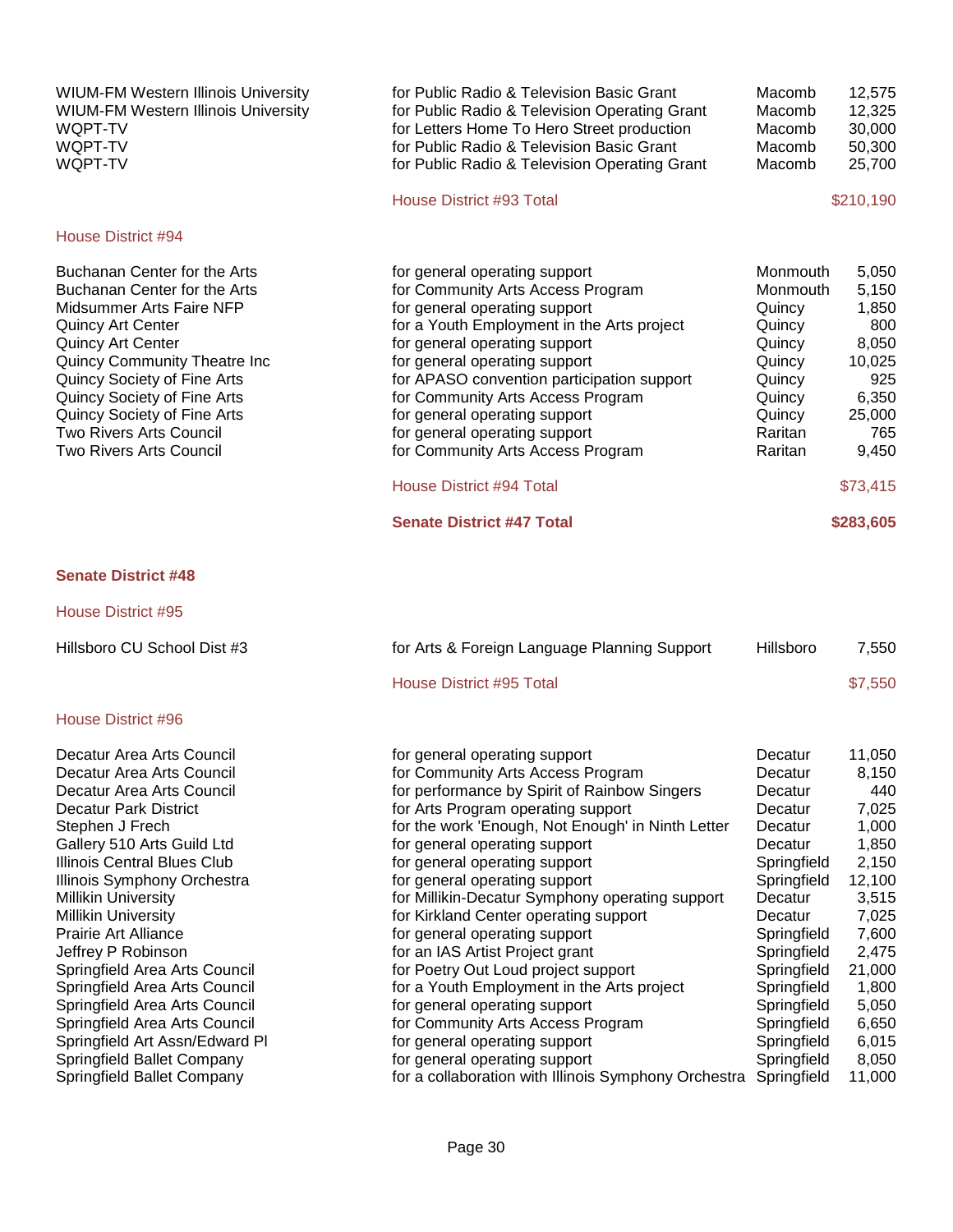| Theatre In The Park Inc | for general operating support    | Springfield | 3,515     |
|-------------------------|----------------------------------|-------------|-----------|
|                         | House District #96 Total         |             | \$127,460 |
|                         | <b>Senate District #48 Total</b> |             | \$135,010 |
|                         |                                  |             |           |

| The Hope School<br>Allison C Lacher<br>University of Illinois/Spfld<br>University of Illinois/Spfld<br>University of Illinois/Spfld<br>University of Illinois/Spfld<br>West Central Illinois Ed Telecomm Corp<br>West Central Illinois Ed Telecomm Corp<br>West Central Illinois Ed Telecomm Corp<br>WUIS-FM<br>WUIS-FM | for a music performance by Switchback<br>for an IAS Artist Project grant<br>for Sangamon Auditorium operating support<br>for Arts & Disability Conference support<br>for Visual Arts Gallery operating support<br>for a performance by Chicago Blues Reunion<br>for Public Radio & Television Operating Grant<br>for Public Radio & Television Basic Grant<br>for general operating support<br>for Public Radio & Television Basic Grant<br>for Public Radio & Television Operating Grant<br><b>House District #99 Total</b> | Springfield<br>Springfield<br>Springfield<br>Springfield<br>Springfield<br>Springfield<br>Chatham<br>Chatham<br>Chatham<br>Springfield<br>Springfield | 1,000<br>3,000<br>11,050<br>1,430<br>1,850<br>9,000<br>38,925<br>50,300<br>8,015<br>12,575<br>16,250<br>\$153,395 |
|-------------------------------------------------------------------------------------------------------------------------------------------------------------------------------------------------------------------------------------------------------------------------------------------------------------------------|------------------------------------------------------------------------------------------------------------------------------------------------------------------------------------------------------------------------------------------------------------------------------------------------------------------------------------------------------------------------------------------------------------------------------------------------------------------------------------------------------------------------------|-------------------------------------------------------------------------------------------------------------------------------------------------------|-------------------------------------------------------------------------------------------------------------------|
| House District #100                                                                                                                                                                                                                                                                                                     |                                                                                                                                                                                                                                                                                                                                                                                                                                                                                                                              |                                                                                                                                                       |                                                                                                                   |
| <b>Great Rivers Choral Society</b><br>Imagine Foundation<br>Imagine Foundation<br>Jacksonville Symphony Society<br>Scott Co CU School Dist #1                                                                                                                                                                           | for general operating support<br>for a Youth Employment in the Arts project<br>for general operating support<br>for general operating support<br>for Arts & Foreign Language Planning Support                                                                                                                                                                                                                                                                                                                                | Godfrey<br>Jacksonville<br>Jacksonville<br>Jacksonville<br>Winchester                                                                                 | 1,850<br>2,700<br>2,550<br>3,025<br>7,250                                                                         |
|                                                                                                                                                                                                                                                                                                                         | House District #100 Total                                                                                                                                                                                                                                                                                                                                                                                                                                                                                                    |                                                                                                                                                       | \$17,375                                                                                                          |
|                                                                                                                                                                                                                                                                                                                         | <b>Senate District #50 Total</b>                                                                                                                                                                                                                                                                                                                                                                                                                                                                                             |                                                                                                                                                       | \$170,770                                                                                                         |
| <b>Senate District #51</b>                                                                                                                                                                                                                                                                                              |                                                                                                                                                                                                                                                                                                                                                                                                                                                                                                                              |                                                                                                                                                       |                                                                                                                   |
| House District #101                                                                                                                                                                                                                                                                                                     |                                                                                                                                                                                                                                                                                                                                                                                                                                                                                                                              |                                                                                                                                                       |                                                                                                                   |
| The Chorale NFP                                                                                                                                                                                                                                                                                                         | for general operating support                                                                                                                                                                                                                                                                                                                                                                                                                                                                                                | Mahomet                                                                                                                                               | 2,515                                                                                                             |
|                                                                                                                                                                                                                                                                                                                         | House District #101 Total                                                                                                                                                                                                                                                                                                                                                                                                                                                                                                    |                                                                                                                                                       | \$2,515                                                                                                           |
| House District #102                                                                                                                                                                                                                                                                                                     |                                                                                                                                                                                                                                                                                                                                                                                                                                                                                                                              |                                                                                                                                                       |                                                                                                                   |
| Bicentennial Art Center & Museum<br>Little Theater-On The Square<br>Prairie Air Inc<br>WEFT-FM<br>Villa Grove Comm Theatre Co                                                                                                                                                                                           | for general operating support<br>for general operating support<br>for general operating support<br>for general operating support                                                                                                                                                                                                                                                                                                                                                                                             | Paris<br>Sullivan<br>Champaign<br>Tuscola                                                                                                             | 1,850<br>23,200<br>4,275<br>2,150                                                                                 |
|                                                                                                                                                                                                                                                                                                                         | House District #102 Total                                                                                                                                                                                                                                                                                                                                                                                                                                                                                                    |                                                                                                                                                       | \$31,475                                                                                                          |
|                                                                                                                                                                                                                                                                                                                         | <b>Senate District #51 Total</b>                                                                                                                                                                                                                                                                                                                                                                                                                                                                                             |                                                                                                                                                       | \$33,990                                                                                                          |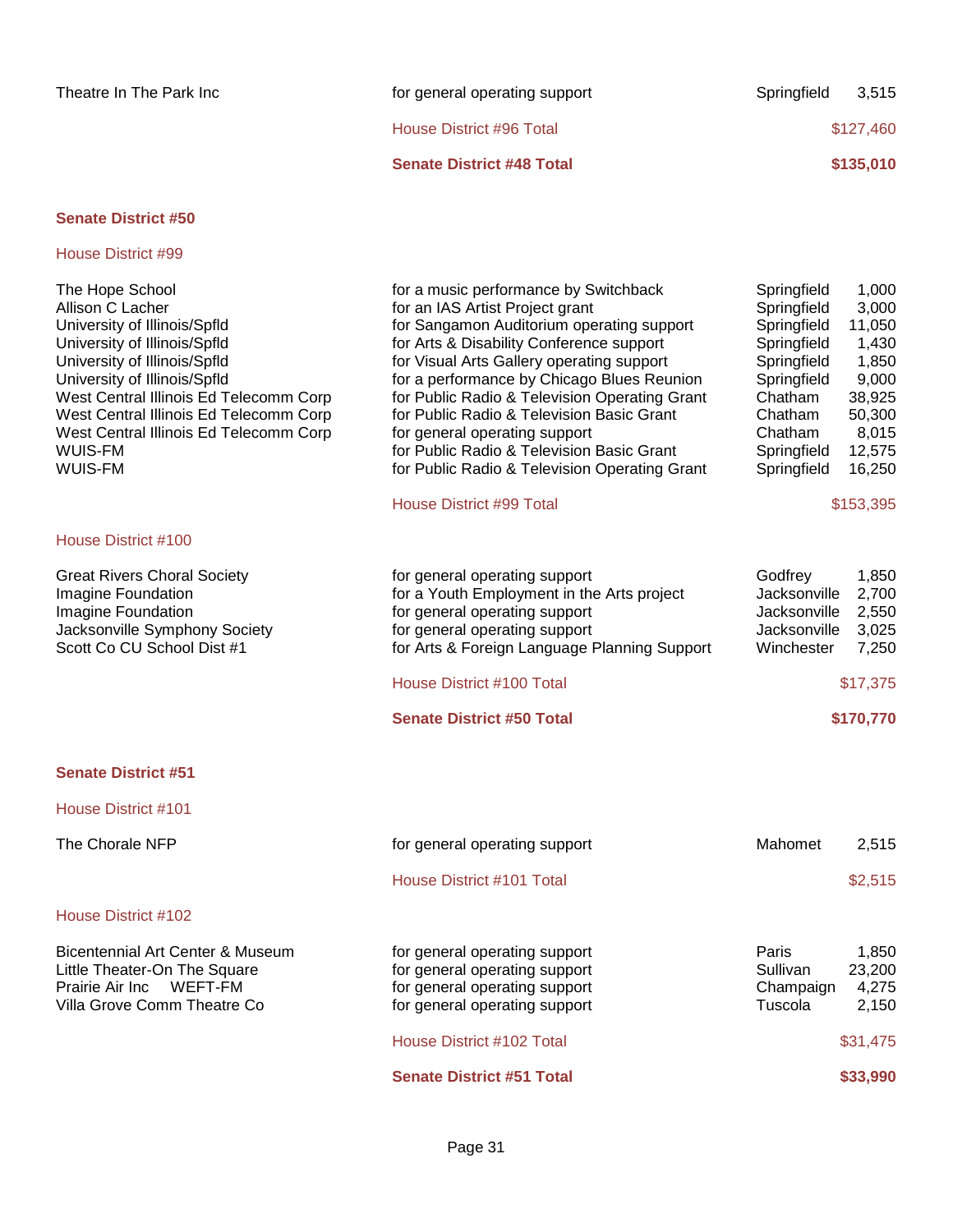#### House District #103

#### House District #104

The Danville Art League Danville Light Opera Co Danville Symphony Orchestra In

40 North/88 West Inc for general operating support Champaign 5,850 40 North/88 West Inc for Poetry Out Loud project support Champaign 4,000 Amasong: CUPL/F Chorus extended to the state of general operating support champaign 2,150 Bridgewater-Sullivan Comm Life Ctr **Form Form Mo Betta Music operating support** Champaign 1,000 Stephen R Cartwright **for an Artist Fellowship in Visual-based Arts** Urbana 15,000 Celebration Co/Station Theatre for general operating support Champaign 2,025 Central Illinois Children's Chorus for general operating support Champaign 2,150 Champaign County Head Start **for a five-week dance residency Example 1** Urbana 4,195 Champaign CU School Dist #4 for Arts & Foreign Language Planning Support Champaign 22,240 Champaign Park District for arts marketing/personnel project support Champaign 10,025 Champaign Urbana Ballet for general operating support Champaign 7,025 Champaign-Urbana Symphony Orchestra for general operating support Champaign 7,025 Champaign-Urbana Theatre Co **for general operating support** by the Urbana 4,515<br>Community Center for the Arts **for and the contract operating support** the Urbana 4.275 Community Center for the Arts for state of the Arts for general operating support Community Center for the Arts Community Center for the Arts **for Community Arts Ed conference support** Urbana 1,500 The Conservatory of Central Illinois **for Community Arts Ed conference support** Champaign 1,285 The Conservatory of Central Illinois for general operating support champaign 5,525 Dalkey Archive Press **Formulation** of general operating support **Formulation Champaign 16,600** Developmental Services Ctr-Champaign Co for Prompting Theater operating support Champaign 2,150<br>Lisa Aleen Fav for an IAS Artist Proiect grant Urbana 3.000 Lisa Aleen Fay for an IAS Artist Project grant Urbana 3,000 Jeffrey Glassman for an IAS Artist Project grant Urbana 3,000 Cynthia Oliver **For an Artist Fellowship in Performance-based Arts** Urbana 15,000 Parkland College **For Art Gallery operating support** Champaign 5,050 Melissa M Pokorny **For an IAS Artist Project grant** Formula Surbana 1,895 The Prairie Ensemble for general operating support Champaign 2,025 University of Illinois/UC and the Support of Indian House operating support Champaign 6,550 University of Illinois/UC **for Spurlock Museum operating support** Champaign 12,100 University of Illinois/UC **for Champaign 12,100** for Krannert Art Museum operating support Champaign 12,100 University of Illinois/UC **for the Champaign and Contains and Contains and Contains and Contains and Champaign 3,000** University of Illinois/UC **for Ninth Letter operating support** Champaign 4,275 University of Illinois/UC for Community Day performer fee project support Champaign 5,000 University of Illinois/UC **for the Champaign 11,050** for WILL Media operating support **Champaign 11,050** University of Illinois/UC **for Krannert Center operating support** Champaign 31,000 University of Illinois/UC for Sinfonia da Camera operating support Champaign 4,515 City of Urbana for Public Arts Program operating support Urbana 4,100 Urbana-Champaign Indep Media Ctr in the for general operating support The Theorem Chana and B,050 Nathan E Westerman **For an IAS Professional Development grant** Champaign 1,000 WILL-AM University of Illinois/UC for Public Radio & Television Operating Grant Champaign 17,325 WILL-AM University of Illinois/UC for Public Radio & Television Basic Grant Champaign 12,575 WILL-FM University of Illinois/UC for Public Radio & Television Basic Grant Champaign 12,575 WILL-FM University of Illinois/UC for Public Radio & Television Operating Grant Champaign 17,325 WILL-TV University of Illinois/UC for Arts Behind The Scenes production support Champaign 30,000 WILL-TV University of Illinois/UC **for Public Radio & Television Basic Grant** Champaign 50,300 WILL-TV University of Illinois/UC for Public Radio & Television Operating Grant Champaign 71,150

#### House District #103 Total \$462,495

|    | for general operating support | Danville | 1.275 |
|----|-------------------------------|----------|-------|
|    | for general operating support | Danville | 2.150 |
| ነር | for general operating support | Danville | 8,050 |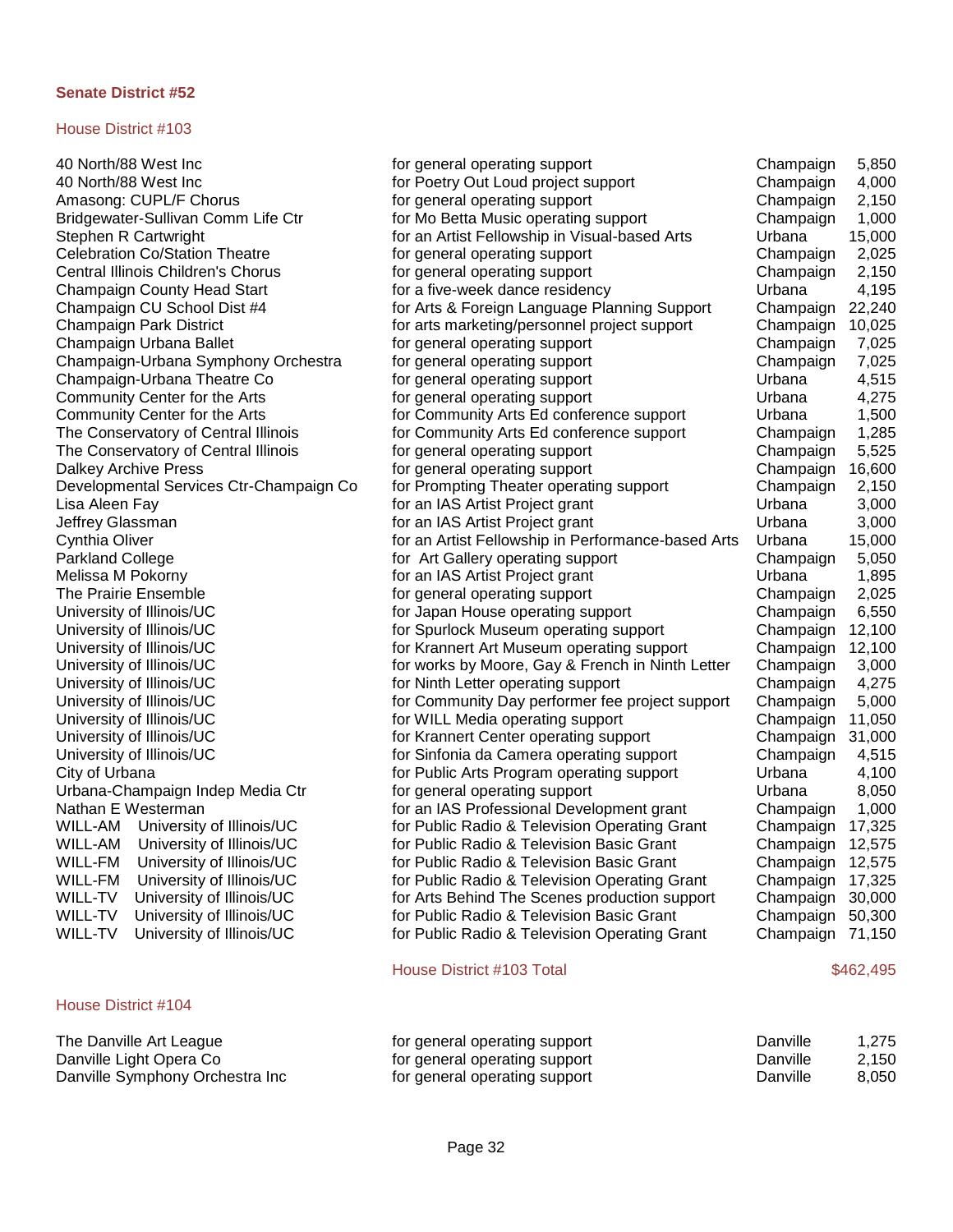| for an IAS Professional Development grant | Rantoul | 540       |
|-------------------------------------------|---------|-----------|
| House District #104 Total                 |         | \$12,015  |
| <b>Senate District #52 Total</b>          |         | \$474,510 |
|                                           |         |           |

# House District #105

**Senate District #55**

| <b>Community Players</b><br><b>Country Theatre Workshop</b><br><b>Heartland Productions Inc.</b><br><b>Illinois State University</b><br><b>Illinois State University</b><br><b>Illinois State University</b><br><b>Illinois State University</b><br><b>Illinois State University</b><br>Town of Normal<br>Jason P Reblando<br><b>WGLT-FM</b> Illinois State University<br><b>WGLT-FM</b> Illinois State University | for general operating support<br>for general operating support<br>for general operating support<br>for a Youth Employment in the Arts project<br>for Shakespeare Festival operating support<br>for University Galleries operating support<br>for a collaboration with T Daniel Productions<br>for Normal Editions operating support<br>for Normal Theater operating support<br>for an IAS Artist Project grant<br>for Public Radio & Television Basic Grant<br>for Public Radio & Television Operating Grant | Bloomington<br>3,550<br>Cissna Park<br>2,550<br>Normal<br>3,025<br>6,000<br>Normal<br>Normal<br>12,100<br>9,100<br>Normal<br>Normal<br>12,075<br>3,515<br>Normal<br>Normal<br>7,025<br>Bloomington<br>3,000<br>Normal<br>12,575<br>Normal<br>14,950 |
|--------------------------------------------------------------------------------------------------------------------------------------------------------------------------------------------------------------------------------------------------------------------------------------------------------------------------------------------------------------------------------------------------------------------|--------------------------------------------------------------------------------------------------------------------------------------------------------------------------------------------------------------------------------------------------------------------------------------------------------------------------------------------------------------------------------------------------------------------------------------------------------------------------------------------------------------|-----------------------------------------------------------------------------------------------------------------------------------------------------------------------------------------------------------------------------------------------------|
|                                                                                                                                                                                                                                                                                                                                                                                                                    | House District #105 Total                                                                                                                                                                                                                                                                                                                                                                                                                                                                                    | \$89,465                                                                                                                                                                                                                                            |
| House District #106                                                                                                                                                                                                                                                                                                                                                                                                |                                                                                                                                                                                                                                                                                                                                                                                                                                                                                                              |                                                                                                                                                                                                                                                     |
| Sugar Creek Symphony & Song Ltd                                                                                                                                                                                                                                                                                                                                                                                    | for general operating support                                                                                                                                                                                                                                                                                                                                                                                                                                                                                | Watseka<br>5,050                                                                                                                                                                                                                                    |
|                                                                                                                                                                                                                                                                                                                                                                                                                    | House District #106 Total                                                                                                                                                                                                                                                                                                                                                                                                                                                                                    | \$5,050                                                                                                                                                                                                                                             |
|                                                                                                                                                                                                                                                                                                                                                                                                                    | <b>Senate District #53 Total</b>                                                                                                                                                                                                                                                                                                                                                                                                                                                                             | \$94,515                                                                                                                                                                                                                                            |
| <b>Senate District #54</b>                                                                                                                                                                                                                                                                                                                                                                                         |                                                                                                                                                                                                                                                                                                                                                                                                                                                                                                              |                                                                                                                                                                                                                                                     |
| <b>House District #107</b>                                                                                                                                                                                                                                                                                                                                                                                         |                                                                                                                                                                                                                                                                                                                                                                                                                                                                                                              |                                                                                                                                                                                                                                                     |
| Arts Connection of Central Illinois                                                                                                                                                                                                                                                                                                                                                                                | for general operating support                                                                                                                                                                                                                                                                                                                                                                                                                                                                                | Effingham<br>8,015                                                                                                                                                                                                                                  |
|                                                                                                                                                                                                                                                                                                                                                                                                                    | House District #107 Total                                                                                                                                                                                                                                                                                                                                                                                                                                                                                    | \$8,015                                                                                                                                                                                                                                             |
| House District #108                                                                                                                                                                                                                                                                                                                                                                                                |                                                                                                                                                                                                                                                                                                                                                                                                                                                                                                              |                                                                                                                                                                                                                                                     |
| Kaskaskia College                                                                                                                                                                                                                                                                                                                                                                                                  | for a music performance by American English                                                                                                                                                                                                                                                                                                                                                                                                                                                                  | Centralia<br>3,575                                                                                                                                                                                                                                  |
|                                                                                                                                                                                                                                                                                                                                                                                                                    | House District #108 Total                                                                                                                                                                                                                                                                                                                                                                                                                                                                                    | \$3,575                                                                                                                                                                                                                                             |
|                                                                                                                                                                                                                                                                                                                                                                                                                    | <b>Senate District #54 Total</b>                                                                                                                                                                                                                                                                                                                                                                                                                                                                             | \$11,590                                                                                                                                                                                                                                            |
|                                                                                                                                                                                                                                                                                                                                                                                                                    |                                                                                                                                                                                                                                                                                                                                                                                                                                                                                                              |                                                                                                                                                                                                                                                     |

| House District #109          |                                              |       |        |
|------------------------------|----------------------------------------------|-------|--------|
| East Richland CU District #1 | for Arts & Foreign Language Planning Support | Olnev | 14.500 |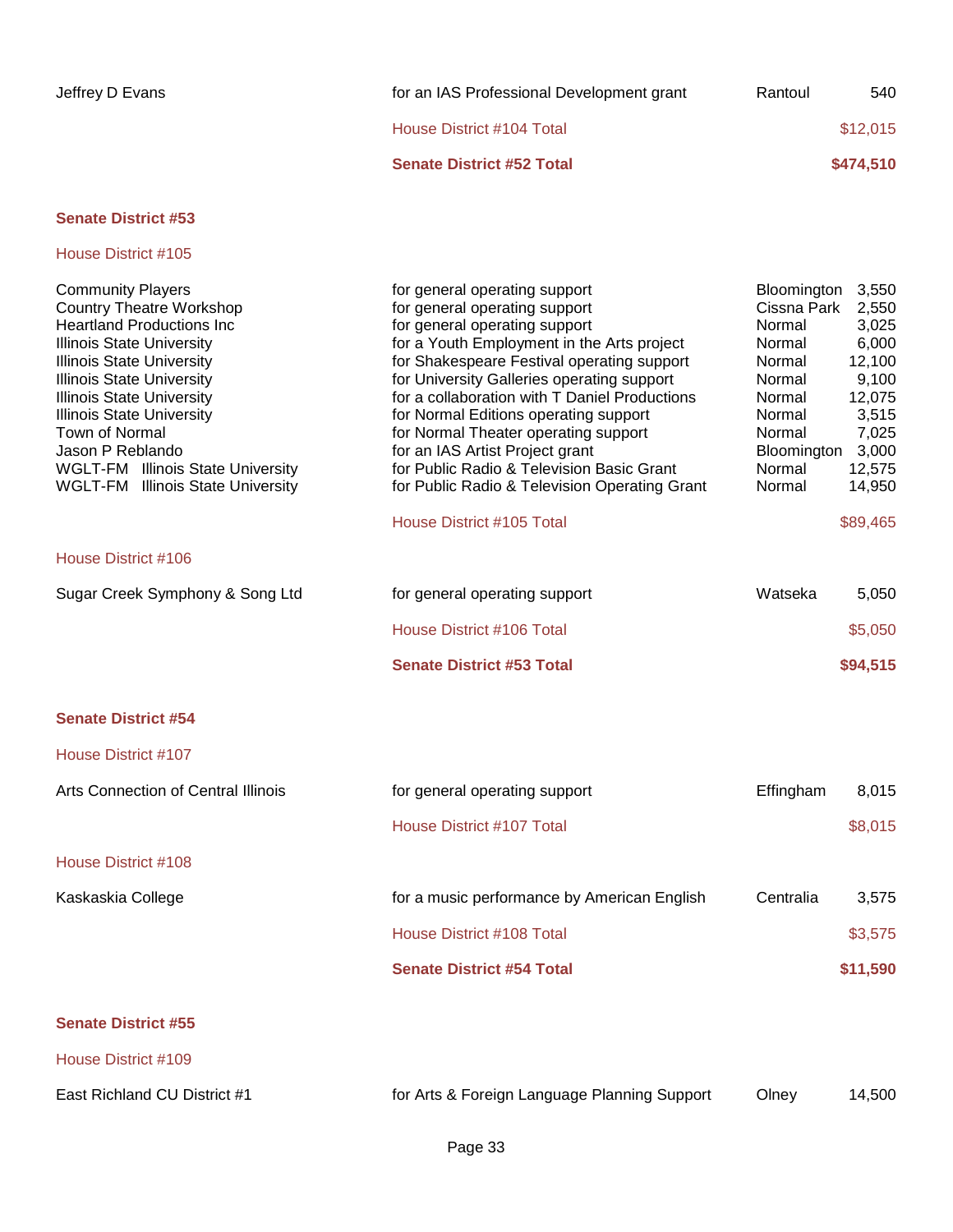| <b>Olney Arts Council</b>                                                                                                                                                                            | for general operating support                                                                                                                                                                                                                                        | Olney                                                                            | 765                                                |
|------------------------------------------------------------------------------------------------------------------------------------------------------------------------------------------------------|----------------------------------------------------------------------------------------------------------------------------------------------------------------------------------------------------------------------------------------------------------------------|----------------------------------------------------------------------------------|----------------------------------------------------|
|                                                                                                                                                                                                      | House District #109 Total                                                                                                                                                                                                                                            |                                                                                  | \$15,265                                           |
| House District #110                                                                                                                                                                                  |                                                                                                                                                                                                                                                                      |                                                                                  |                                                    |
| <b>Eastern Illinois University</b><br><b>Eastern Illinois University</b><br>Roxane Gay<br>Karamu Association<br>WEIU-TV Eastern Illinois University<br>WEIU-TV<br><b>Eastern Illinois University</b> | for a four-week visual arts residency<br>for a performance by Thodos Dance Company<br>for 'To Scratch, Claw or Grope' in Ninth Letter<br>for general operating support<br>for Public Radio & Television Basic Grant<br>for Public Radio & Television Operating Grant | Charleston<br>Charleston<br>Charleston<br>Charleston<br>Charleston<br>Charleston | 3,295<br>6,500<br>1,000<br>750<br>50,300<br>50,050 |
|                                                                                                                                                                                                      | House District #110 Total                                                                                                                                                                                                                                            |                                                                                  | \$111,895                                          |
|                                                                                                                                                                                                      | <b>Senate District #55 Total</b>                                                                                                                                                                                                                                     |                                                                                  | \$127,160                                          |
| <b>Senate District #56</b>                                                                                                                                                                           |                                                                                                                                                                                                                                                                      |                                                                                  |                                                    |
| House District #111                                                                                                                                                                                  |                                                                                                                                                                                                                                                                      |                                                                                  |                                                    |
| Alton Symphony Orchestra<br>Alton Youth Symphony<br>Jacoby Arts Center<br>Jacoby Arts Center<br>Jacoby Arts Center                                                                                   | for general operating support<br>for general operating support<br>for Poetry Out Loud project support<br>for general operating support<br>for Community Arts Access Program                                                                                          | Alton<br>Godfrey<br>Alton<br>Alton<br>Alton                                      | 2,025<br>1,300<br>4,000<br>7,600<br>7,150          |
|                                                                                                                                                                                                      | House District #111 Total                                                                                                                                                                                                                                            |                                                                                  | \$22,075                                           |
| House District #112                                                                                                                                                                                  |                                                                                                                                                                                                                                                                      |                                                                                  |                                                    |
| William C B Harroff<br>Southern Illinois University/E<br>St Louis Vol Lawyer/Accountant for Arts                                                                                                     | for an IAS Professional Development grant<br>for Arts & Issue Series operating support<br>for general operating support                                                                                                                                              | Edwardsville<br>Edwardsville<br>Edwardsville                                     | 770<br>4,515<br>3,025                              |
|                                                                                                                                                                                                      | House District #112 Total                                                                                                                                                                                                                                            |                                                                                  | \$8,310                                            |
|                                                                                                                                                                                                      | <b>Senate District #56 Total</b>                                                                                                                                                                                                                                     |                                                                                  | \$30,385                                           |
| <b>Senate District #57</b>                                                                                                                                                                           |                                                                                                                                                                                                                                                                      |                                                                                  |                                                    |
| House District #113                                                                                                                                                                                  |                                                                                                                                                                                                                                                                      |                                                                                  |                                                    |
| Art on the Square Foundation Inc                                                                                                                                                                     | for general operating support                                                                                                                                                                                                                                        | <b>Belleville</b>                                                                | 8,050                                              |
|                                                                                                                                                                                                      | House District #113 Total                                                                                                                                                                                                                                            |                                                                                  | \$8,050                                            |
| House District #114                                                                                                                                                                                  |                                                                                                                                                                                                                                                                      |                                                                                  |                                                    |
| East St Louis School Dist #189<br>Looking Glass Playhouse<br>Masterworks Chorale Inc                                                                                                                 | for Arts & Foreign Language Planning Support<br>for general operating support<br>for general operating support                                                                                                                                                       | East St Louis<br>Lebanon<br><b>Belleville</b>                                    | 25,000<br>2,025<br>3,025                           |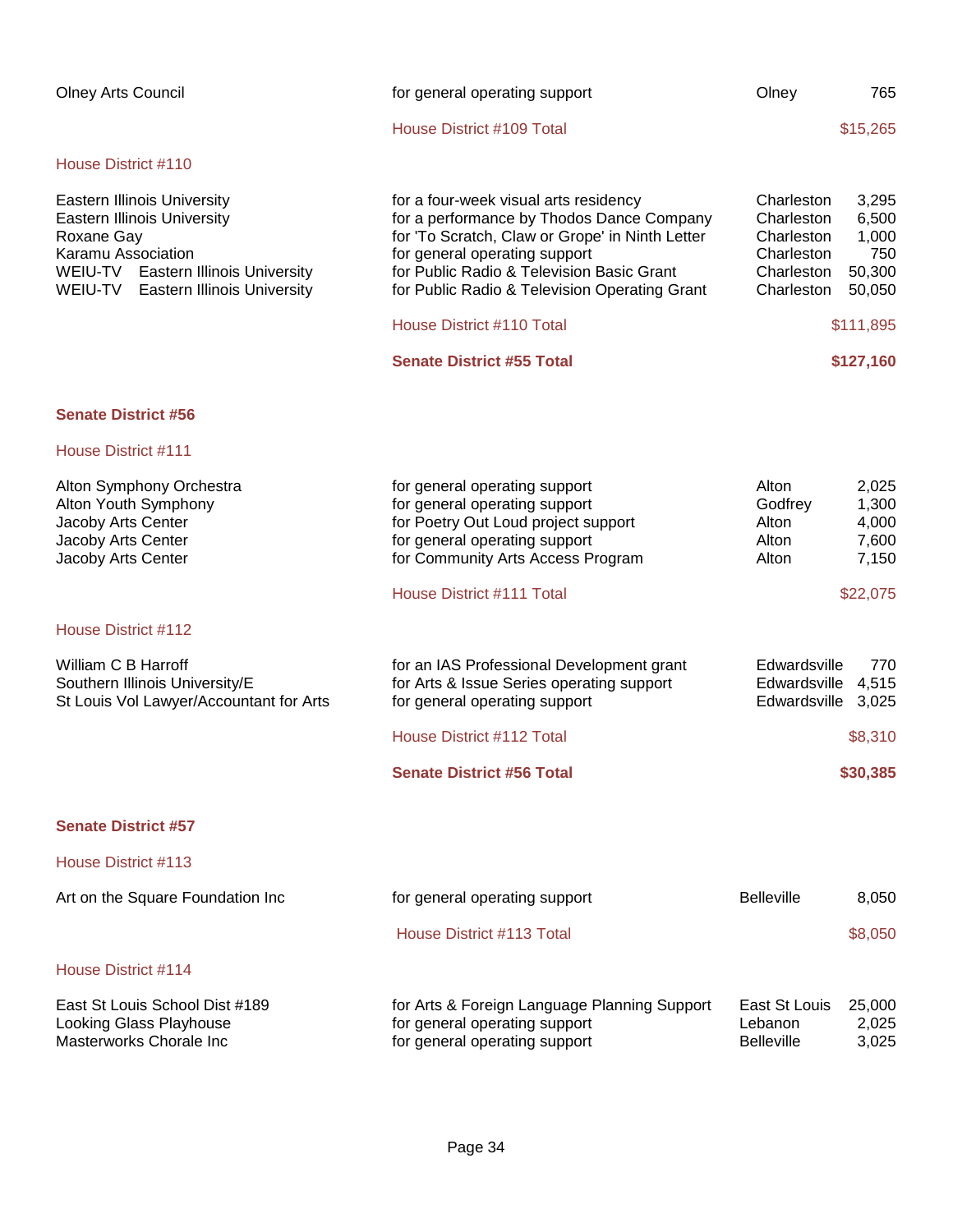House District #115

### Carbondale Community Arts **for Poetry Out Loud project support** Carbondale 8,000 Carbondale Community Arts **for general operating support** Carbondale 5,850 Carbondale Community Arts **For Community Arts Access Program** Carbondale 17,100<br>Carbondale Community Arts **For a Youth Employment in the Arts project** Carbondale 6.000 Carbondale Community Arts **For a Youth Employment in the Arts project** Carbondale 6,000 Ina CC School District #8 **included in the SC School District #8** for Arts & Foreign Language Implementation Ina 37,500 Jefferson Co Historical Society for a performance by Chris Vallillo, musician Mt Vernon 360 John R & Eleanor R Mitchell Foundation for general operating support The Mt Vernon 26,200 John R & Eleanor R Mitchell Foundation for a jazz performance by Victor Goines & Friends Mt Vernon 6,000 Southern Illinois University/C for Southern Illinois Symphony operating support Carbondale 8,050 Southern Illinois University/C for Crab Orchard Review operating support Carbondale 5,850 Southern Illinois University/C for works by Geni & Von Zemeck in Crab Orchard Carbondale 2,000 Nicole E Wood **For an IAS Professional Development grant** Carbondale 500 WSIU-FM **how it is a constructed as a constructed and the Carbondale 13,425** metal of Public Radio & Television Operating Grant Carbondale 13,425 WSIU-FM **For Public Radio & Television Basic Grant** Carbondale 12,575 WSIU-TV **for IACA 50th Anniversary video production** Carbondale 55,000 WSIU-TV **for Expressions arts programming support** Carbondale 8,750 WSIU-TV **for Public Radio & Television Basic Grant** Carbondale 50,300 WSIU-TV **for Public Radio & Television Operating Grant** Carbondale 44,850 WUSI-TV **for Public Radio & Television Basic Grant** Carbondale 50,300 WUSI-TV **For Public Radio & Television Operating Grant** Carbondale 44,850

### House District #115 Total \$403,460

#### **Senate District #58 Total \$403,460**

#### **Senate District #59**

#### House District #117

Anne West Lindsey Dist Library **for a performance by Chris Vallillo, musician** Carterville 1,135 Little Egypt Arts Assn Inc for general operating support Marion 1,550 Marion Cultural & Civic Center for general operating support Marion 6,015 Sesser-Valier CU School Dist #196 for Arts & Foreign Language Implementation Sesser 35,303 House District #117 Total \$44,003 House District #118 Carbondale Elem School Dist 95 for Arts & Foreign Language Planning Support Carbondale 25,000 Kathleen C Ginther **For an Artist Fellowship in Music Composition** Carbondale 15,000 House District #118 Total **\$40,000** \$40,000 **Senate District #59 Total 884,003**